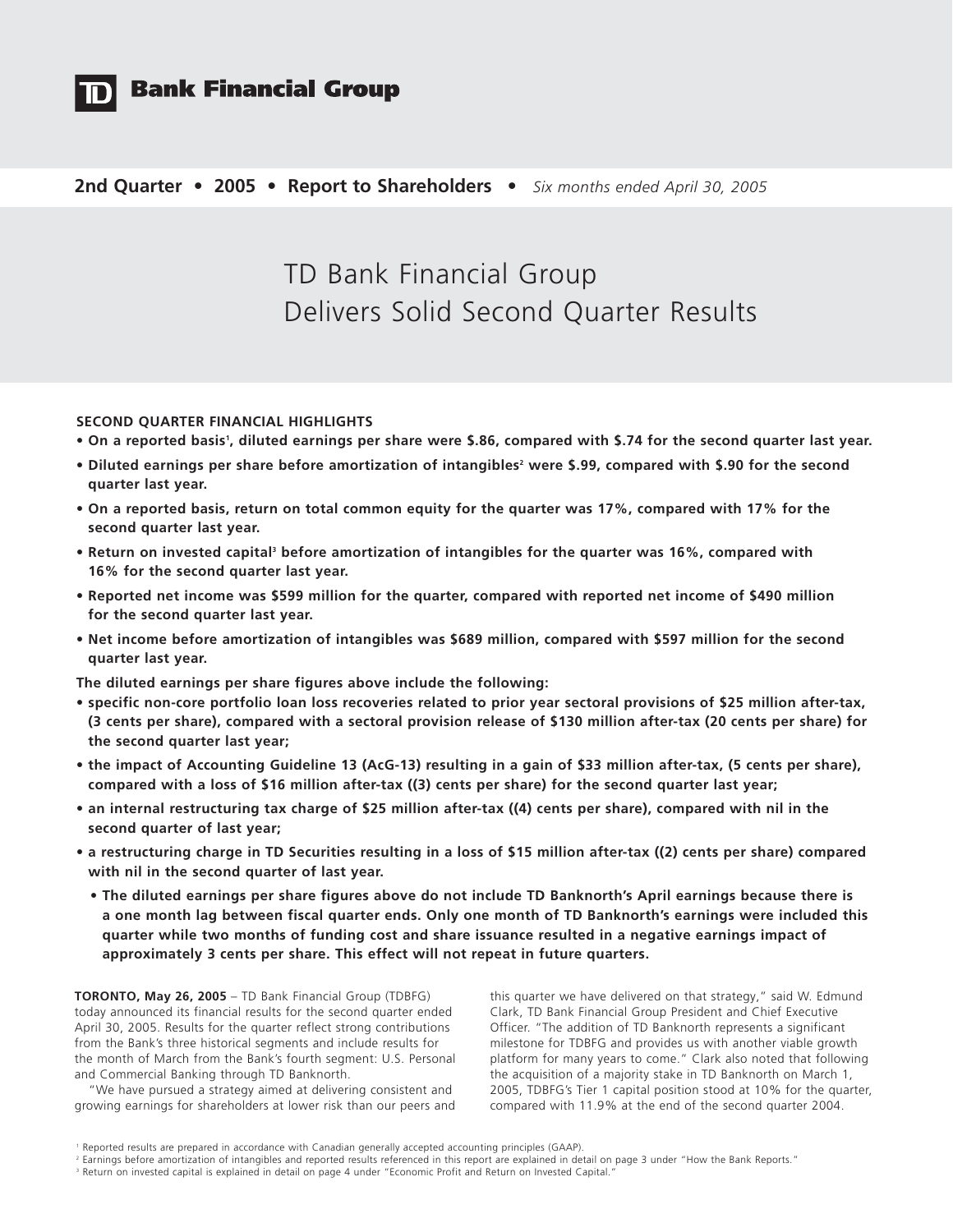### **SECOND QUARTER BUSINESS SEGMENT PERFORMANCE**

### **Canadian Personal and Commercial Banking**

The Canadian Personal and Commercial Banking operations of TD Canada Trust once again posted strong results in the second quarter. Earnings before amortization of intangibles were up 16% compared with the second quarter last year.

Strong volume growth in real estate secured lending, savings and business deposits, combined with both sales growth and fewer claims from insurance were responsible for much of Canadian Personal and Commercial Banking's performance this quarter.

"This was another great quarter for Canadian Personal and Commercial Banking, fueled by strong performances in our high growth businesses. I often say look at our weaknesses to see additional sources of strength because that is where we can enhance the rate of earnings growth inherent in our industry-leading personal bank. Businesses where we are underrepresented in terms of market share provide us with considerable upside," said Clark. "This quarter these high growth businesses – insurance and small business banking in particular - provided a significant boost to earnings and we believe they continue to offer above-average growth potential going forward."

### **Wealth Management**

Robust mutual fund sales and continuing progress in the advicebased businesses drove solid net income results for the Bank's global Wealth Management business in the second quarter. Muted discount brokerage transactional volumes, particularly in April, partially offset these strong results as market volatility kept many investors on the sidelines.

"We continue to make steady progress in our advice-based businesses and in mutual funds. In addition to driving revenue growth, this earnings diversification reduces our exposure to the volatility associated with trades per day volumes throughout the segment," said Clark. "This quarter builds on a strong first quarter and is evidence that Wealth Management is steadily transitioning itself to a more diverse and comprehensive offering."

#### **Wholesale Banking**

Wholesale Banking generated very good results this quarter. TD Securities saw broad based contributions from across the dealer, with particularly strong results in trading, investment banking and domestic equity. On balance, Wholesale Banking generated an excellent return on capital in the quarter.

At the end of the quarter TD Securities made a decision to reposition the global capital markets businesses to reduce the focus on some of the less profitable products in order to dedicate resources on growing the parts of the business where TD Securities has a competitive advantage.

"I am very pleased with Wholesale Banking's results this quarter and with their continued focus on growing economic profit and generating a superior Return On Invested Capital," said Clark.

#### **U.S. Personal and Commercial Banking**

On March 1, 2005, TDBFG closed the transaction to acquire a majority stake in Banknorth Group, Inc. of Portland, Maine. The new company, TD Banknorth Inc., along with its subsidiaries, operates under the brand name TD Banknorth. Starting this quarter, TD Banknorth's performance will be reported as TDBFG's fourth business segment – U.S. Personal and Commercial Banking. "With the transaction now complete, TD Banknorth's management can place renewed focus on growing the business and continuing to execute on their community-based banking strategies," said Clark.

TD Banknorth Inc.'s fiscal quarter ends March 31 while TDBFG's second quarter ends April 30. As a result, there is a one month lag in the quarterly results of TD Banknorth that is consolidated into TDBFG's earnings. Because the transaction closed March 1, TDBFG's second quarter results include TD Banknorth results for the month of March only. This staggered start is unique to this quarter and, due to funding cost and share issuance had a net impact of reducing TDBFG's second quarter earnings per share by approximately three cents.

#### **Corporate**

The Bank had specific non-core portfolio loan loss recoveries related to prior year sectoral provisions totaling \$25 million aftertax, (3 cents per share). The Bank recorded a gain of \$33 million after-tax or 5 cents per share this quarter as a result of the impact of Accounting Guideline 13 (AcG-13), requiring management to mark-to-market the value of its credit protection on its corporate lending portfolio.

### **CONCLUSION**

"This was a very successful quarter marked by broad based earnings strength across the Bank and the closing of the TD Banknorth acquisition," said Clark. "With back-to-back strong quarters, a continued focus on capital allocation, and what I believe is the best growth platform in the United States, we are well positioned for continued success."

#### **Caution regarding forward-looking statements**

*From time to time, the Bank makes written and oral forward-looking statements, including in this report, in other filings with Canadian regulators or the U.S. Securities and Exchange Commission (SEC), and in other communications. All such statements are made pursuant to the "safe harbour" provisions of the United States Private Securities Litigation Reform Act of 1995. Forward-looking statements include, among others, statements regarding the Bank's objectives and targets* and strategies to achieve them, the outlook for the Bank's business lines, and the Bank's anticipated financial performance. Forward-looking statements are *typically identified by words such as "believe", "expect", "may" and "could". By their very nature, these statements are subject to inherent risks and uncertainties, general and specific, which may cause actual results to differ materially from the expectations expressed in the forward-looking statements. Some of the factors that could cause such differences include: the credit, market, liquidity, interest rate, operational and other risks discussed in the management discussion and analysis section in other regulatory filings made in Canada and with the SEC, including the Bank's 2004 Annual Report; general business and economic conditions in Canada, the United States and other countries in which the Bank conducts business, as well as the effect of changes in monetary policy in those jurisdictions and changes in the foreign exchange rates for the currencies of those jurisdictions; the degree of competition in the markets in which the Bank operates, both from established competitors and new entrants; legislative and regulatory developments; the accuracy and completeness of information the Bank receives on customers and counterparties; the timely development and introduction of new products and services in receptive markets; the Bank's ability to execute its growth and acquisition strategies including those of its subsidiaries; the Bank's ability to attract and retain key executives; reliance on third parties to provide components of the Bank's business infrastructure; technological changes; change in tax laws; unexpected judicial or regulatory proceedings; continued negative impact of the United States litigation environment; unexpected changes in consumer spending and saving habits; the possible impact on the Bank's businesses of international conflicts and terrorism; acts of God, such as earthquakes; and management's ability to anticipate and manage the risks associated with these factors and execute the Bank's strategies. The preceding list is not exhaustive of all possible factors. Other factors could also adversely affect the Bank's results. For more information see the discussion starting on page 37 of the 2004 Annual Report. All such factors should be considered carefully when making decisions with respect to the Bank, and undue reliance should not be placed on the Bank's forward-looking statements. The Bank does not undertake to update any forward-looking statements that may be made from time to time by or on its behalf.*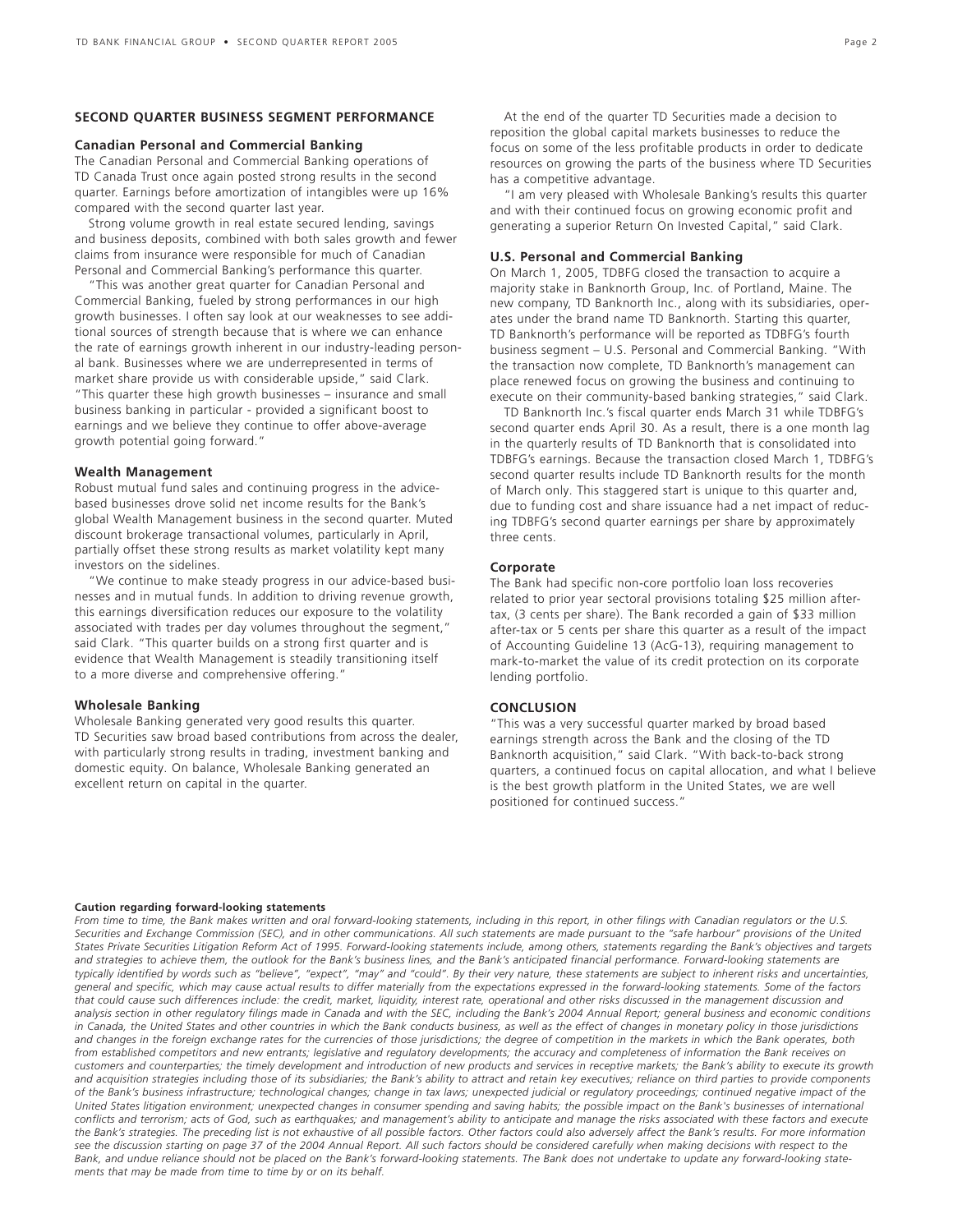### **MANAGEMENT'S DISCUSSION AND ANALYSIS OF OPERATING PERFORMANCE**

This Management's Discussion and Analysis is as of May 26, 2005. Additional information relating to the Bank is on SEDAR at www.sedar.com, as well as on the Bank's website www.td.com.

### **HOW WE PERFORMED**

### **How the Bank Reports**

The Bank prepares its financial statements in accordance with Canadian generally accepted accounting principles (GAAP), relevant aspects of which are presented on pages 14 to 27 of this Second Quarter Report to Shareholders. The Bank refers to results prepared in accordance with GAAP as the "reported basis".

The Bank also utilizes earnings before amortization of intangibles to assess each of its businesses and to measure overall Bank performance. To arrive at this measure, the Bank removes amortization of intangibles from reported basis earnings. The Bank's intangible amortization relates to the TD Banknorth acquisition in March 2005 and the Canada Trust acquisition in fiscal 2000. The Bank excludes amortization of intangibles as this approach is how the Bank manages its businesses internally. Consequently, the Bank believes that earnings before amortization of intangibles provides the reader with an understanding of the Bank's results that can be consistently tracked from period to period.

As explained, earnings before amortization of intangibles is different from reported results determined in accordance with GAAP. Earnings before amortization of intangibles and related terms used in this report are not defined terms under GAAP, and therefore may not be comparable to similar terms used by other issuers. The table below provides a reconciliation between the Bank's earnings before amortization of intangibles and its reported results.

### **Reconciliation of Earnings before Amortization of Intangibles to Reported Results** (unaudited)

|                        |                           |                                                   | For the six months ended           |
|------------------------|---------------------------|---------------------------------------------------|------------------------------------|
| April 30<br>2005       | April 30<br>2004          | April 30<br>2005                                  | April 30<br>2004                   |
| \$1,393<br>20<br>1,517 | \$1,441<br>(192)<br>1,284 | \$2,804<br>30<br>2,912                            | \$2,886<br>(296)<br>2,584<br>3,864 |
| 967<br>257<br>21       | 808<br>211                | 1,952<br>525<br>21                                | 1,902<br>544                       |
| \$.<br>689<br>90       | \$<br>597<br>107          | \$1,406<br>177                                    | \$1,358<br>286                     |
| 599<br>ς.              | \$490                     | \$1,229                                           | \$1,072                            |
| .87<br>.86             | \$<br>.74<br>.74          | \$1.83<br>1.81                                    | \$1.63<br>1.62                     |
|                        |                           |                                                   | 2.07<br>2.05                       |
|                        | 1,923<br>1.00<br>.99      | For the three months ended<br>2,109<br>.91<br>.90 | 3,734<br>2.09<br>2.07              |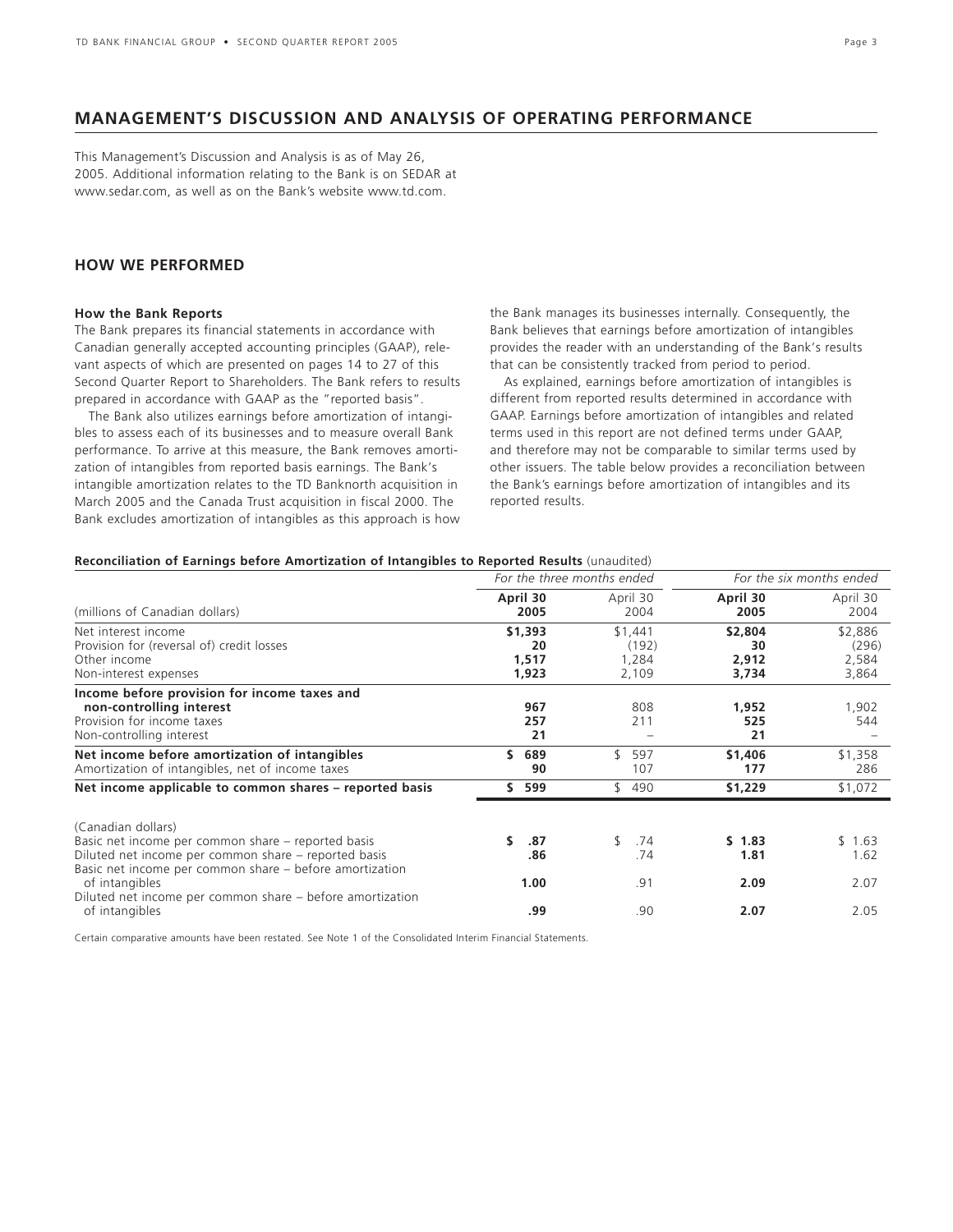### **Net Income**

Reported net income was \$599 million for the second quarter 2005, compared with \$490 million in the same quarter last year. Reported basic earnings per share were \$.87, compared with \$.74 in the same quarter last year. Reported diluted earnings per share were \$.86 for the quarter, compared with \$.74 in the same quarter last year. Reported return on total common equity, on an annualized basis was 17.2% for the quarter compared with 16.5% in the same quarter last year.

Net income before amortization of intangibles for the second quarter 2005 was \$689 million, compared with \$597 million in the same quarter last year. Basic earnings per share before amortization of intangibles were \$1.00, compared with \$.91 in the same quarter last year. Diluted earnings per share before amortization of intangibles were \$.99 for the quarter, compared with \$.90 in the same quarter last year. Return on total common equity before amortization of intangibles, on an annualized basis was 19.8% for the quarter compared with 20.1% in the same quarter last year.

For the six months ended April 30, 2005, reported net income was \$1,229 million compared with \$1,072 million in the same period last year. Reported basic earnings per share were \$1.83, compared with \$1.63 in the same period last year. Reported diluted earnings per share were \$1.81 for the six months ended April 30, 2005, compared with \$1.62 in the same period last year. Reported return on total common equity, on an annualized basis was 18.2%, unchanged as compared with the same period last year.

Net income before amortization of intangibles for the six months ended April 30, 2005 was \$1,406 million, compared with \$1,358 million in the same period last year. Basic earnings per share before amortization of intangibles were \$2.09, compared with \$2.07 in the same period last year. Diluted earnings

per share before amortization of intangibles were \$2.07 for the period, compared with \$2.05 in the same period last year. Return on total common equity before amortization of intangibles, on an annualized basis was 20.8% for the period compared with 23.1% in the same period last year.

### **Economic Profit and Return on Invested Capital**

The Bank utilizes economic profit as a tool to measure shareholder value creation. Economic profit is net income before amortization of intangibles less a charge for average invested capital. Average invested capital is equal to average common equity plus the average cumulative after-tax goodwill and intangible assets amortized as of the reporting date. The rate used in the charge for capital is the equity cost of capital calculated using the Capital Asset Pricing Model. The charge represents an assumed minimum return required by common shareholders on the Bank's invested capital. The Bank's goal is to achieve positive and growing economic profit.

Return on invested capital (ROIC) is net income before amortization of intangibles, divided by average invested capital. ROIC is a variation on the economic profit measure that is useful in comparison to the equity cost of capital. Both ROIC and the cost of capital are percentage rates, while economic profit is a dollar measure. When ROIC exceeds the equity cost of capital, economic profit is positive. The Bank's goal is to maximize economic profit by achieving ROIC that exceeds the equity cost of capital.

Economic profit and ROIC are not defined terms under GAAP, and therefore may not be comparable to similar terms used by other issuers. The following table provides a reconciliation between the Bank's economic profit, return on invested capital and net income before amortization of intangibles. Earnings before amortization of intangibles and related terms are discussed in the "How the Bank Reports" section.

| Reconciliation of Economic Profit, Return on Invested Capital and Net Income before Amortization of Intangibles |  |  |  |
|-----------------------------------------------------------------------------------------------------------------|--|--|--|
|-----------------------------------------------------------------------------------------------------------------|--|--|--|

|                                                                               | For the three months ended |                   | For the six months ended |                   |  |
|-------------------------------------------------------------------------------|----------------------------|-------------------|--------------------------|-------------------|--|
| (millions of Canadian dollars)                                                | April 30<br>2005           | April 30<br>2004  | April 30<br>2005         | April 30<br>2004  |  |
| Average common equity<br>Average cumulative goodwill/intangible amortization, | \$14,298                   | \$12,058          | \$13,625                 | \$11,839          |  |
| net of income taxes                                                           | 3.166                      | 2.791             | 3,123                    | 2,727             |  |
| Average invested capital<br>Rate charged for invested capital                 | \$17,464<br>10.1%          | \$14,849<br>10.7% | \$16,748<br>10.1%        | \$14,566<br>10.7% |  |
| Charge for invested capital<br>Net income before amortization of intangibles  | (430)<br>689               | (390)<br>597      | (839)<br>1,406           | (775)<br>1,358    |  |
| Economic profit                                                               | 259                        | 207<br>ና          | 567<br>S.                | 583               |  |
| Return on invested capital                                                    | 16.2%                      | 16.4%             | 16.9%                    | 18.7%             |  |
| Return on total common equity – reported basis                                | 17.2                       | 16.5              | 18.2                     | 18.2              |  |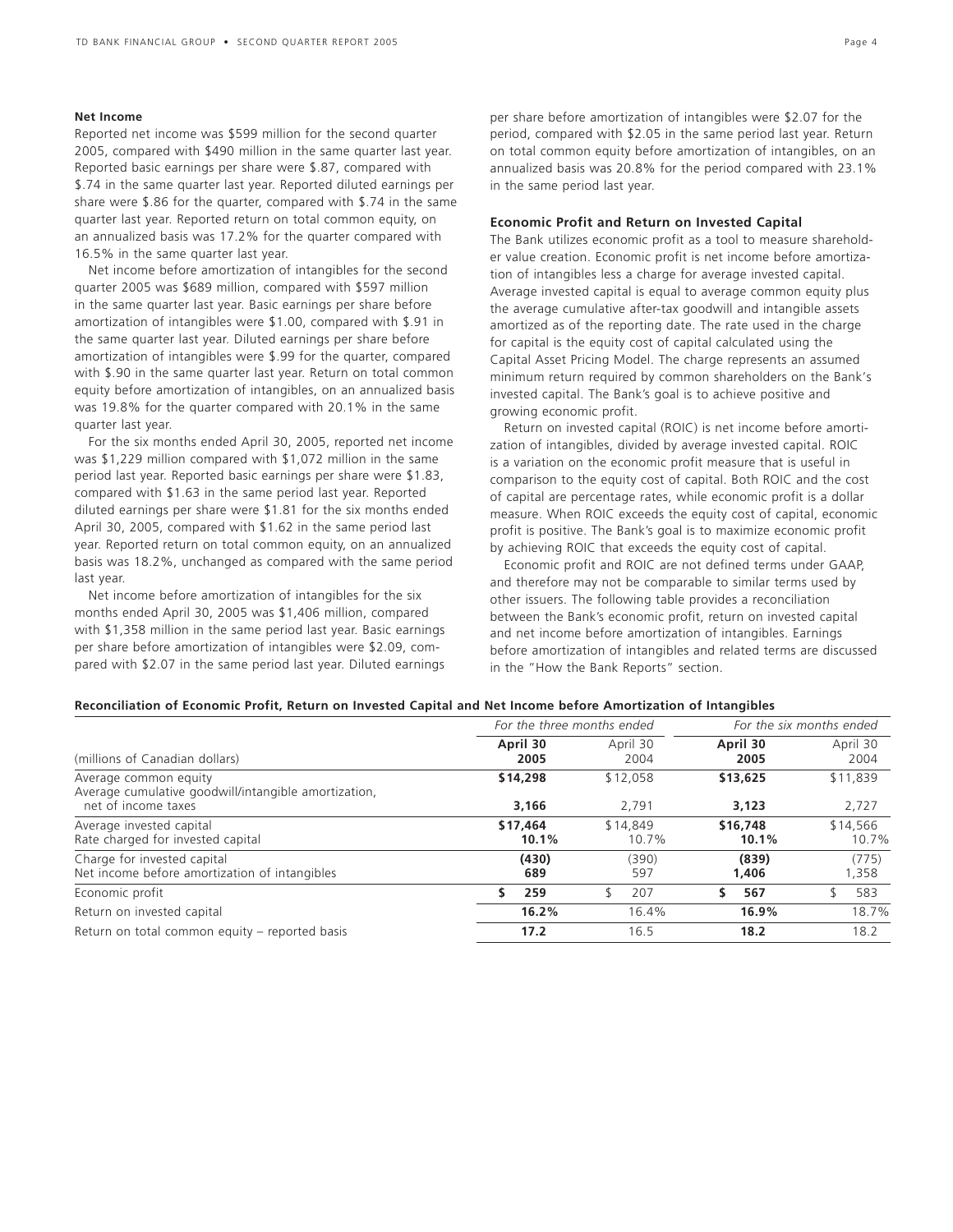### **Net Interest Income**

Net interest income on a reported basis was \$1,393 million for the second quarter 2005, a decrease of \$48 million compared with the same quarter last year. The decrease in net interest income related to Wholesale Banking where there was reduced trading-related net interest income. However, this was largely offset by higher trading income. The decrease in net interest income also related to the Corporate segment where there was interest on an income tax refund in the prior year which did not repeat in 2005. These decreases were partially offset by additional net interest income as a result of the inclusion of the results from the acquisition of TD Banknorth. There was also increased net interest income in Canadian Personal and Commercial Banking due to strong volume growth in real estate secured lending, savings and business deposits partly offset by lower margins. Net interest income in Wealth Management also increased due to higher deposit spreads and balances.

For the six months ended April 30, 2005, net interest income on a reported basis was \$2,804 million compared with \$2,886 million in the same period last year, a decrease of \$82 million. This decrease was mainly due to Wholesale Banking and Corporate due to similar reasons previously noted for the quarter. Partially offsetting the decrease in net interest income was additional income as a result of the inclusion of the results from the acquisition of TD Banknorth and an increase in Canadian Personal and Commercial Banking mainly due to volume growth in real estate secured lending, savings and business deposits slightly offset by lower margins.

At the total Bank level, the Bank does not discuss net interest income on a taxable equivalent basis (TEB), as it is not useful at that level. However, on a segmented basis, the Bank discusses net interest income on a TEB. For further details, see the introductory discussion in the "How Our Businesses Performed" section on page 11.

### **Other Income**

Other income, on a reported basis was \$1,517 million for the second quarter 2005, an increase of \$233 million from the same quarter last year.

Trading income reported in other income was \$79 million for the second quarter 2005 compared with a loss of \$55 million in the same quarter last year mainly due to an increase in trading income within Wholesale Banking. However, trading-related income (which is the total of trading income reported in other income and the net interest income on trading positions reported in net interest income) decreased by \$19 million compared with the same quarter last year primarily due to a decline in interest rate and credit trading that more than offset an increase in equity trading. The Bank also recognized income of \$51 million in the current quarter, compared with \$25 million of losses in the same

Insurance revenues, net of claims, increased by \$72 million compared with the same quarter last year, mainly due to the acquisition of business from Liberty Mutual Group, organic volume growth and improved claims experience. Credit fees increased by \$9 million compared with the same quarter last year. However, securitization income declined by \$7 million due to lower average levels of securitized assets.

Investment and securities services decreased by \$47 million primarily as a result of self-directed brokerage fees which decreased by \$70 million compared with the same quarter last year due to lower trading volumes and a decline in commissions per trade. Average trades per day decreased by 16% to 106,000 from 126,000 in the same quarter last year. Mutual fund management fees, however, increased by \$8 million as compared with the same quarter last year due to an increase in assets under management.

For the six months ended April 30, 2005, other income on a reported basis was \$2,912 million, an increase of \$328 million from the same period last year.

Trading income reported in other income for the period was \$155 million compared with a loss of \$3 million in the same period last year while trading-related income decreased by \$102 million compared with the same period last year. The changes in trading and trading-related income can be attributed to similar reasons previously noted for the quarter. The Bank also recognized income of \$35 million in the current period compared with \$56 million of losses in the same period last year, related to derivatives not afforded hedge accounting subsequent to the adoption of the hedging relationships accounting guideline in fiscal 2004.

Insurance revenues, net of claims, increased by \$145 million compared with the same period last year, due to similar reasons previously noted for the quarter. Credit fees and card services increased by \$16 million and \$12 million, respectively. However, securitization income declined by \$25 million due to lower average levels of securitized assets.

Investment and securities services decreased by \$58 million primarily as a result of self-directed brokerage fees which decreased by \$128 million compared with the same period last year due to a decline in trading volumes. However, capital market fee revenue (which includes revenues from mergers and acquisitions, underwriting and equity sales and trading) increased by \$19 million due to improvements in advisory fees in mergers and acquisitions and stronger equity trading commissions. Mutual fund management fees also increased by \$18 million and investment management fees increased by \$7 million compared with the same period last year due to an increase in assets under management.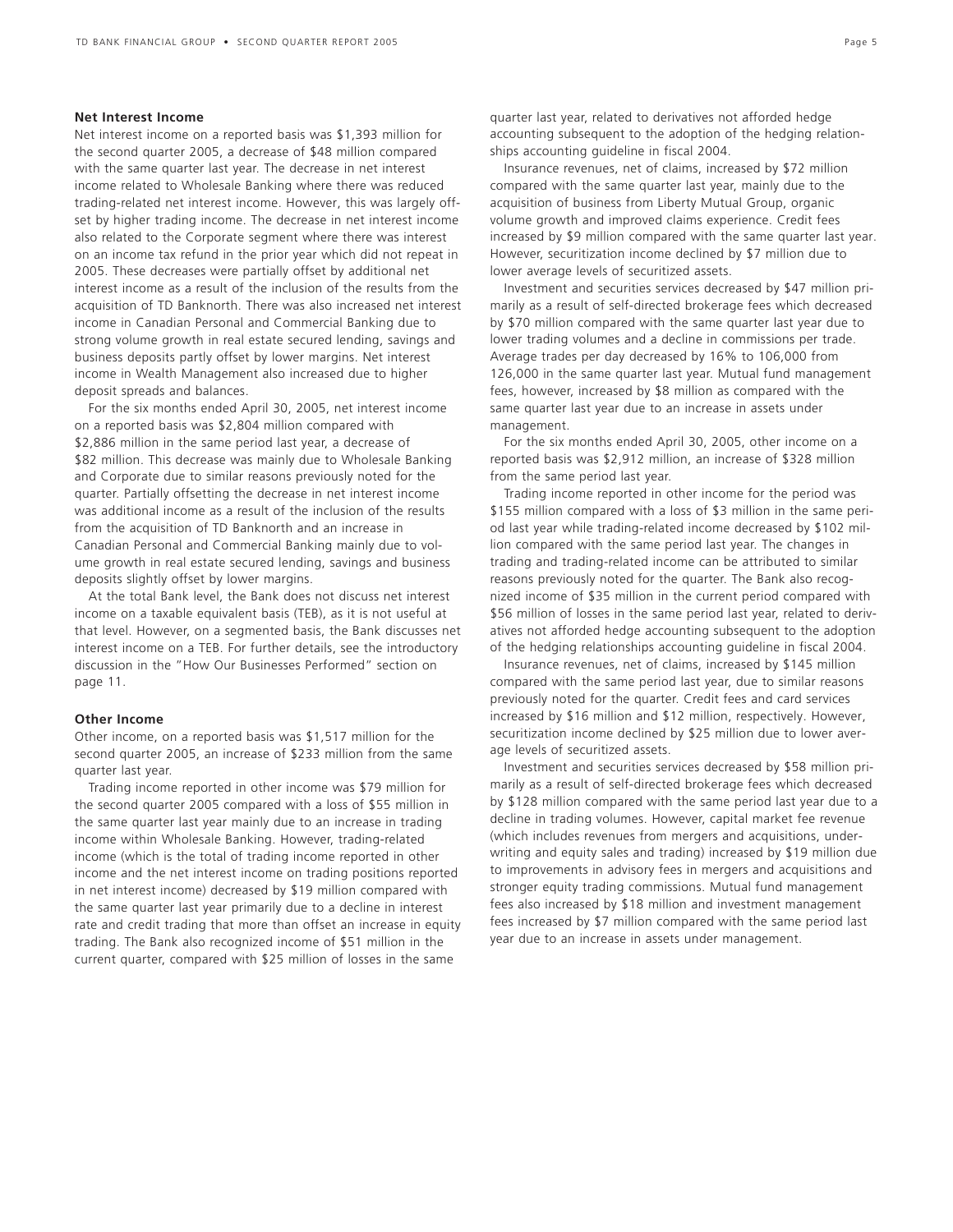### **Non-Interest Expenses**

On a reported basis, expenses for the second quarter 2005 were \$2,057 million compared with \$2,271 million in the same quarter last year, a decrease of \$214 million.

The decrease in expenses was mainly a result of the recognition of \$300 million of losses related to contingent litigation reserves in the second quarter 2004. There were no losses of this nature recognized in the second quarter 2005. Slightly offsetting this decrease was the recognition of \$22 million in restructuring costs relating to the global structured products businesses in Wholesale Banking. In addition, expenses increased due to the inclusion of the results from the acquisition of TD Banknorth. The impact of the amortization of intangibles on the Bank's reported basis before tax expenses was \$134 million for the second quarter 2005, compared with \$162 million in the same quarter last year. Expenses before amortization of intangibles in the second quarter 2005 decreased by \$186 million to \$1,923 million compared with \$2,109 million in the same quarter last year.

On a reported basis, the Bank's overall efficiency ratio for the second quarter was 70.7% compared with 83.3% in the same quarter last year. The Bank's consolidated efficiency ratio is impacted by shifts in its business mix. The efficiency ratio is viewed as a more relevant measure for Canadian Personal and Commercial Banking, which had an efficiency ratio before amortization of intangibles of 57.2% this quarter compared with 59.8% in the same quarter last year. The Bank's efficiency ratio before amortization of intangibles improved to 66.1% in the second quarter 2005 from 77.4% in the same quarter last year.

For the six months ended April 30, 2005, reported expenses were \$4,002 million compared with \$4,196 million in the same period last year, a decrease of \$194 million.

The decrease in expenses compared with the same period last year was primarily related to the contingent litigation reserves included in the second quarter 2004, as previously discussed for

the quarter. This decrease was partially offset by an increase in expenses in Canadian Personal and Commercial Banking mainly due to growth in the insurance business, including the Liberty acquisition. The inclusion of TD Banknorth's results also contributed to an increase in expenses. The impact of the amortization of intangibles on the Bank's reported basis before tax expenses was \$268 million for the current period, compared with \$332 million in the same period last year. Expenses before amortization of intangibles in the current year decreased by \$130 million to \$3,734 million from \$3,864 million in the same period last year.

On a reported basis, the Bank's overall efficiency ratio for the six months ended April 30, 2005 was 70.0% compared with 76.7% in the same period last year. The Bank's efficiency ratio before amortization of intangibles improved to 65.3% in the period from 70.6% in the same period last year.

### **Taxes**

The Bank's effective tax rate, on a reported basis, was 25.6% for the second quarter 2005, compared with 24.1% in the same quarter last year. Based on earnings before amortization of intangibles, the effective tax rate was 26.6% for the quarter compared with 26.1% in the same quarter last year.

For the six months ended April 30, 2005, the Bank's effective tax rate, on a reported basis was 25.8% compared with 31.7% in the same period last year. Based on earnings before amortization of intangibles, the effective tax rate was 26.9% compared with 28.6% in the same period last year.

The change in the effective rates is primarily due to the items listed in the following table. In the second quarter 2005, the Bank's effective tax rate was affected by an income tax expense in the amount of approximately \$25 million related to a corporate reorganization included in Other – net in the table below.

|                                                                                                                                                                             |                         | For the three months ended         |                   | For the six months ended          |                          |                                     |                                 |                                     |
|-----------------------------------------------------------------------------------------------------------------------------------------------------------------------------|-------------------------|------------------------------------|-------------------|-----------------------------------|--------------------------|-------------------------------------|---------------------------------|-------------------------------------|
| (millions of Canadian dollars)                                                                                                                                              | April 30<br>2005        |                                    | April 30<br>2004  |                                   | April 30<br>2005         |                                     | April 30<br>2004                |                                     |
| Income taxes at Canadian statutory income tax rate<br>- before amortization of intangibles<br>Increase (decrease) resulting from:                                           | \$338                   | 35.0%                              | \$284             | 35.1%                             | \$683                    | 35.0%                               | \$668                           | 35.1%                               |
| Dividends received<br>Rate differentials on international operations<br>Future federal and provincial tax rate increases<br>Federal large corporations tax<br>Other $-$ net | (68)<br>(36)<br>3<br>20 | (7.1)<br>(3.7)<br>$\cdot$ 3<br>2.1 | (45)<br>(32)<br>3 | (5.6)<br>(3.9)<br>$\cdot$ 1<br>.4 | (116)<br>(72)<br>3<br>27 | (5.9)<br>(3.7)<br>$\cdot$ .2<br>1.3 | (91)<br>(48)<br>(17)<br>5<br>27 | (4.8)<br>(2.5)<br>(.9)<br>.3<br>1.4 |
| Provision for income taxes and effective<br>income tax rate – before amortization of intangibles<br>Tax effect – amortization of intangibles                                | \$257<br>(44)           | 26.6%<br>(1.0)                     | \$211<br>(55)     | 26.1%<br>(2.0)                    | \$525<br>(91)            | 26.9%<br>(1.1)                      | \$544<br>(46)                   | 28.6%<br>3.1                        |
| Provision for income taxes and effective<br>income tax rate – reported basis                                                                                                | \$213                   | 25.6%                              | \$156             | 24.1%                             | \$434                    | 25.8%                               | \$498                           | 31.7%                               |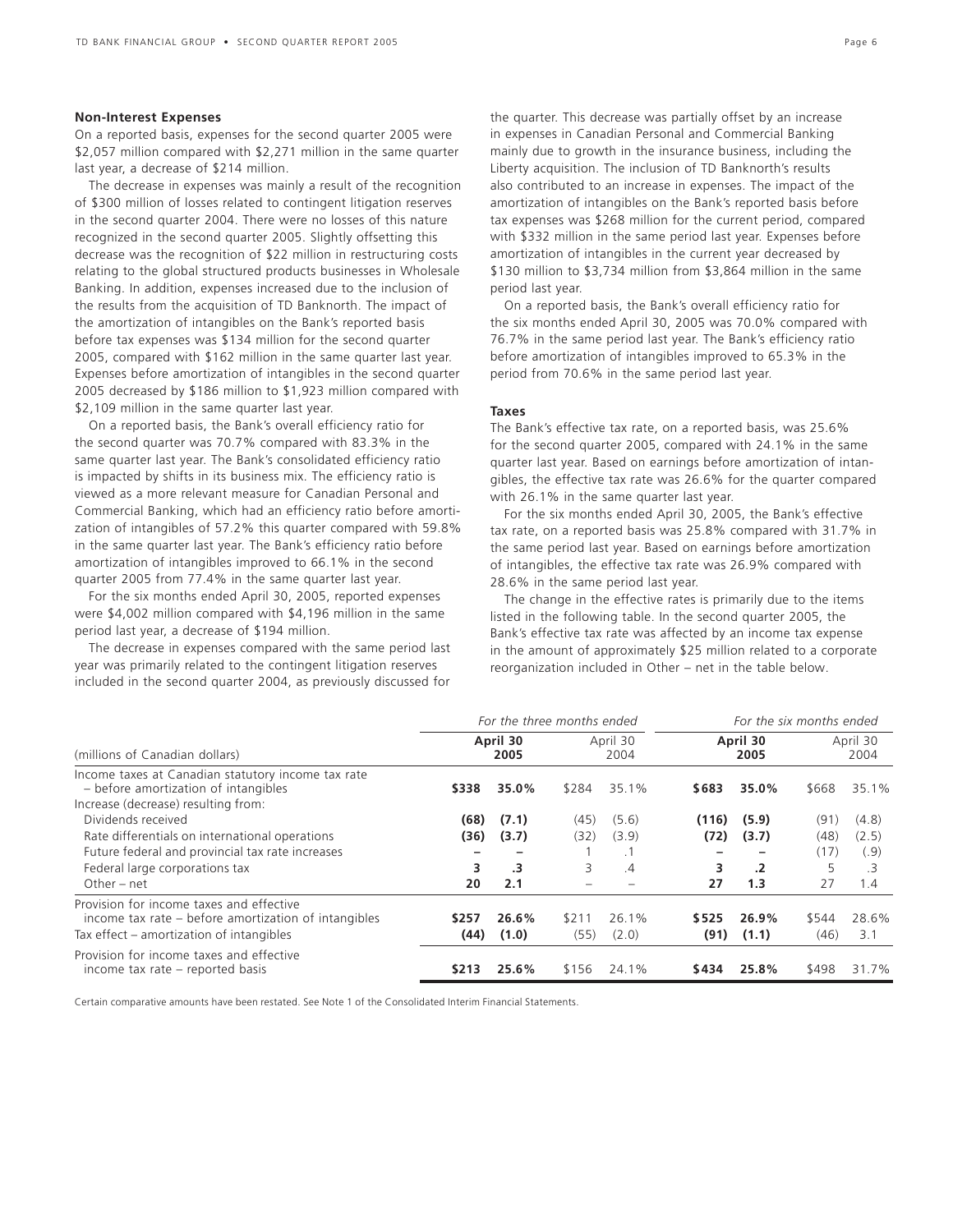### **Balance Sheet**

Total assets were \$360 billion at the end of the second quarter 2005, \$49 billion higher than October 31, 2004. The increase in assets was primarily driven by the acquisition of TD Banknorth which contributed \$37 billion to the increase. Increased positions in securities represented \$13 billion of the increase of which TD Banknorth contributed \$6 billion. Underlying growth in securities was primarily driven by an increase in trading securities within Wholesale Banking. Also, compared with October 31, 2004, personal loans, including securitizations, increased by \$10 billion of which \$7 billion was a result of the TD Banknorth acquisition. Growth in personal loans was also a result of steady growth in real estate secured lending volumes. At the end of the quarter, residential mortgages, including securitizations, increased by \$6 billion compared with October 31, 2004, primarily as a result of the TD Banknorth acquisition. Bank-originated securitized assets not included on the balance sheet amounted to \$23 billion, compared with \$20 billion as at October 31, 2004.

Total deposits were \$249 billion at the end of the second quarter 2005, an increase of \$42 billion compared with October 31, 2004. This increase was mainly driven by the addition of TD Banknorth which contributed \$28 billion of the increase. Wholesale deposits increased by \$8 billion compared with October 31, 2004 mainly due to funding higher assets within Wholesale Banking. Personal term deposits increased by \$7 billion, primarily as a result of the TD Banknorth acquisition and an increase in fixed-term and tax sheltered deposits within Canadian Personal and Commercial Banking. Personal non-term deposits also increased by \$15 billion, primarily attributable to the acquisition of TD Banknorth.

The Bank enters into structured transactions on behalf of clients which results in assets recorded on the Bank's Consolidated Interim Balance Sheet for which market risk has been transferred to third parties via total return swaps. As at April 30, 2005, assets under such arrangements amounted to \$14 billion, unchanged from October 31, 2004. The Bank also acquires market risk on certain assets via total return swaps, without acquiring the cash instruments directly. Assets under such arrangements amounted to \$5 billion as at April 30, 2005 unchanged from October 31, 2004. Market risk for all such positions is tracked and monitored, and regulatory market risk capital is required.

### **Managing Risk**

#### **Credit Risk and Provision for (Reversal of) Credit Losses**

During the second quarter 2005, the Bank recorded a provision for credit losses of \$20 million compared with a reversal of credit losses of \$192 million in the same quarter last year. The provision for credit losses recorded in the second quarter 2005 was mainly attributable to Canadian Personal and Commercial Banking, which reported a \$91 million provision in the normal course of business (before the effect of securitizations). Partially offsetting this provision for credit losses was a \$43 million recovery in the non-core lending portfolio for amounts previously provided for under sectoral provisions. U.S. Personal and Commercial Banking

reversals and other reversals in the non-core portfolio that had not previously been provided in the sectoral provisions also offset the provision.

For the six months ended April 30, 2005, the Bank recorded a \$30 million provision for credit losses compared with a \$296 million reversal in the same period last year. The provision for credit losses recorded during the period related mainly to Canadian Personal and Commercial Banking, which reported \$186 million in the normal course of business (before the effect of securitizations). This provision was partially offset by the recovery in the non-core lending portfolio noted above.

### **Interest Rate Risk**

The objective of interest rate risk management for the non-trading portfolio is to ensure stable and predictable earnings are realized over time. In this context, the Bank has adopted a disciplined hedging approach to profitability management for its asset and liability positions including a modeled maturity profile for nonrate sensitive assets, liabilities and equity. Key aspects of this approach are:

- minimizing the impact of interest rate risk on net interest income and economic value within Canadian Personal and Commercial Banking; and
- measuring the contribution of each product on a risk adjusted, fully-hedged basis, including the impact of financial options granted to customers.

The Bank uses derivative financial instruments, wholesale instruments and other capital market alternatives and, less frequently, product pricing strategies to manage interest rate risk. As at April 30, 2005, an immediate and sustained 100 basis point increase in rates would have decreased the economic value of shareholders' equity by \$156 million or 1% after-tax. On March 1, 2005, the Bank acquired majority ownership of TD Banknorth. The economic value at risk reported as at April 30, 2005 includes the impact of TD Banknorth calculated as \$63 million.

### **Liquidity Risk**

The Bank holds a sufficient amount of liquidity to fund its obligations as they come due under normal operating conditions as well as under a base case stress scenario that defines the minimum amount of liquidity that must be held at all times. The surplus liquid asset position is defined as total available liquid assets less the Bank's maturing wholesale funding, potential non-wholesale deposit run-off and contingent liabilities coming due in 90 days. As at April 30, 2005, the Bank's consolidated surplus liquid asset position up to 90 days was \$22.2 billion, compared with a consolidated surplus liquid asset position of \$18.8 billion on October 31, 2004. The Bank ensures that it meets the requirements by managing its cash flows and holding highly liquid assets that can be readily converted into cash. The Bank manages liquidity on a global basis, ensuring the prudent management of liquidity risk in all its operations. In addition to a large base of stable retail and commercial deposits, the Bank has an active wholesale funding program including asset securitization. This funding is highly diversified as to source, type, currency and geographical location.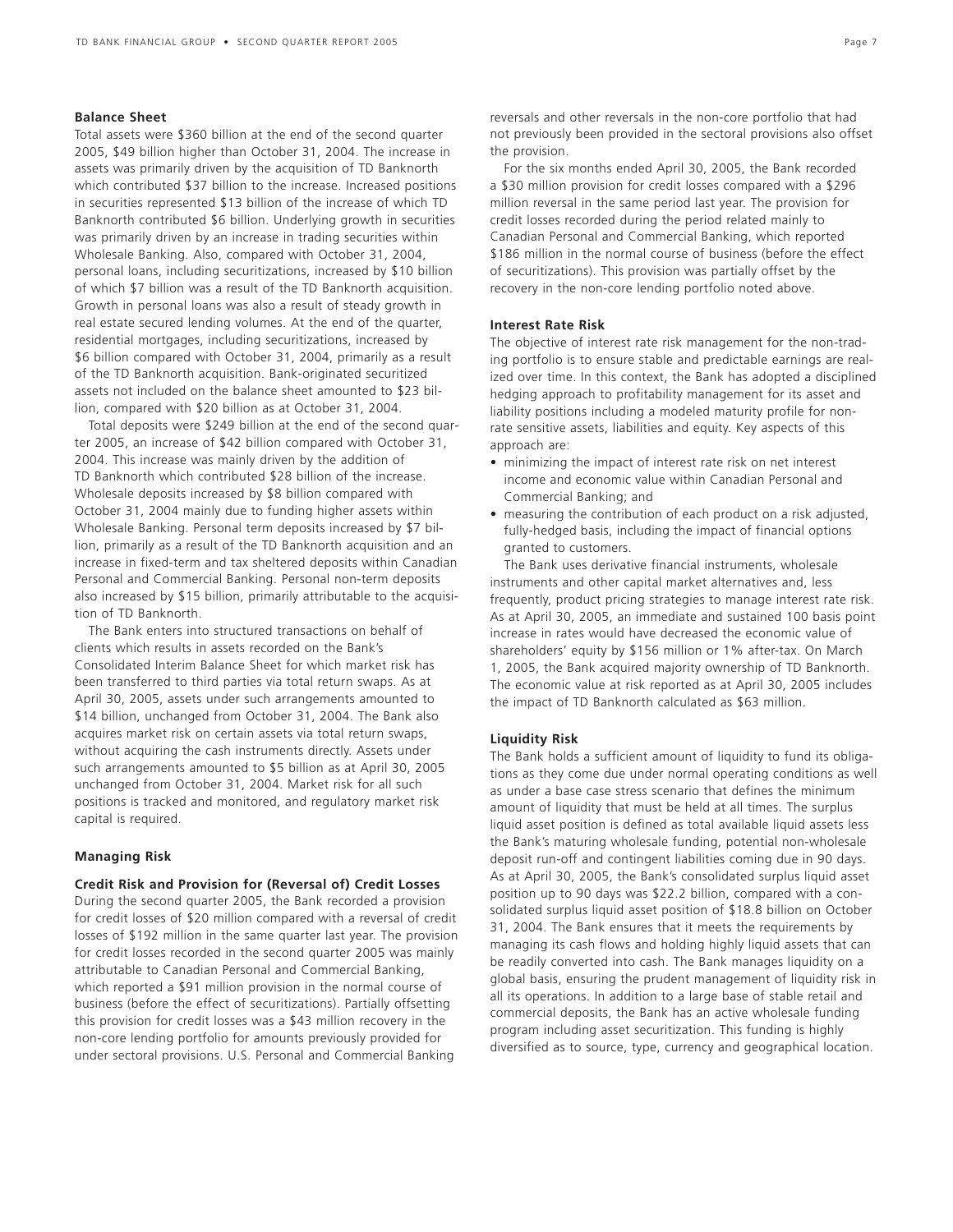### **Market Risk**

The Bank manages market risk in its trading books by using several key controls. The Bank's market risk policy sets out detailed limits for each trading business, including Value at Risk (VaR), stress test, stop loss, and sensitivity to various market risk factors. Policy controls are augmented through active oversight by independent market risk staff and frequent management reporting. VaR is a statistical loss threshold which should not be exceeded on average more than once in 100 days. It is also the basis for

regulatory capital for market risk. The following table presents average and end-of-quarter general market risk VaR usage for the three and six months period ended April 30, 2005, as well as the fiscal 2004 average. The Bank backtests its VaR by comparing it to daily net trading revenue. For the three and six months ended April 30, 2005, net daily capital markets revenues were positive for 89% and 90% of the trading days, respectively. Losses never exceeded the Bank's statistically predicted VaR for the total of the Bank's trading-related businesses.

### **Value at Risk Usage – Wholesale Banking**

|                                | For the three<br>months ended | For the three<br>months ended | For the six<br>months ended | For the twelve<br>months ended |
|--------------------------------|-------------------------------|-------------------------------|-----------------------------|--------------------------------|
| (millions of Canadian dollars) | Apr. 30, 2005<br>As at        | Apr. 30, 2005<br>Average      | Apr. 30, 2005<br>Average    | Oct. 31, 2004<br>Average       |
| Interest rate risk             | \$8.3                         | \$7.9                         | \$8.3                       | \$9.1                          |
| Equity risk                    | 6.7                           | 6.1                           | 5.9                         | 5.3                            |
| Foreign exchange risk          | 2.5                           | 2.6                           | 2.7                         | 2.6                            |
| Commodity risk                 |                               | 1.3                           | 1.3                         |                                |
| Diversification effect         | (7.9)                         | (8.2)                         | (8.9)                       | (6.9)                          |
| General Market Value at Risk   | \$10.5                        | \$9.7                         | \$9.3                       | \$10.9                         |

### **Capital**

As at April 30, 2005, the Bank's Tier 1 capital ratio was 10.0% compared with 12.6% at October 31, 2004. The Bank's Tier 1 capital was relatively unchanged compared with October 31, 2004. Risk-weighted assets increased by \$27 billion compared with October 31, 2004. While internal capital generation

continued and the acquisition of TD Banknorth resulted in \$1,600 million of non-controlling interest and the issuance by the Bank of common shares valued at \$1,988 million, these additions were offset by the deduction of \$4,483 million of additional goodwill and intangible assets arising primarily from the acquisition.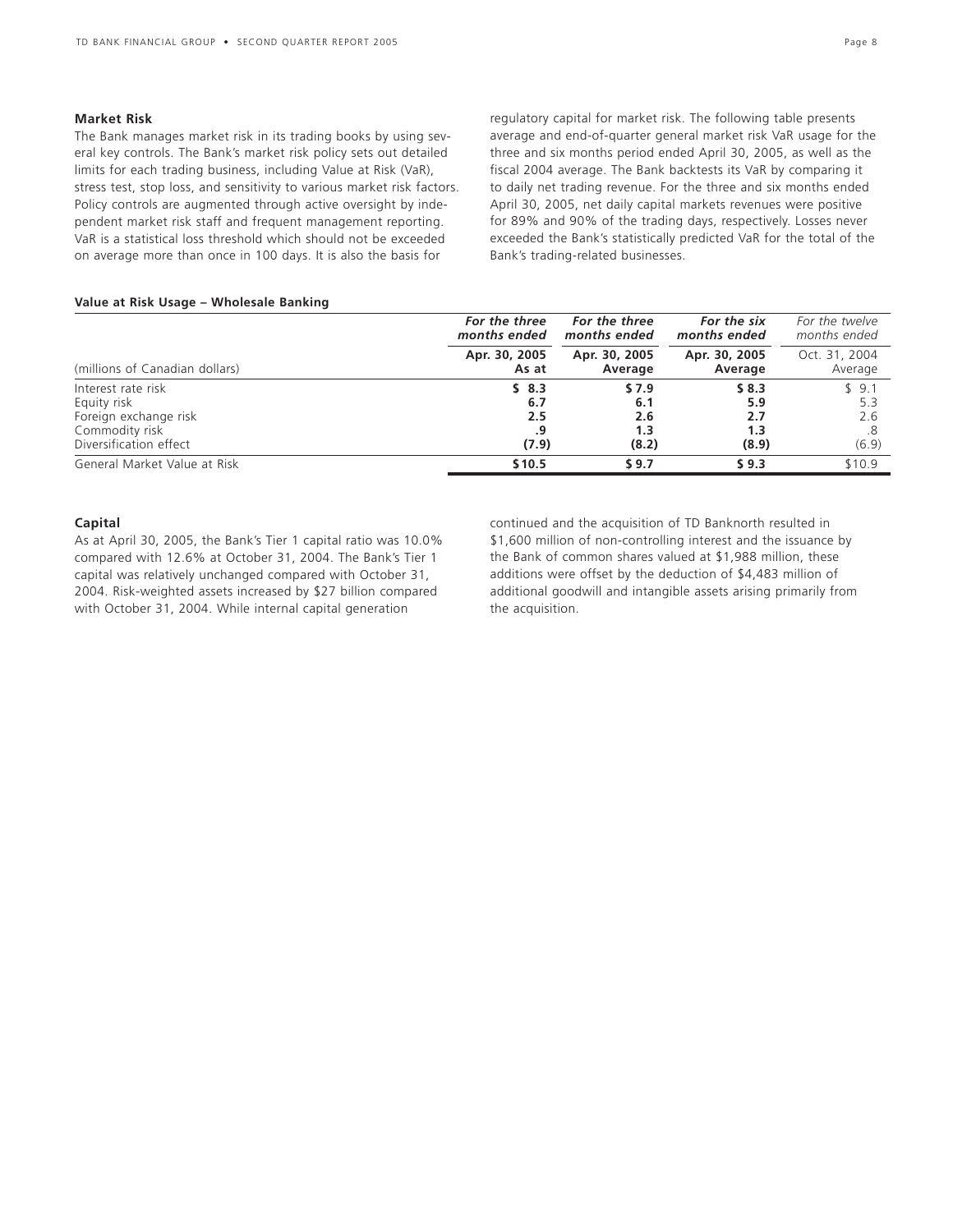### **FUTURE ACCOUNTING AND REPORTING CHANGES**

The following is a summary of accounting and reporting changes the Bank expects to adopt in future periods. See Note 14 of the Bank's Consolidated Interim Financial Statements for more details of future accounting and reporting changes.

### **Earnings per Share**

The Canadian Institute of Chartered Accountants (CICA) has issued a proposed accounting standard on earnings per share that may be applicable to the Bank at the earliest in fiscal 2006. The primary impact of the proposed standard is that it eliminates the provision that allows the Bank to assume that contracts with the option of settling in either cash or stock will be settled in cash. As a result, the Bank's liability for preferred shares and Capital Trust Securities (comprising Capital Trust Securities and TD Capital Trust II Securities of TD Capital Trust and TD Capital Trust II, respectively) will need to be included in the diluted earnings per share calculation. The impact on diluted earnings per share is expected to be approximately four cents per share per quarter if the standard is issued as proposed. Basic earnings per share will not be affected.

### **Financial Instruments, Hedges and Comprehensive Income**

The CICA has issued three new accounting standards – *Financial Instruments – Recognition and Measurement, Hedges* and *Comprehensive Income.* These standards are substantially harmonized with U.S. GAAP and are effective for the Bank beginning with the first quarter of fiscal 2007. The principal impacts of the standards are detailed as follows.

- Financial assets will be classified as available for sale, held to maturity or trading.
- For fair value hedges, where the Bank is hedging changes in the fair value of assets, liabilities or firm commitments, the change in the value of derivatives and hedged items will be recorded through income.
- Comprehensive income will be a new component of shareholders' equity and a new statement entitled Statement of Comprehensive Income will be added to the Bank's primary Consolidated Financial Statements.
- For cash flow hedges where the Bank is hedging the variability in cash flows related to variable rate assets, liabilities or forecasted transactions, the effective portion of the changes in the fair values of the derivative instruments will be recorded through comprehensive income until the hedged items are recognized in income.

### **Controls and Procedures Surrounding Preparation of Financial Statements**

As required, the Bank intends to file a certification on the adequacy of internal controls in the 2006 Annual Report pursuant to Section 404 of the U.S. Sarbanes-Oxley Act of 2002. In 2005, work continues to be conducted throughout the Bank to identify, document and assess internal controls over financial reporting.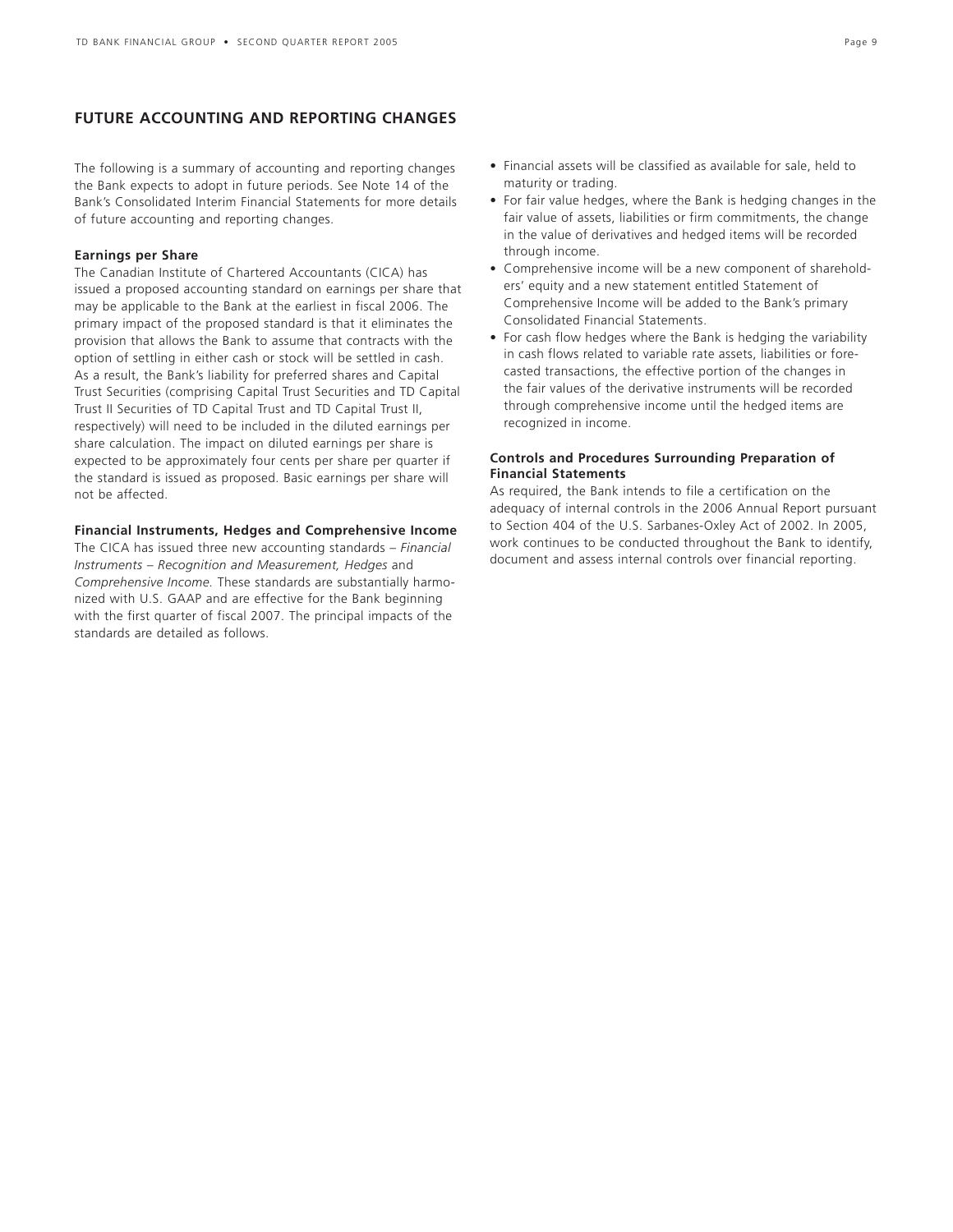### **SUPPLEMENTARY INFORMATION**

### **Table 1:** Quarterly Results

| <b>Quarterly Results - Reported Basis</b>                         |    |                  |                  |                  |                  |                  |                  |                  |                  |                |                      |
|-------------------------------------------------------------------|----|------------------|------------------|------------------|------------------|------------------|------------------|------------------|------------------|----------------|----------------------|
|                                                                   |    |                  | 2005             |                  |                  |                  | 2004             |                  |                  |                | 2003                 |
| (millions of Canadian dollars)                                    |    | Apr. 30          | Jan. 31          | Oct. 31          | Jul. 31          | Apr. 30          | Jan. 31          | Oct. 31          | Jul. 31          | Apr. 30        | Jan. 31              |
| Net interest income<br>Other income                               |    | \$1,393<br>1,517 | \$1.411<br>1.395 | \$1,435<br>1,118 | \$1,452<br>1,181 | \$1,441<br>1.284 | \$1,445<br>1,300 | \$1,335<br>1.094 | \$1,358<br>1,193 | \$1,400<br>968 | \$1,344<br>1,169     |
| Total revenue                                                     |    | 2,910            | 2,806            | 2,553            | 2,633            | 2,725            | 2,745            | 2,429            | 2,551            | 2,368          | 2,513                |
| Net income (loss) applicable to<br>common shares                  |    | 599              | 630<br>S         | 595              | 565<br>S.        | 490<br>\$        | 582<br>\$.       | 480<br>\$.       | 480<br>\$.       | \$ (295)       | 324<br><sup>\$</sup> |
| (Canadian dollars)<br>Basic net income (loss) per<br>common share | S. | .87              | .96              | .91              | .87<br>\$        | .74<br>\$        | .89<br>\$        | .74<br>\$.       | .74<br>\$.       | .46)<br>\$.    | .50<br><sup>\$</sup> |
| Diluted net income (loss) per<br>common share                     |    | .86              | .95              | .90              | .86              | .74              | .88              | .73              | .73              | (46)           | .50                  |

### **Quarterly Results – Before Amortization of Intangibles**

|                                                                                                    |                  | 2005            |                 |                  |                  | 2004             |                  |                  |                  | 2003             |
|----------------------------------------------------------------------------------------------------|------------------|-----------------|-----------------|------------------|------------------|------------------|------------------|------------------|------------------|------------------|
| (millions of Canadian dollars)                                                                     | Apr. 30          | Jan. 31         | Oct. 31         | Jul. 31          | Apr. 30          | Jan. 31          | Oct. 31          | Jul. 31          | Apr. 30          | Jan. 31          |
| Net interest income<br>Other income                                                                | \$1,393<br>1,517 | \$1.411<br>.395 | \$1,435<br>,118 | \$1,452<br>1,181 | \$1,441<br>1.284 | \$1,445<br>1,300 | \$1,335<br>1,094 | \$1,358<br>1.193 | \$1,400<br>968   | \$1,344<br>1,169 |
| Total revenue                                                                                      | 2,910            | 2,806           | 2.553           | 2,633            | 2,725            | 2.745            | 2.429            | 2,551            | 2,368            | 2,513            |
| Net income (loss) applicable to<br>common shares                                                   | 689              | 717             | 687             | 664<br>S.        | 597<br>\$.       | 761<br>S.        | 592<br>S         | 599<br>\$        | (168)<br>S.      | -457<br>\$.      |
| (Canadian dollars)<br>Basic net income (loss) per<br>common share<br>Diluted net income (loss) per | \$1.00           | .09             | .05             | .02<br>\$.       | .91              | 1.16<br>\$.      | .91<br>ና         | .92<br>S.        | 26)              |                  |
| common share                                                                                       | .99              | 1.08            | 1.04            | 1.01             | .90              | 1.15             | .90              | .91              | $^{\prime}$ .26) | .70              |

Certain comparative amounts have been restated. See Note 1 of the Consolidated Interim Financial Statements.

### **Table 2:** Capital Stock and Liabilities for Preferred Shares

| (thousands of shares)                                                                   | Apr. 30<br>2005 | Oct. 31<br>2004 |
|-----------------------------------------------------------------------------------------|-----------------|-----------------|
| Liabilities for preferred shares issued by the Bank:                                    |                 |                 |
| Class A - Series I                                                                      | 16              | 16              |
| Class $A -$ Series J                                                                    | 16,384          | 16,384          |
| Class A – Series M                                                                      | 14,000          | 14,000          |
| Class $A -$ Series N                                                                    | 8,000           | 8,000           |
| Liabilities for preferred shares issued by TD Mortgage Investment Corporation: Series A | 350             | 350             |
| Common shares - outstanding                                                             | 706.699         | 655,902         |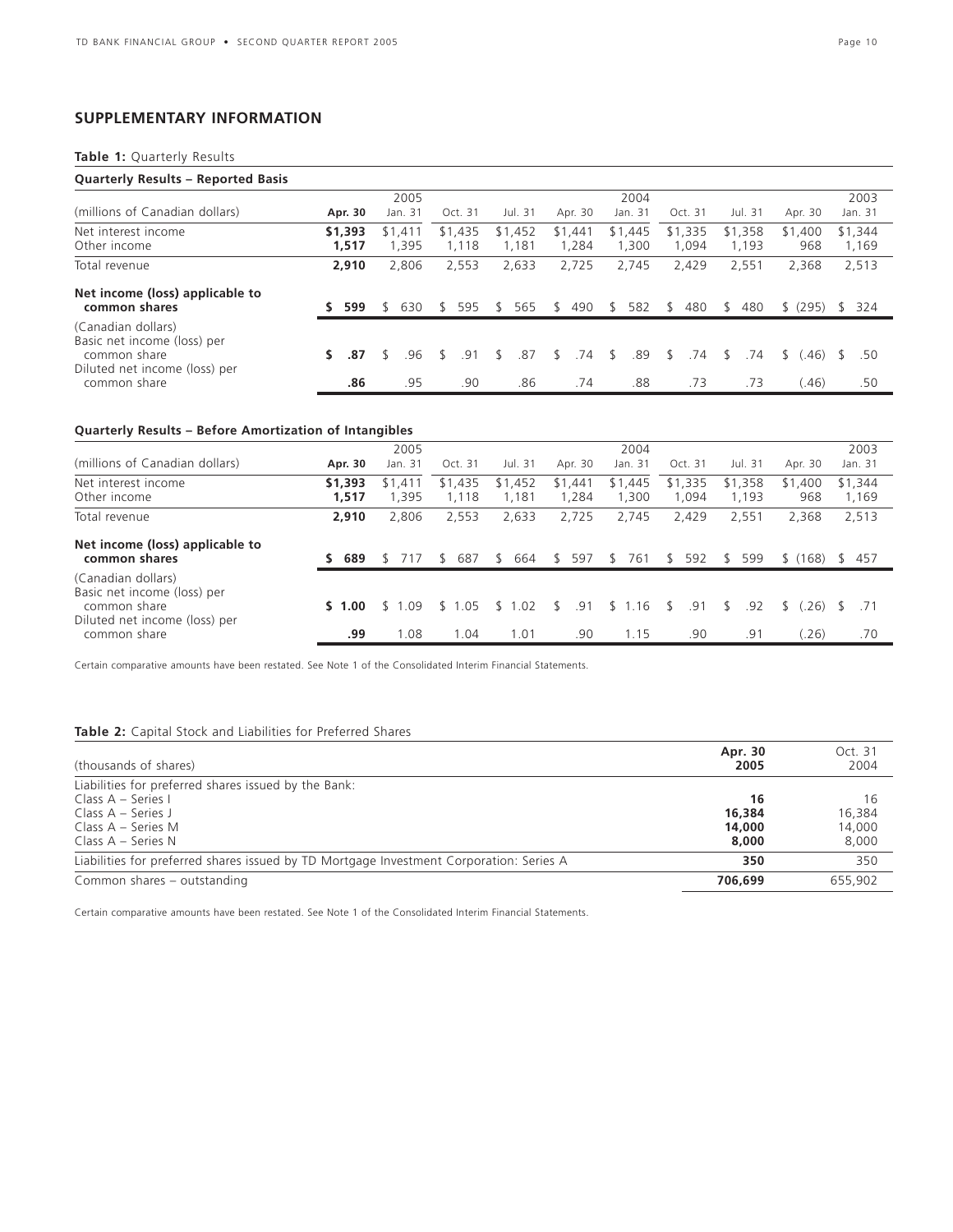### **HOW OUR BUSINESSES PERFORMED**

For management reporting purposes, the Bank's operations and activities are organized around the following operating business segments: Canadian Personal and Commercial Banking, U.S. Personal and Commercial Banking, Wholesale Banking and Wealth Management. Canadian Personal and Commercial Banking comprises our personal and business banking in Canada as well as our global insurance operations (excluding the U.S.). Results of each business segment reflect revenues, expenses, assets and liabilities generated by the business in that segment. The Bank measures and evaluates the performance of each segment based on earnings before amortization of intangibles and, where applicable, the Bank notes that the measure is before amortization of intangibles. For example, revenue is not affected by the amortization of intangibles, but expenses are affected by the amortization of intangibles. This measure is only relevant in the Canadian Personal and Commercial Banking, U.S. Personal and Commercial Banking and Wealth Management segments as there are no intangibles allocated to the Wholesale Banking and Corporate segments. For further details see the "How the Bank Reports" section on page 3. For information concerning the Bank's measures of economic profit and return on invested capital, see page 4. Segmented information also appears in Note 10 of the Bank's Consolidated Interim Financial Statements.

Net interest income, primarily within Wholesale Banking is calculated on a taxable equivalent basis (TEB), which means that the value of non-taxable or tax-exempt income such as dividends is adjusted to its equivalent before tax value. Using TEB allows the Bank to measure income from all securities and loans consistently and makes for more meaningful comparison of net interest income with similar institutions. The TEB adjustment reflected primarily in the Wholesale Banking segment's results is eliminated in the Corporate segment.

### **Canadian Personal and Commercial Banking**

Canadian Personal and Commercial Banking recorded strong operating results again this quarter. A positive spread of four percentage points between revenue and expense growth resulted in 16% earnings growth compared with the same quarter last year. Net income of \$401 million before amortization of intangibles for the second quarter 2005 increased by \$54 million from the same quarter last year. Return on invested capital increased from 20% last year to 23% this quarter and economic profit grew by \$51 million or 27% compared with the same quarter last year.

Revenue grew by \$96 million or 6% compared with the same

quarter last year. Double-digit volume growth in real estate secured lending, savings deposits and small business deposits contributed to revenue growth. Insurance revenues grew from improved insurance claims experience and new sales. These areas of growth were partly offset by lower margins. The acquisition of insurance business from Liberty Mutual Group in April of last year contributed \$23 million to revenue growth.

As compared with the same quarter last year, real estate secured lending volume (including securitizations) grew by \$10 billion or 10%, personal deposit volume grew \$4 billion or 5% while other personal loans were relatively flat. Business deposits grew by \$3 billion or 12% and business loans and acceptances increased by \$700 million or 4%. Originated insurance premiums grew by \$31 million or 7%, before the impact of the acquisition from Liberty Mutual Group. As of February 2005, personal lending market share was 20.4% down .54% from last year, but down only .01% from last quarter. Personal deposit market share was 21.3% up .04% from last year and up .09% from last quarter.

Margin on average earning assets decreased from 3.05% last year to 2.95% primarily due to a change in product mix as volume growth continued to be weighted toward lower margin products such as real estate secured lending and the Guaranteed Investment Savings Account. The impact of the change in mix was more pronounced this quarter causing margins to decline by 7 basis points from last quarter.

Provision for credit losses (PCL) (before the effect of securitizations) for the quarter increased by \$4 million or 5% compared with the same quarter last year. Personal PCL of \$88 million was \$3 million higher than the same quarter last year on stable delinquency rates. Commercial and small business PCL was \$3 million this quarter, up \$1 million from the same quarter last year. Annualized PCL as a percent of lending volume continued to be low at .25%, down .01% from the same quarter last year.

Expenses before amortization of intangibles increased by \$16 million or 2% compared with the same quarter last year. The insurance acquisition accounted for \$12 million of expense growth. Systems development projects, insurance business volume growth, and employee compensation also added to expenses. Offsetting these factors were synergies realized from the integration of the branches acquired from Laurentian Bank at the end of 2003 and lower severance costs. Full time equivalent (FTE) staffing levels increased by 834 as compared with the same quarter last year. Growth in the insurance business, including the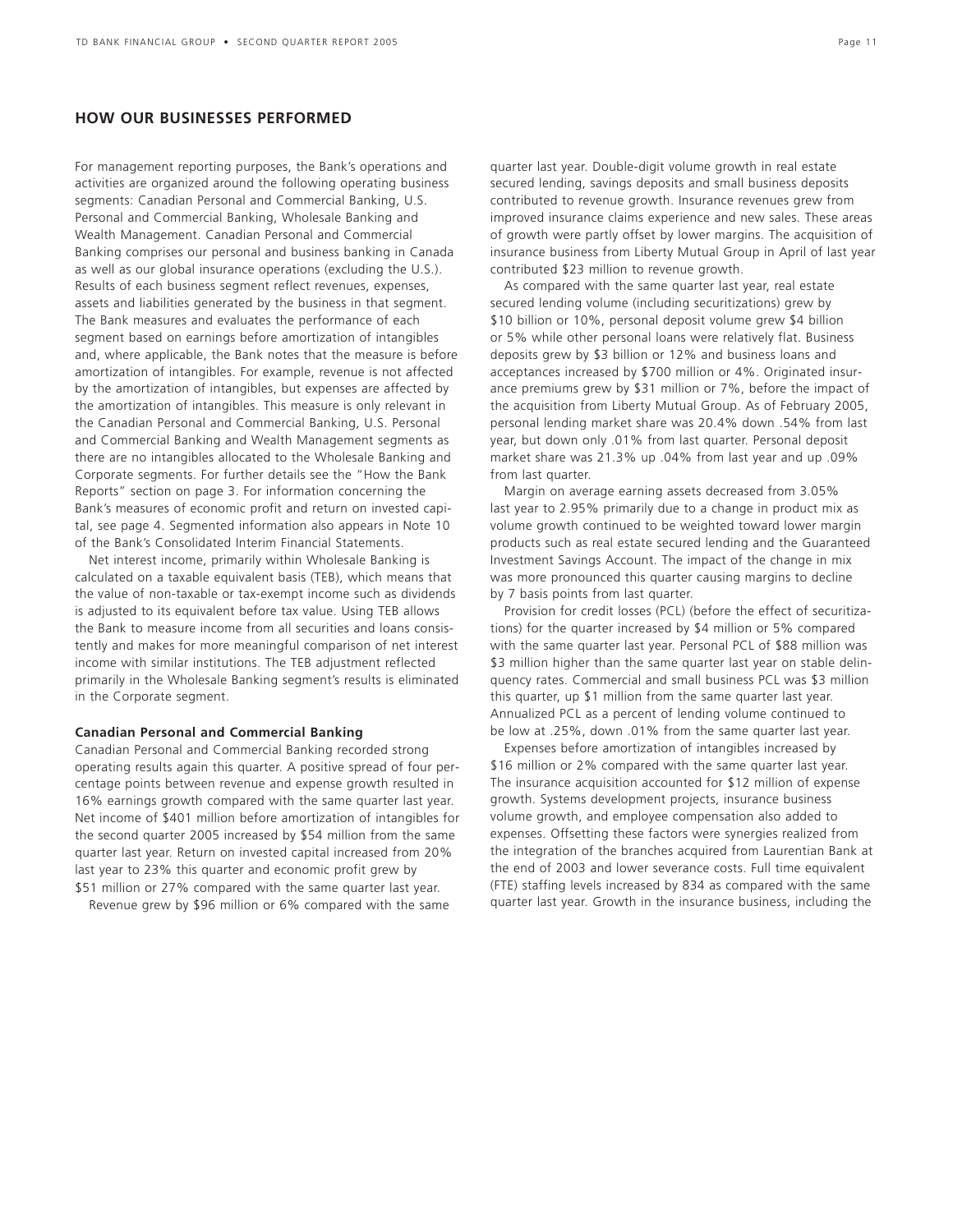Liberty acquisition, added 667 FTE to staffing levels. The spread between revenue and expense growth resulted in a 2.6 point improvement in the efficiency ratio, before amortization of intangibles, to 57.2%.

Earnings growth is expected to be strong for the remainder of the year on continued solid volume growth, low personal credit losses, positive insurance claims experience and low expense growth. Partly offsetting these factors will be anticipated lower net interest margins related to product mix and the impact of rate reductions on insurance revenue. Commercial PCL is expected to increase moderately.

### **U.S. Personal and Commercial Banking**

The U.S. Personal and Commercial Banking segment is a new segment established as a result of the acquisition of a majority interest in TD Banknorth on March 1, 2005. The results of TD Banknorth are included in the consolidated results on a onemonth lag. Accordingly, only one month of operating results are included this quarter while two months of acquisition funding costs are included.

For the month of March, the U.S. Personal and Commercial Banking segment's earnings before amortization of intangibles was \$19 million. For the month, return on invested capital was 5% and the economic loss was \$20 million.

Total revenues were \$138 million. The margin on average earning assets was 4.14% and benefited from balance sheet de-leveraging. Commercial and consumer loan growth has been solid, while residential mortgage loans have declined slightly against Banknorth's historical results; this trend is expected to continue for the remainder of the year. Revenues from deposit services and fee-based businesses were generally in line with expectations.

PCL for the month was a recovery of \$7 million, as recent favorable loss factors replaced higher historical factors resulting in a lower required allowance level and related provision for credit losses. If recent loss experience continues, it is anticipated that the quarterly provisions for credit losses for the remainder of 2005 will be substantially less than the quarterly provisions recorded in 2004.

Expenses before amortization of intangibles were \$83 million, including \$5 million of merger related charges. The full time equivalent staffing level at March 31, 2005 was 7,483. The efficiency ratio, before amortization of intangibles, was 60.1%.

Historically, Banknorth has delivered earnings growth in the 8% to 10% range, including the effects of acquisitions and continues with the expectation that it will be in that range.

### **Wholesale Banking**

Wholesale Banking recorded net income of \$150 million in the second quarter, \$12 million less than the same quarter last year. The return on invested capital for the quarter was 25% compared with 28% in the same quarter last year. Economic profit for the quarter was \$71 million compared with \$85 million in the same quarter last year.

Wholesale Banking revenue is derived primarily from capital markets, investing and corporate lending activities. Revenue for the quarter was \$604 million, compared with \$582 million in the same quarter last year. The capital markets businesses generate revenues from advisory, underwriting, trading, facilitation and execution services. Capital markets revenues increased from last year on stronger trading-related revenues within the equity businesses. This was partially offset by weaker results in the debt capital markets businesses. Corporate lending revenues were down slightly as a result of continued reductions in credit exposure.

Provisions for credit losses are comprised of allowances for loan losses and costs for credit protection. The cost of credit protection included in the segment represents the accrual cost for the protection. The change in market value of the protection, in excess of the accrual cost, is reported in the Corporate segment. Provisions for credit losses were \$13 million for the quarter, an increase from \$10 million in the same quarter last year. The entire \$13 million provision in the quarter represented costs of credit protection. In the Corporate segment, the accrual cost of credit protection is reclassified to other income.

Wholesale Banking continues to proactively manage its credit risk and holds \$3.8 billion in notional credit default swap protection, a decrease of \$.3 billion from the end of last quarter and a decrease of \$1.7 billion from the same quarter last year. The decrease from the same quarter last year is largely a result of rebalancing within the protection portfolio.

Risk-weighted assets (RWA) of the Wholesale Banking segment were \$31 billion this quarter, unchanged from the previous quarter, and a decrease of \$4 billion compared with the same quarter last year. The decline from last year is related to a decrease in both market and credit risk. The market risk RWA reduction reflects the impact of implementing the Interest Rate Specific Risk VaR model for the trading businesses, while the reduction in credit risk RWA is largely attributable to a decline in the size of the lending portfolio.

Expenses were \$365 million, an increase of \$29 million from \$336 million the same quarter last year. This was primarily due to \$22 million in restructuring costs related to the global structured products businesses. At the end of the quarter a strategic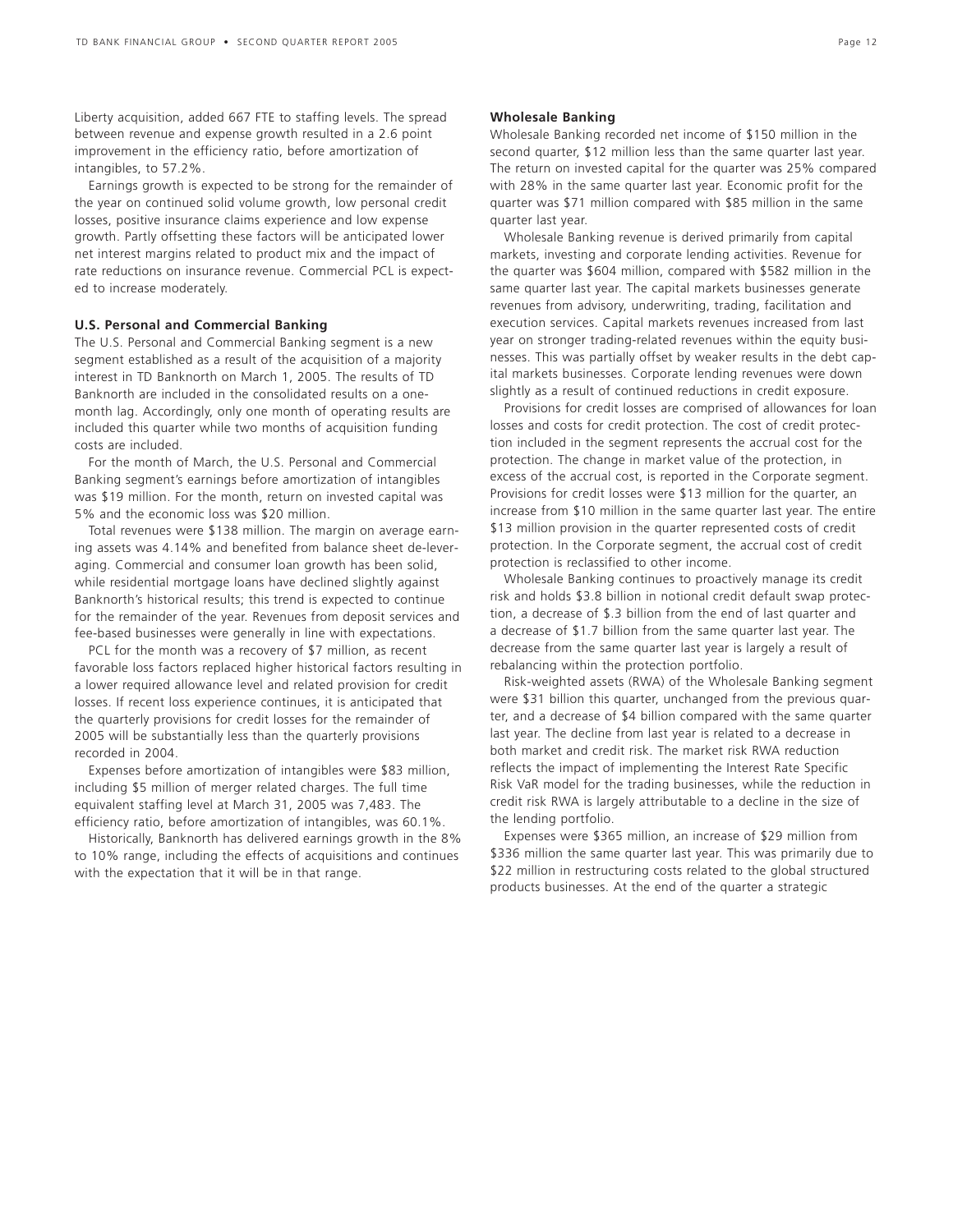decision was made to reposition the derivative products businesses, reducing focus on the less profitable and more complex products in order to focus resources on growing the more profitable parts of the business. Further restructuring charges are expected next quarter.

Overall, this was a strong quarter for Wholesale Banking. For the remainder of 2005 Wholesale Banking will focus on its key priorities which include: executing on the strategic decision to reposition the structured products businesses, increasing domestic market share, continuing to enhance the risk and control infrastructure and achieving a return on invested capital of 15% to 22%.

### **Wealth Management**

Wealth Management's net income before amortization of intangibles for the second quarter 2005 was \$99 million, a decline of \$3 million from the same quarter last year. The return on invested capital for the quarter was 15%, consistent with the same quarter last year. The economic profit for the quarter was \$21 million, also consistent with the same quarter last year.

Total revenue decreased \$18 million from the same quarter last year to \$686 million due to a 16% decline in Discount Brokerage trades per day to 106,000 and the negative impact of foreign currency translation. These decreases were partially offset by higher interest revenue resulting from an increase in Discount Brokerage deposit balances in TD Waterhouse U.S.A., higher Mutual Fund management fees due to 12% growth in Mutual Fund assets under management and higher revenue in the advice-based businesses as assets under administration continue to grow.

Expenses before amortization of intangibles were \$530 million in the second quarter, a decrease of \$14 million compared with the same quarter last year. The decrease resulted from foreign currency translation, lower Discount Brokerage transaction costs resulting from the reduction in volumes, partially offset by higher payments by Mutual Funds due to growth in assets under management and higher sales force compensation due to growth in the advice-based businesses.

Assets under management of \$133 billion at April 30, 2005 increased \$9 billion from October 31, 2004 due to strong sales of mutual funds, growth in institutional assets and market appreciation. Assets under administration totaled \$302 billion at the end of the second quarter, increasing \$23 billion from October 31, 2004 due to asset growth in Discount Brokerage, Investment Advice and Financial Planning.

While Discount Brokerage volumes have been negatively impacted by market conditions, the growth in the advice-based and asset management businesses have buffered the declines. While trade volumes were down 16%, net income is only marginally down by 3% reflecting the improved earnings diversification of the Wealth businesses. Expectations are that the advice-based and asset management businesses will continue to show positive earnings growth for the balance of this fiscal year reflecting the increased investment made in these businesses in the last 12 to 18 months.

### **Corporate**

During the second quarter 2005, the Corporate segment reported net income of \$20 million. The results include income related to a \$43 million (\$25 million after-tax) recovery in the non-core lending portfolio for amounts previously provided for under sectoral provisions. The non-core lending portfolio also had \$17 million of additional income (\$11 million after-tax), largely related to recoveries on non performing loans that had not previously been provided for through sectoral provisions. The Corporate segment recorded gains of \$51 million (\$33 million after-tax) due to the impact of the hedging relationships accounting guideline, and securitization gains of \$8 million (\$5 million after-tax). These gains were partially offset by other costs associated with treasury activities and net unallocated revenues, expenses and taxes. Effective fiscal 2005, the Bank revised its methodology in allocating corporate support costs. This increased expenses in the Corporate segment by \$18 million before tax. Net income for the Corporate segment was further impacted by a tax expense in the amount of approximately \$25 million related to a corporate reorganization.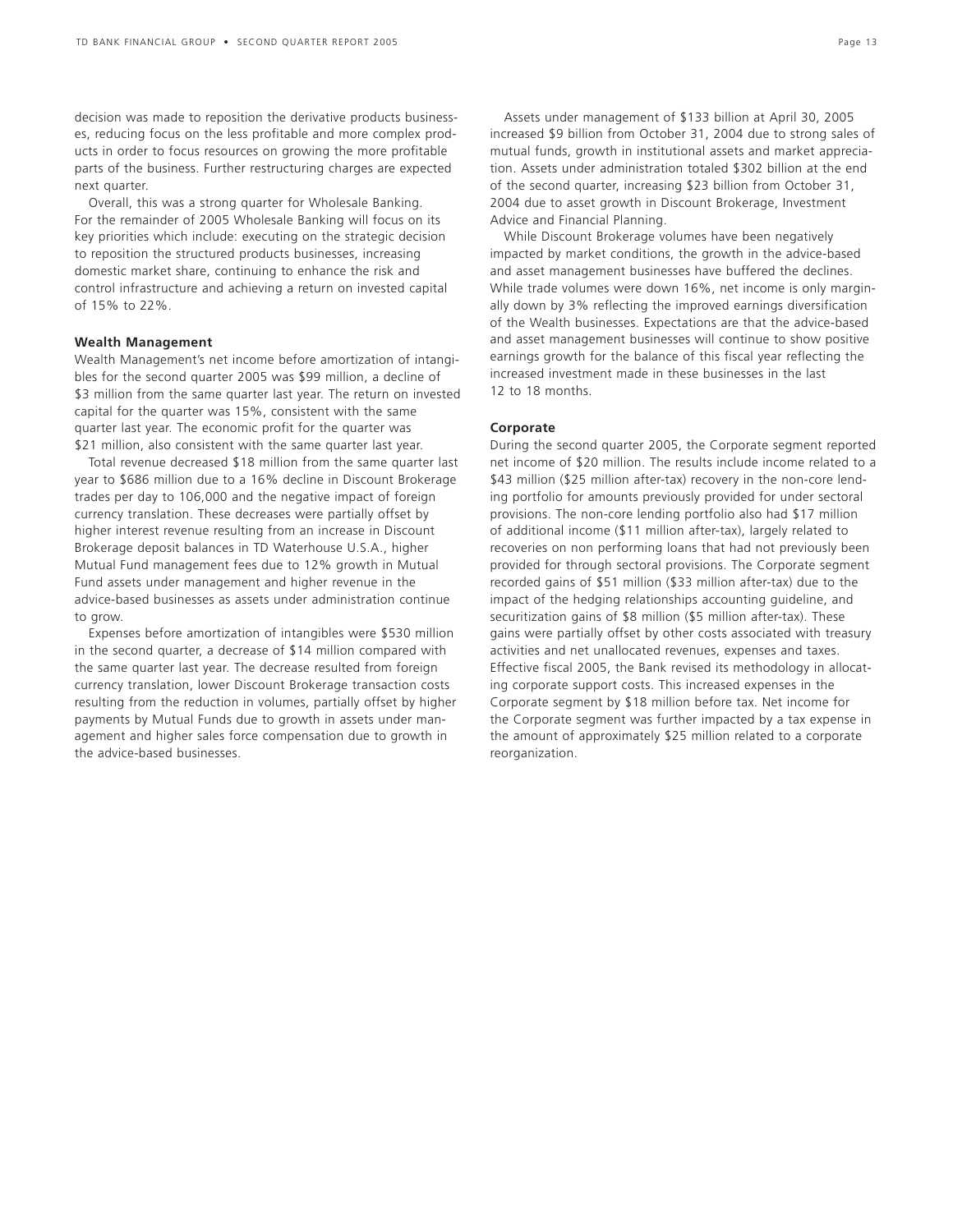## **CONSOLIDATED INTERIM BALANCE SHEET** (unaudited)

|                                                                                                                            |                       | As at                |
|----------------------------------------------------------------------------------------------------------------------------|-----------------------|----------------------|
|                                                                                                                            | April 30              | Oct. 31              |
| (millions of Canadian dollars)                                                                                             | 2005                  | 2004                 |
| Assets                                                                                                                     |                       |                      |
| Cash and non-interest-bearing deposits with other banks<br>Interest-bearing deposits with other banks                      | \$.<br>1.797<br>9,057 | \$<br>1,404<br>7,634 |
|                                                                                                                            | 10,854                | 9,038                |
| <b>Securities</b>                                                                                                          |                       |                      |
| Investment                                                                                                                 | 39,884                | 31,387               |
| Trading                                                                                                                    | 71,748                | 66,893               |
|                                                                                                                            | 111,632               | 98,280               |
| Securities purchased under resale agreements                                                                               | 23,727                | 21,888               |
| Loans                                                                                                                      |                       |                      |
| Residential mortgages                                                                                                      | 55,640                | 51,420               |
| Consumer instalment and other personal<br>Credit cards                                                                     | 58,595<br>2,664       | 48,857<br>2,566      |
| Business and government                                                                                                    | 33,313                | 22,264               |
|                                                                                                                            | 150,212               | 125,107              |
| Allowance for credit losses (Note 2)                                                                                       | (1, 410)              | (1, 183)             |
| Loans (net of allowance for credit losses)                                                                                 | 148,802               | 123,924              |
| Other                                                                                                                      |                       |                      |
| Customers' liability under acceptances                                                                                     | 5,871                 | 5,507                |
| Trading derivatives' market revaluation                                                                                    | 34,949                | 33,697               |
| Goodwill<br>Intangible assets                                                                                              | 6,766<br>2,421        | 2,225<br>2,144       |
| Land, buildings and equipment                                                                                              | 1,712                 | 1,330                |
| Other assets                                                                                                               | 12,810                | 12,994               |
|                                                                                                                            | 64,529                | 57,897               |
| <b>Total assets</b>                                                                                                        | \$359,544             | \$311,027            |
| <b>Liabilities</b>                                                                                                         |                       |                      |
| <b>Deposits</b>                                                                                                            |                       |                      |
| Personal                                                                                                                   | \$133,119             | \$111,360            |
| <b>Banks</b>                                                                                                               | 17,431                | 11,459               |
| Business and government                                                                                                    | 97,964                | 84,074               |
|                                                                                                                            | 248,514               | 206,893              |
| Other                                                                                                                      |                       |                      |
| Acceptances<br>Obligations related to securities sold short                                                                | 5,871<br>20,453       | 5,507<br>17,671      |
| Obligations related to securities sold under repurchase agreements                                                         | 10,249                | 9,846                |
| Trading derivatives' market revaluation                                                                                    | 34,349                | 33,873               |
| Other liabilities                                                                                                          | 15,061                | 16,365               |
|                                                                                                                            | 85,983                | 83,262               |
| Subordinated notes, debentures and other debt (Note 5)                                                                     | 5,569                 | 5,644                |
| Liabilities for preferred shares and Capital Trust Securities (Note 6)                                                     | 2,210                 | 2,560                |
| Non-controlling interest (Note 11)                                                                                         | 1,676                 |                      |
| Shareholders' equity                                                                                                       |                       |                      |
| Capital stock (Note 6)                                                                                                     |                       |                      |
| Common (millions of shares issued and outstanding 706.7 in Q2, 2005 and 655.9 in Q4, 2004)<br>Contributed surplus (Note 7) | 5,632<br>28           | 3,373<br>20          |
| Foreign currency translation adjustments                                                                                   | (298)                 | (265)                |
| Retained earnings                                                                                                          | 10,230                | 9,540                |
|                                                                                                                            | 15,592                | 12,668               |
| Total liabilities and shareholders' equity                                                                                 | \$359,544             | \$311,027            |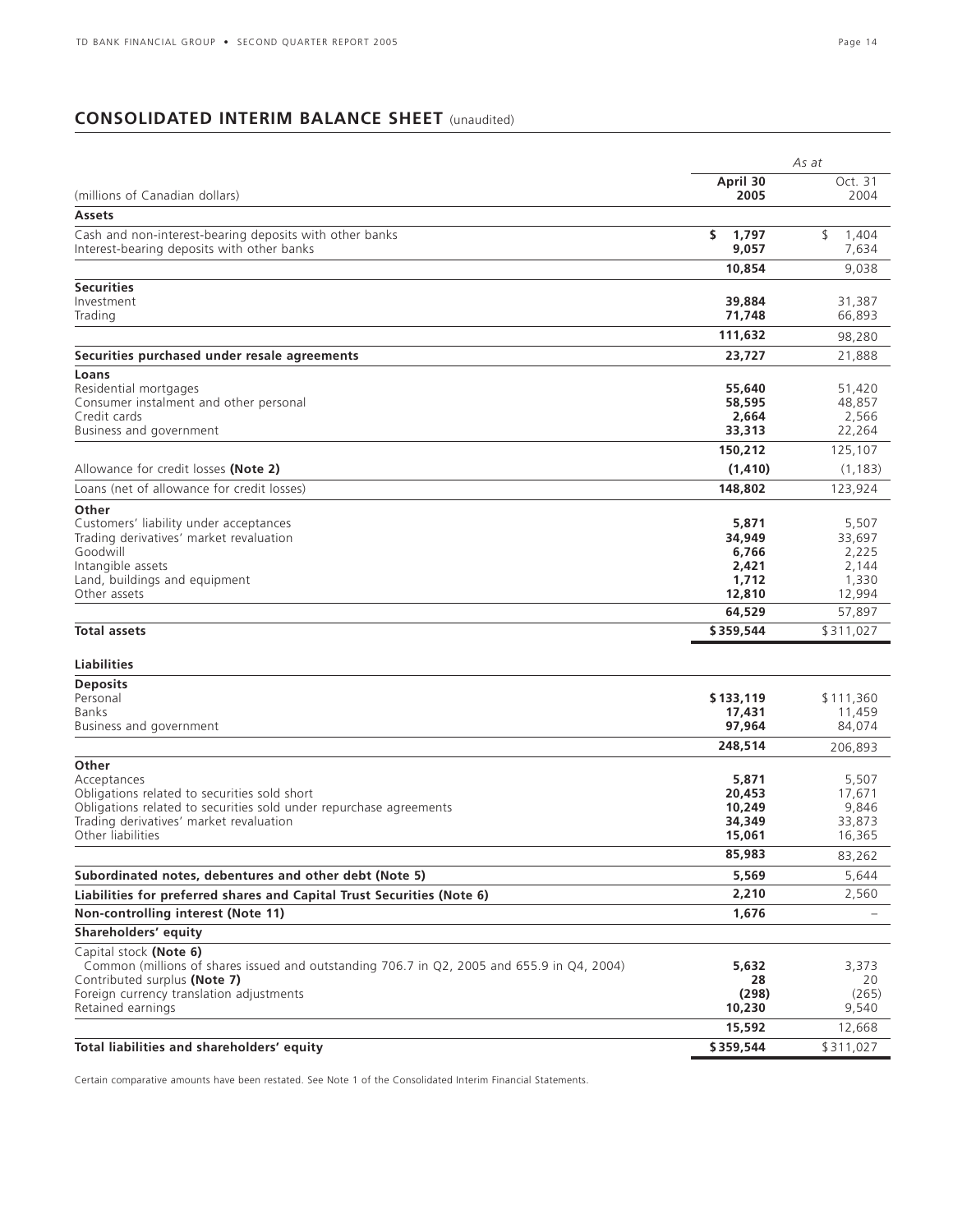# **CONSOLIDATED INTERIM STATEMENT OF INCOME** (unaudited)

|                                                                               | For the three months ended |            |              | For the six months ended |
|-------------------------------------------------------------------------------|----------------------------|------------|--------------|--------------------------|
|                                                                               | April 30                   | April 30   | April 30     | April 30                 |
| (millions of Canadian dollars)                                                | 2005                       | 2004       | 2005         | 2004                     |
| Interest income                                                               |                            |            |              |                          |
| Loans                                                                         | \$1,893                    | \$1,693    | \$3,725      | \$3,457                  |
| Securities<br>Dividends                                                       | 268                        | 221        | 497          |                          |
| Interest                                                                      | 747                        | 685        | 1,603        | 410<br>1,458             |
| Deposits with banks                                                           | 105                        | 122        | 200          | 254                      |
|                                                                               | 3,013                      | 2,721      | 6,025        | 5,579                    |
|                                                                               |                            |            |              |                          |
| Interest expense<br>Deposits                                                  | 1,223                      | 920        | 2,331        | 1,910                    |
| Subordinated notes, debentures and other debt                                 | 83                         | 78         | 162          | 158                      |
| Distributions from liabilities for preferred shares and                       |                            |            |              |                          |
| Capital Trust Securities                                                      | 34                         | 44         | 63           | 88                       |
| Other obligations                                                             | 280                        | 238        | 665          | 537                      |
|                                                                               | 1,620                      | 1,280      | 3,221        | 2,693                    |
| Net interest income                                                           | 1,393                      | 1,441      | 2,804        | 2,886                    |
| Provision for (reversal of) credit losses (Note 2)                            | 20                         | (192)      | 30           | (296)                    |
| Net interest income after provision for (reversal of) credit losses           | 1,373                      | 1,633      | 2,774        | 3,182                    |
| Other income                                                                  |                            |            |              |                          |
| Investment and securities services                                            | 607                        | 654        | 1,207        | 1,265                    |
| Credit fees                                                                   | 85                         | 76         | 183          | 167                      |
| Net investment securities gains (losses)                                      | 47                         | 59         | 99           | 104                      |
| Trading income (loss)                                                         | 79                         | (55)       | 155          | (3)                      |
| Service charges                                                               | 171                        | 168        | 341          | 333                      |
| Securitizations (Note 3)                                                      | 100                        | 107        | 193          | 218                      |
| Card services                                                                 | 61                         | 52         | 113          | 101                      |
| Insurance, net of claims<br>Trust fees                                        | 215<br>28                  | 143<br>23  | 399<br>45    | 254<br>40                |
| Other                                                                         | 124                        | 57         | 177          | 105                      |
|                                                                               | 1,517                      | 1,284      | 2,912        | 2,584                    |
| Net interest and other income                                                 | 2,890                      | 2,917      | 5,686        | 5,766                    |
| Non-interest expenses                                                         |                            |            |              |                          |
| Salaries and employee benefits (Note 8)                                       | 1,029                      | 971        | 2,010        | 1,914                    |
| Occupancy including depreciation                                              | 164                        | 150        | 312          | 297                      |
| Equipment including depreciation                                              | 147                        | 137        | 279          | 257                      |
| Amortization of intangible assets                                             | 134                        | 162        | 268          | 332                      |
| Restructuring costs (reversal) (Note 13)                                      | 22                         | (7)        | 22           | (7)                      |
| Marketing and business development                                            | 126                        | 114        | 230          | 210                      |
| Brokerage related                                                             | 57                         | 61         | 115          | 123                      |
| Professional and advisory<br>Communications                                   | 114                        | 97         | 222          | 188                      |
| Other                                                                         | 49<br>215                  | 53<br>533  | 95<br>449    | 104<br>778               |
|                                                                               | 2,057                      | 2,271      | 4,002        | 4,196                    |
|                                                                               |                            |            |              |                          |
| Income before provision for income taxes<br><b>Provision for income taxes</b> | 833<br>213                 | 646<br>156 | 1,684<br>434 | 1,570<br>498             |
| Income before non-controlling interest                                        | 620                        | 490        | 1,250        | 1,072                    |
| Non-controlling interest (Note 11)                                            | 21                         |            | 21           |                          |
| Net income applicable to common shares                                        | \$ 599                     | \$490      | \$1,229      | \$1,072                  |
|                                                                               |                            |            |              |                          |
| Average number of common shares outstanding (millions)                        |                            |            |              |                          |
| <b>Basic</b>                                                                  | 690.8                      | 656.8      | 673.4        | 655.8                    |
| Diluted<br>Earnings per common share                                          | 696.1                      | 662.0      | 678.7        | 660.9                    |
| <b>Basic</b>                                                                  | \$.<br>.87                 | \$<br>.74  | \$1.83       | \$1.63                   |
| Diluted                                                                       | .86                        | .74        | 1.81         | 1.62                     |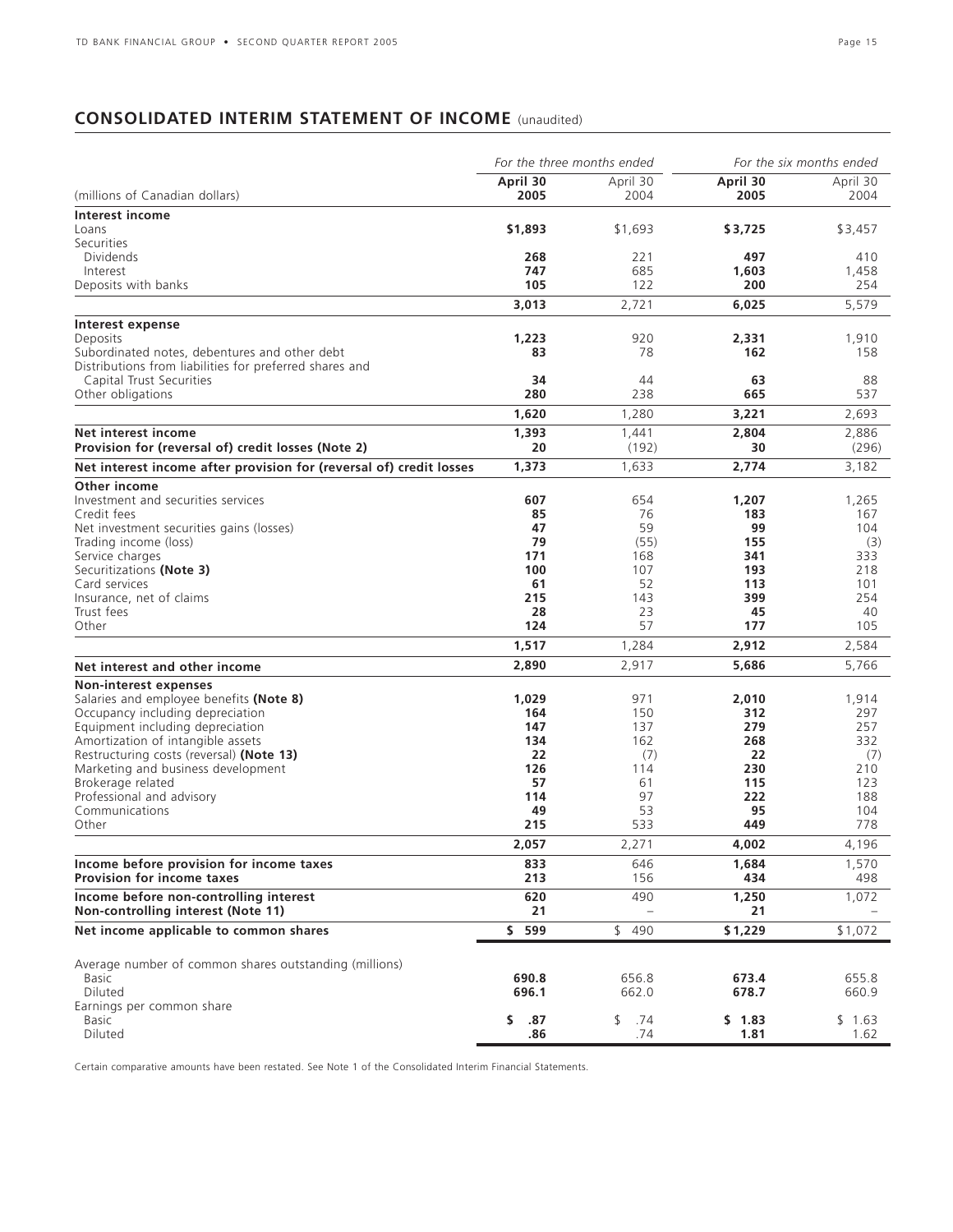# **CONSOLIDATED INTERIM STATEMENT OF CHANGES IN SHAREHOLDERS' EQUITY** (unaudited)

|                                                                                  |                  | For the six months ended |
|----------------------------------------------------------------------------------|------------------|--------------------------|
| (millions of Canadian dollars)                                                   | April 30<br>2005 | April 30<br>2004         |
| <b>Common shares</b><br>Balance at beginning of period                           | \$3,373          | \$3,179                  |
| Proceeds from shares issued on exercise of options                               | 72               | 71                       |
| Proceeds from shares issued as a result of dividend reinvestment plan            | 174              | 87                       |
| Impact of shares (acquired) sold by Wholesale Banking                            | 25               | (28)                     |
| Repurchase of common shares (Note 6)                                             |                  | (28)                     |
| Issued on acquisition of TD Banknorth (Note 6)                                   | 1,988            |                          |
| Balance at end of period                                                         | 5,632            | 3,281                    |
| <b>Contributed surplus</b>                                                       |                  |                          |
| Balance at beginning of period                                                   | 20               | 9                        |
| Stock option expense (Note 7)                                                    | 8                | 5                        |
| Balance at end of period                                                         | 28               | 14                       |
| Foreign currency translation adjustments                                         |                  |                          |
| Balance at beginning of period                                                   | (265)            | (130)                    |
| Foreign exchange gains (losses) from investments in subsidiaries and other items | 279              | 491                      |
| Foreign exchange gains (losses) from hedging activities                          | (477)            | (480)                    |
| (Provision for) benefit of income taxes                                          | 165              | 135                      |
| Balance at end of period                                                         | (298)            | 16                       |
| <b>Retained earnings</b>                                                         |                  |                          |
| Balance at beginning of period                                                   | 9,540            | 8,518                    |
| Net income                                                                       | 1.229            | 1,072                    |
| Common dividends                                                                 | (517)            | (433)                    |
| Termination of equity based compensation plan                                    |                  | (24)                     |
| Premium paid on repurchase of common shares (Note 6)                             |                  | (235)                    |
| Other                                                                            | (22)             |                          |
| Balance at end of period                                                         | 10,230           | 8,898                    |
| Total shareholders' equity                                                       | \$15,592         | \$12,209                 |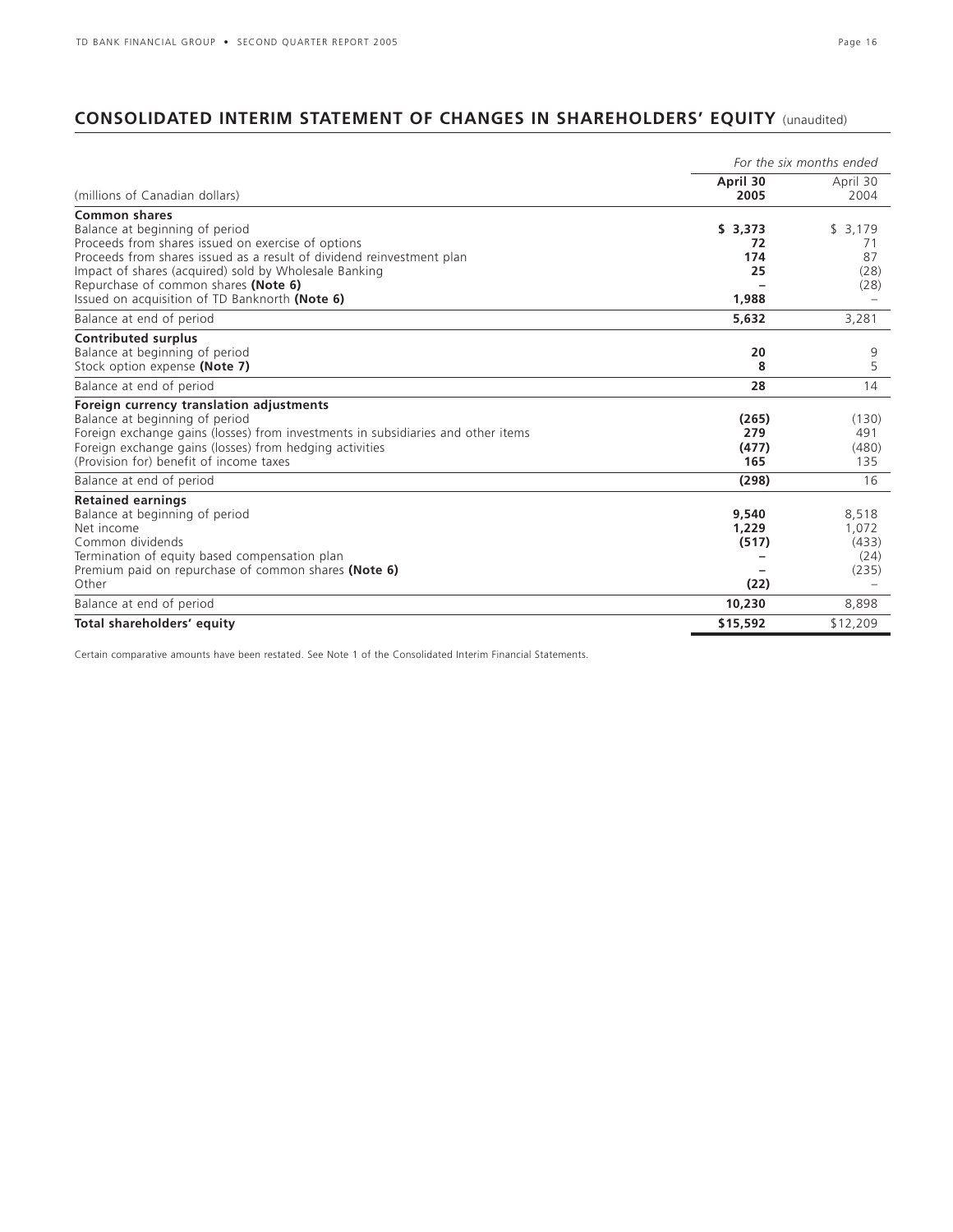# **CONSOLIDATED INTERIM STATEMENT OF CASH FLOWS** (unaudited)

|                                                                                              | For the three months ended |                          |                          | For the six months ended |  |
|----------------------------------------------------------------------------------------------|----------------------------|--------------------------|--------------------------|--------------------------|--|
| (millions of Canadian dollars)                                                               | April 30<br>2005           | April 30<br>2004         | April 30<br>2005         | April 30<br>2004         |  |
|                                                                                              |                            |                          |                          |                          |  |
| Cash flows from (used in) operating activities<br>Net income                                 | \$<br>599                  | \$<br>490                | \$<br>1,229              | \$1,072                  |  |
| Adjustments to determine net cash flows from (used in) operating activities                  |                            |                          |                          |                          |  |
| Provision for (reversal of) credit losses                                                    | 20                         | (192)                    | 30                       | (296)                    |  |
| Restructuring costs (reversal)                                                               | 22                         | (7)                      | 22                       | (7)                      |  |
| Depreciation                                                                                 | 73                         | 73                       | 135                      | 141                      |  |
| Amortization of intangible assets                                                            | 134                        | 162                      | 268                      | 332                      |  |
| Stock option expense<br>Net investment securities (gains) losses                             | 4<br>(47)                  | 2<br>(59)                | 8<br>(99)                | 5<br>(104)               |  |
| Gain on securitizations                                                                      | (49)                       | (47)                     | (88)                     | (85)                     |  |
| Non-controlling interest                                                                     | 21                         |                          | 21                       |                          |  |
| Changes in operating assets and liabilities                                                  |                            |                          |                          |                          |  |
| Future income taxes                                                                          | 206                        | (50)                     | 158                      | (73)                     |  |
| Current income taxes payable                                                                 | (109)                      | (249)                    | (268)                    | (789)                    |  |
| Interest receivable and payable                                                              | (100)                      | (115)                    | 265                      | 10                       |  |
| Trading securities                                                                           | 4,229                      | 5,516                    | (4, 855)                 | (11, 307)                |  |
| Unrealized gains and amounts receivable on derivatives contracts                             | 973                        | 3,232                    | (1, 252)                 | (976)                    |  |
| Unrealized losses and amounts payable on derivatives contracts<br>Other                      | (417)<br>(1, 353)          | (2, 598)<br>725          | 476<br>175               | 1,185<br>896             |  |
|                                                                                              |                            |                          |                          |                          |  |
| Net cash from (used in) operating activities                                                 | 4,206                      | 6,883                    | (3, 775)                 | (9,996)                  |  |
| Cash flows from (used in) financing activities                                               |                            |                          |                          |                          |  |
| Deposits                                                                                     | (2, 367)                   | 5,925                    | 12,352                   | 28,660                   |  |
| Securities sold under repurchase agreements<br>Securities sold short                         | (439)<br>(2,368)           | (3,909)<br>(3, 502)      | 403<br>1,352             | 5,071<br>1,222           |  |
| Repayment of subordinated notes, debentures and other debt                                   | (750)                      | $\overline{\phantom{0}}$ | (752)                    | (151)                    |  |
| Subordinated notes and debentures (acquired) sold for trading purposes                       | (1)                        | 8                        | 4                        | (35)                     |  |
| Translation adjustment on subordinated notes, debentures                                     |                            |                          |                          |                          |  |
| and other debt issued in a foreign currency                                                  | (10)                       | 26                       | 3                        | 29                       |  |
| Common shares issued on exercise of options                                                  | 45                         | 36                       | 72                       | 71                       |  |
| Common shares issued as a result of dividend reinvestment plan                               | 101                        | 11                       | 174                      | 87                       |  |
| Common shares (acquired) sold by Wholesale Banking                                           | 23                         | 70                       | 25                       | (28)                     |  |
| Repurchase of common shares                                                                  | $\overline{\phantom{0}}$   | (263)                    | $\overline{\phantom{a}}$ | (263)                    |  |
| Dividends paid on common shares                                                              | (281)                      | (224)                    | (517)                    | (433)                    |  |
| Net cash from (used in) financing activities                                                 | (6,047)                    | (1,822)                  | 13,116                   | 34,230                   |  |
| Cash flows from (used in) investing activities                                               |                            |                          |                          |                          |  |
| Interest-bearing deposits with other banks                                                   | (198)                      | (1,623)                  | (1, 423)                 | (1,668)                  |  |
| Activity in investment securities                                                            |                            |                          |                          |                          |  |
| Purchases<br>Proceeds from maturities                                                        | (4,656)                    | (5, 463)                 | (14, 786)                | (15, 499)                |  |
| Proceeds from sales                                                                          | 985<br>5,031               | 1,238<br>3,286           | 3,901<br>8,822           | 1,929<br>6,001           |  |
| Activity from lending activities                                                             |                            |                          |                          |                          |  |
| Origination and acquisitions                                                                 | (16, 111)                  | (10, 269)                | (34, 271)                | (43, 612)                |  |
| Proceeds from maturities                                                                     | 14,752                     | 6,664                    | 28,292                   | 36,051                   |  |
| Proceeds from sales                                                                          | 426                        | 913                      | 1,487                    | 2,133                    |  |
| Proceeds from loan securitizations                                                           | 2,525                      | 1,137                    | 4,165                    | 2,050                    |  |
| Land, buildings and equipment                                                                | (566)                      | (65)                     | (539)                    | (76)                     |  |
| Securities purchased under resale agreements                                                 | 2,493                      | (1, 140)                 | (1,839)                  | (11, 507)                |  |
| TD Banknorth share repurchase program (Note 11)                                              | (603)                      |                          | (603)                    |                          |  |
| Acquisition of TD Banknorth, net of cash acquired (Note 11)                                  | (2,184)                    | $\qquad \qquad -$        | (2, 184)                 |                          |  |
| Net cash from (used in) investing activities                                                 | 1,894                      | (5, 322)                 | (8,978)                  | (24, 198)                |  |
| Effect of exchange rate changes on cash and cash equivalents                                 | 15                         | $\overline{7}$           | 30                       | 11                       |  |
| Net changes in cash and cash equivalents<br>Cash and cash equivalents at beginning of period | 68<br>1,729                | (254)<br>1,769           | 393<br>1,404             | 47<br>1,468              |  |
| Cash and cash equivalents at end of period represented                                       |                            |                          |                          |                          |  |
| by cash and non-interest-bearing deposits with other banks                                   | 1,797<br>\$                | \$1,515                  | 1,797<br>\$.             | \$1,515                  |  |
| Supplementary disclosure of cash flow information                                            |                            |                          |                          |                          |  |
| Amount of interest paid during the period                                                    | \$1,587                    | \$1,385                  | 3,101<br>S.              | \$<br>2,684              |  |
| Amount of income taxes paid during the period                                                | 214                        | 331                      | 545                      | 1,155                    |  |
| Dividends per common share                                                                   | .40<br>\$                  | .34<br>\$                | \$<br>.76                | \$<br>.66                |  |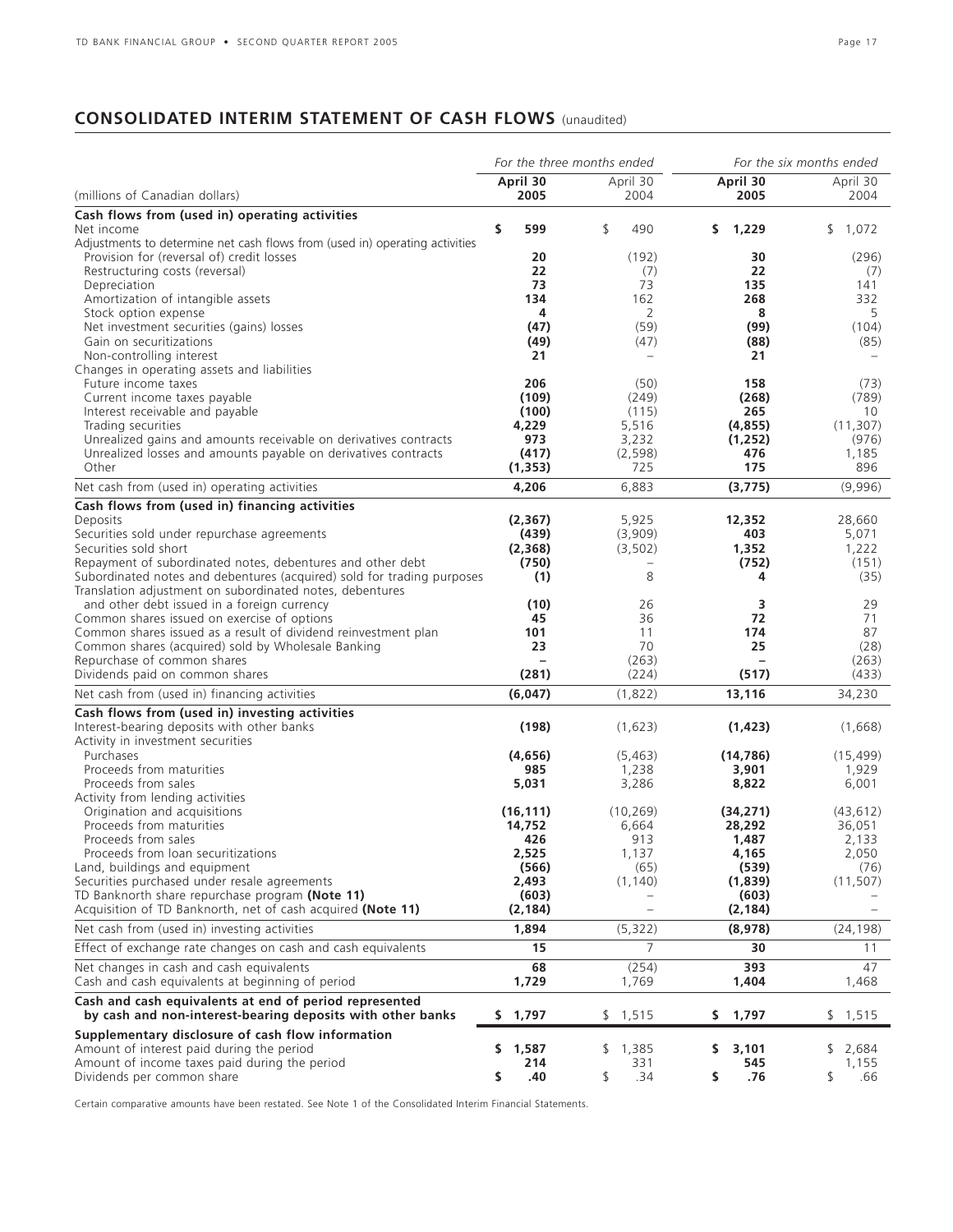### **NOTES TO CONSOLIDATED INTERIM FINANCIAL STATEMENTS** (unaudited)

*These Consolidated Interim Financial Statements should be read in conjunction with the Bank's Consolidated Financial Statements for the year ended October 31, 2004. The Consolidated Interim Financial Statements have been prepared in accordance with Canadian generally accepted accounting principles and follow the same accounting policies and methods of application as the Bank's Consolidated Financial Statements for the year ended October 31, 2004 except as discussed in Note 1. The Consolidated Interim Financial Statements include all adjustments which are, in the opinion of management, necessary to a fair presentation of the results for the periods presented.*

### **Note 1:** Changes in Accounting Policy

### **(a) Liabilities and Equity**

As of November 1, 2004, the Bank adopted the Canadian Institute of Chartered Accountants (CICA) amendments to its accounting standard on financial instruments – disclosure and presentation on a retroactive basis with restatement of prior periods. As a result of these amendments, the Bank was required to classify its existing preferred shares totaling \$1,310 million and innovative capital structures totaling \$900 million, as at October 31, 2004, as liabilities and their corresponding distributions as interest expense. Earnings applicable to common shares and earnings per share amounts are unaffected for all prior periods. The following table shows the reduction in net interest income. Net income before non-controlling interest prior to restatement was also reduced by the same amounts each period. However, net income applicable to common shares is unaffected as the preferred dividends and non-controlling interest from the innovative capital structures were already deducted from income applicable to common shares in prior periods. For regulatory capital purposes, the existing capital instruments of the Bank have been grandfathered by the Superintendent of Financial Institutions Canada, and the Bank's capital ratios are unaffected.

|                                                                                                                                         | For the three<br>months ended |                 | For the six<br>months ended |                     | For the year ended October 31 |                     |                      |
|-----------------------------------------------------------------------------------------------------------------------------------------|-------------------------------|-----------------|-----------------------------|---------------------|-------------------------------|---------------------|----------------------|
| (millions of Canadian dollars)                                                                                                          | Apr. 30<br>2005               | Apr. 30<br>2004 | Apr. 30<br>2005             | Apr. 30<br>2004     | 2004                          | 2003                | 2002                 |
| Net interest income – prior to restatement<br>Less: Preferred dividends<br>Non-controlling interest in innovative capital<br>structures | \$1,427<br>17<br>17           | \$1,485<br>23   | \$2,867<br>29<br>34         | \$2.974<br>42<br>46 | \$5,943<br>78<br>92           | \$5,616<br>87<br>92 | \$5,300<br>-93<br>64 |
| Net interest income - restated                                                                                                          | \$1,393                       | \$1,441         | \$2,804                     | \$2,886             | \$5,773                       | \$5,437             | \$5,143              |

### **(b) Consolidation of Variable Interest Entities**

As of November 1, 2004, the Bank prospectively adopted the CICA accounting guideline on the consolidation of variable interest entities (VIEs). VIEs are entities in which the total equity investment at risk is not sufficient to permit the entity to finance its activities without additional subordinate financial support provided by any parties, including equity investors. The accounting guideline required the Bank to identify VIEs in which it has an interest, determine whether it is the primary beneficiary of such entities and if so, consolidate them. The primary impact of adopting the revised guideline is that the Bank no longer consolidates one of its innovative capital structures – TD Capital Trust II Securities, which accounts for \$350 million of Tier 1 capital. Although the Bank has voting control it is not deemed the primary beneficiary under the VIE rules. For regulatory capital purposes, the Bank's innovative capital structures have been grandfathered by the Superintendent of Financial Institutions Canada, and the Bank's capital ratios are unaffected.

### **(c) Merchant Banking Accounting**

As of November 1, 2004, the Bank prospectively adopted the Canadian Accounting Standards Board's amendments to its accounting standard on subsidiaries which disallows an enterprise acquired with the clearly demonstrated intention that it would be disposed of in the foreseeable future to be considered a temporary investment. As a result, the Bank has commenced equity accounting for investments

held in the merchant banking portfolio where it has significant influence. The impact of this change in accounting is not significant for the Bank.

#### **(d) Asset Retirement Obligations**

As of November 1, 2004, the Bank adopted the CICA accounting standard on asset retirement obligations on a retroactive basis with restatement. The accounting standard requires that a liability for an asset retirement obligation related to a long-lived asset be recognized in the period in which it is incurred and recorded at fair value. The offset to the liability is capitalized as part of the carrying amount of the related long-lived asset. The impact of this accounting standard is not significant for the Bank.

#### **(e) Investment Companies**

The Bank adopted the CICA accounting guideline on investment companies as of November 1, 2004. The accounting guideline requires the Bank's investment companies to account for all its investments at fair value. The guideline sets out the criteria for determining whether a company is an investment company and also provides guidance on the circumstances in which the parent company of, or equity method investor in, an investment company should account for the investment company's investments at fair value. The impact of this accounting guideline is not significant for the Bank.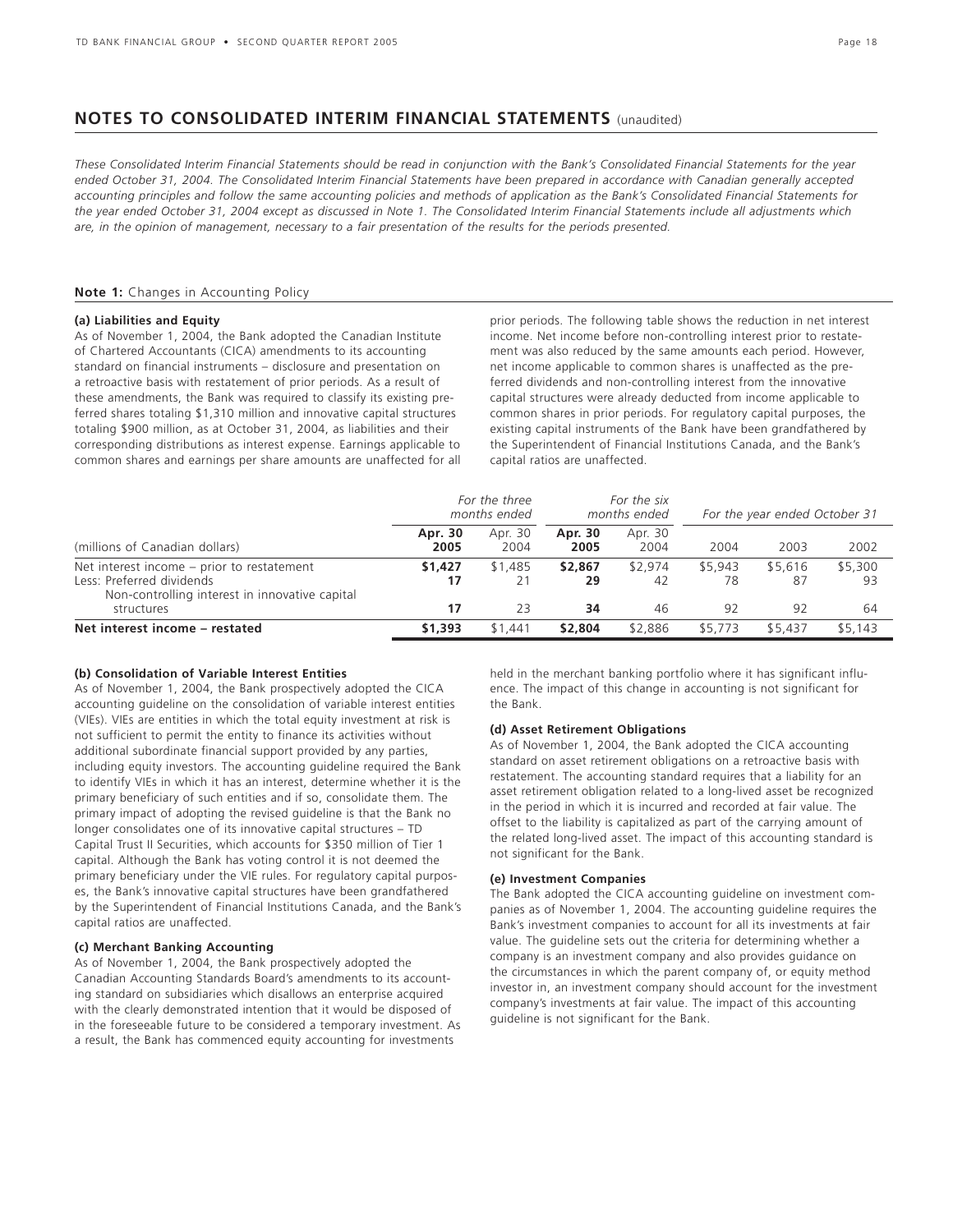### **Note 2:** Allowance for Credit Losses

The Bank's allowance for credit losses at April 30, 2005 and April 30, 2004 is shown in the table below. The Bank no longer has any sectoral allowances beginning in the first quarter 2005.

| April 30, 2005<br>April 30, 2004                            |                              |                          |                |                       |                      |                       |         |
|-------------------------------------------------------------|------------------------------|--------------------------|----------------|-----------------------|----------------------|-----------------------|---------|
| (millions of Canadian dollars)                              | <b>Specific</b><br>allowance | General<br>allowance     | Total          | Specific<br>allowance | General<br>allowance | Sectoral<br>allowance | Total   |
| Balance at beginning of year<br>Acquisition of TD Banknorth | \$266<br>27                  | 917<br>289               | \$1,183<br>316 | \$487                 | \$984                | \$541                 | \$2,012 |
| Provision for (reversal of) credit losses                   | 69                           | (39)                     | 30             | 171                   | (67)                 | (400)                 | (296)   |
| Transfer from sectoral to specific                          |                              | -                        |                |                       |                      | (3)                   |         |
| Write-offs                                                  | (224)                        | $\overline{\phantom{0}}$ | (224)          | (391)                 |                      |                       | (391)   |
| Recoveries                                                  | 109                          | -                        | 109            | 61                    |                      | 99                    | 160     |
| Other <sup>1</sup>                                          |                              | (7)                      | (4)            | 15                    |                      | (9)                   | b       |
| Allowance for credit losses at end of period                | \$250                        | \$1,160                  | \$1,410        | \$346                 | \$917                | \$228                 | \$1,491 |

<sup>1</sup> Includes foreign exchange rate changes and losses on loan sales booked to sectoral allowance.

### **Note 3:** Securitizations

The following table summarizes the Bank's securitization activity for the three months and six months ended April 30. In most cases, the Bank retained the responsibility for servicing the assets securitized.

|                                                                                     | For the three months ended              |                   |                 |                                               |                | For the three months ended       |                   |               |                                        |                |
|-------------------------------------------------------------------------------------|-----------------------------------------|-------------------|-----------------|-----------------------------------------------|----------------|----------------------------------|-------------------|---------------|----------------------------------------|----------------|
|                                                                                     |                                         |                   |                 |                                               | April 30, 2005 |                                  |                   |               |                                        | April 30, 2004 |
| (millions of Canadian dollars)                                                      | <b>Residential</b><br>mortgage<br>loans | Personal<br>loans | card<br>loans   | <b>Credit Commercial</b><br>mortgage<br>loans | Total          | Residential<br>mortgage<br>loans | Personal<br>loans | card<br>loans | Credit Commercial<br>mortgage<br>loans | Total          |
| Gross proceeds from new<br>securitizations recorded<br>during the period            | \$1,441                                 |                   | \$2,100 \$1,300 |                                               | \$299 \$5,140  | \$1,099                          | S.                | 656 \$1,500   | \$ 81                                  | \$3,336        |
| Retained interest recorded<br>during the period<br>Gain on sale, net of transaction | 32                                      | 16                | 24              | $\overline{\phantom{0}}$                      | 72             | 32                               | 4                 | 27            |                                        | 64             |
| fees and expenses <sup>1</sup><br>Cash flows received on interests                  | 12                                      | 8                 | 22              |                                               | 49             | 17                               | 4                 | 25            |                                        | 47             |
| retained                                                                            | 44                                      | 9                 | 41              |                                               | 95             | 35                               | 10                | 48            |                                        | 95             |

|                                                                                                        | For the six months ended<br>For the six months ended |                   |                 |                                        |               |                                  |                   |                         |                                 |               |
|--------------------------------------------------------------------------------------------------------|------------------------------------------------------|-------------------|-----------------|----------------------------------------|---------------|----------------------------------|-------------------|-------------------------|---------------------------------|---------------|
|                                                                                                        |                                                      | April 30, 2005    |                 |                                        |               |                                  | April 30, 2004    |                         |                                 |               |
| (millions of Canadian dollars)                                                                         | <b>Residential</b><br>mortgage<br>loans              | Personal<br>loans | card<br>loans   | Credit Commercial<br>mortgage<br>loans | <b>Total</b>  | Residential<br>mortgage<br>loans | Personal<br>loans | Credit<br>card<br>loans | Commercial<br>mortgage<br>loans | Total         |
| Gross proceeds from new<br>securitizations recorded<br>during the period<br>Retained interest recorded | \$3,090                                              |                   | \$2,571 \$2,600 |                                        | \$299 \$8.560 | \$2.149                          | \$1,270 \$3,000   |                         |                                 | \$408 \$6,827 |
| during the period<br>Gain on sale, net of transaction                                                  | 67                                                   | 19                | 48              | $\qquad \qquad$                        | 134           | 58                               | 8                 | 54                      |                                 | 123           |
| fees and expenses <sup>1</sup><br>Cash flows received on interests                                     | 26                                                   | 11                | 44              | 7                                      | 88            | 22                               | 8                 | 50                      |                                 | 85            |
| retained                                                                                               | 88                                                   | 20                | 84              | з                                      | 195           | 70                               | 21                | 97                      | 3                               | 191           |

<sup>1</sup> For term loans (residential and commercial mortgage loans), the gain on sale is

after the effects of hedges on assets sold.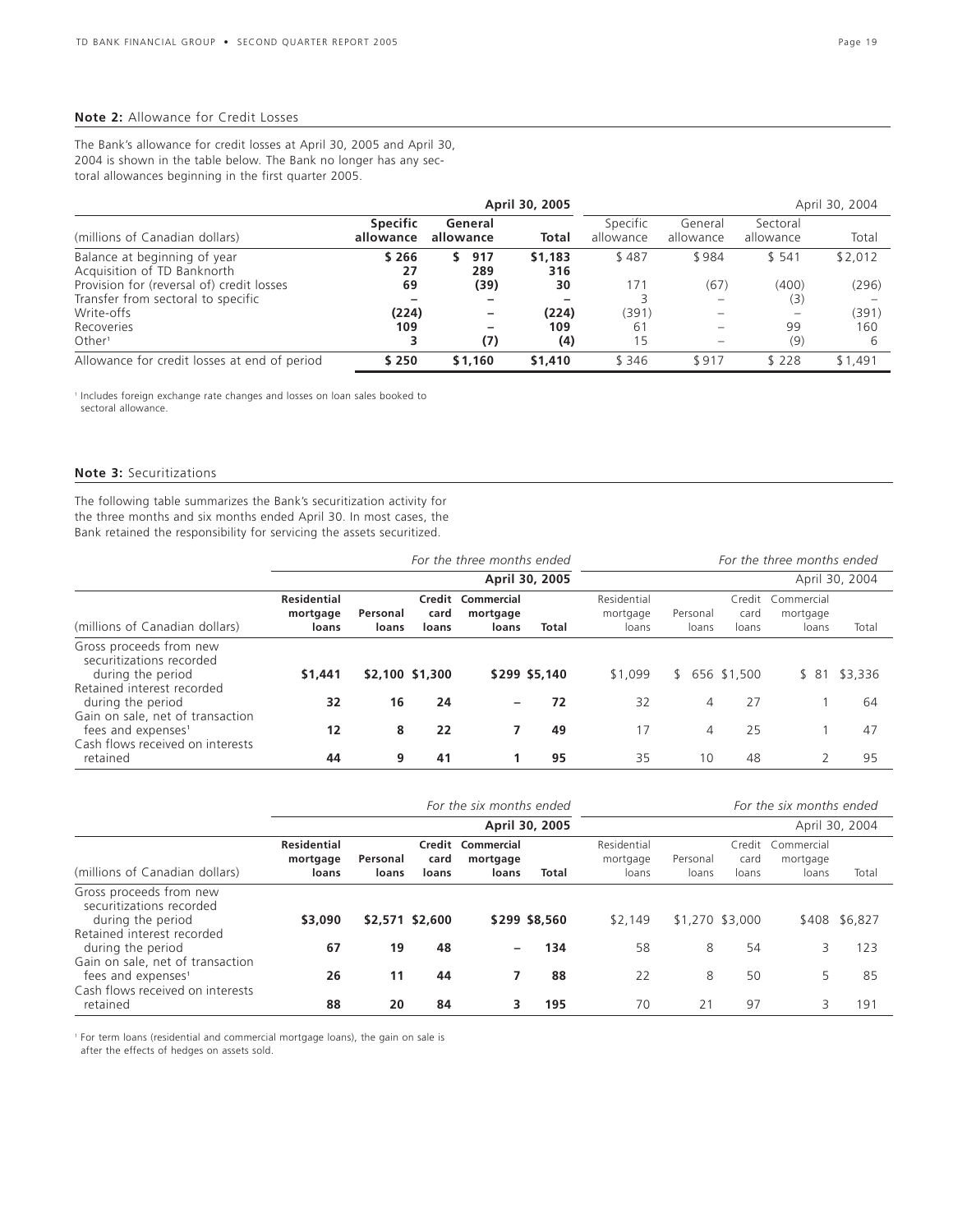### The following table summarizes the impact of securitizations on the Bank's Consolidated Interim Statement of Income for the three months and six months ended April 30.

|                                                                                        |                                  | For the three months ended |               |                                        |           |                                  |                   |                         | For the three months ended      |            |  |  |
|----------------------------------------------------------------------------------------|----------------------------------|----------------------------|---------------|----------------------------------------|-----------|----------------------------------|-------------------|-------------------------|---------------------------------|------------|--|--|
|                                                                                        |                                  |                            |               | April 30, 2005                         |           |                                  |                   |                         | April 30, 2004                  |            |  |  |
| (millions of Canadian dollars)                                                         | Residential<br>mortgage<br>loans | Personal<br>loans          | card<br>loans | Credit Commercial<br>mortgage<br>loans | Total     | Residential<br>mortgage<br>loans | Personal<br>loans | Credit<br>card<br>loans | Commercial<br>mortgage<br>loans | Total      |  |  |
| Gain on sale, net of transaction<br>fees and expenses <sup>1</sup><br>Servicing income | \$12<br>22                       | S 8<br>10                  | \$ 22<br>19   | S7<br>-                                | -49<br>51 | \$17<br>31                       | \$4<br>6          | \$25<br>23              |                                 | \$47<br>60 |  |  |
| Total                                                                                  | \$34                             | \$18                       | \$41          | \$7                                    | \$100     | \$48                             | \$10              | \$48                    |                                 | \$107      |  |  |

|                                                                                        |                                         | For the six months ended |               |                                        |              |                                  |                   |               | For the six months ended               |              |  |  |
|----------------------------------------------------------------------------------------|-----------------------------------------|--------------------------|---------------|----------------------------------------|--------------|----------------------------------|-------------------|---------------|----------------------------------------|--------------|--|--|
|                                                                                        |                                         | April 30, 2005           |               |                                        |              |                                  |                   |               | April 30, 2004                         |              |  |  |
| (millions of Canadian dollars)                                                         | <b>Residential</b><br>mortgage<br>loans | Personal<br>loans        | card<br>loans | Credit Commercial<br>mortgage<br>loans | Total        | Residential<br>mortgage<br>loans | Personal<br>loans | card<br>loans | Credit Commercial<br>mortgage<br>loans | Total        |  |  |
| Gain on sale, net of transaction<br>fees and expenses <sup>1</sup><br>Servicing income | \$26<br>45                              | <b>S11</b><br>20         | \$44<br>40    | S7<br>-                                | \$ 88<br>105 | \$22<br>73                       | \$8<br>13         | \$50<br>-47   | 85                                     | \$ 85<br>133 |  |  |
| Total                                                                                  | \$71                                    | \$31                     | \$84          | \$7                                    | \$193        | \$95                             | $$2^{\cdot}$      | \$97          | \$5                                    | \$218        |  |  |

<sup>1</sup> For term loans (residential and commercial mortgage loans), the gain on sale is after the effects of hedges on assets sold.

The key assumptions used to value the sold and retained interests as at April 30 are shown in the following table.

|                                     |                                         |                   |               | 2005                                          |                                  |                   |               | 2004                                   |
|-------------------------------------|-----------------------------------------|-------------------|---------------|-----------------------------------------------|----------------------------------|-------------------|---------------|----------------------------------------|
|                                     | <b>Residential</b><br>mortgage<br>loans | Personal<br>loans | card<br>loans | <b>Credit Commercial</b><br>mortgage<br>loans | Residential<br>mortgage<br>loans | Personal<br>loans | card<br>loans | Credit Commercial<br>mortgage<br>loans |
| Prepayment rate <sup>1</sup>        | 20.0%                                   | 6.1%              | 41.3%         | 2.7%                                          | 20.0%                            | 5.9%              | 39.4%         | 3.7%                                   |
| Excess spread <sup>2</sup>          |                                         | 1.1               | 13.1          |                                               | .8                               | 1.1               | 12.2          |                                        |
| Discount rate                       | 5.1                                     | 3.3               | 4.1           | 9.8                                           | 4.6                              | 2.8               | 4.4           | 4.7                                    |
| Expected credit losses <sup>3</sup> | -                                       | -                 | 2.6           |                                               |                                  |                   | 3.3           |                                        |

<sup>1</sup> Represents monthly payment rate for personal and credit card loans.

<sup>2</sup> The excess spread for credit card loans reflects the net portfolio yield, which is interest earned and other revenues less funding costs and losses.

During the three months ended April 30, 2005, there were maturities of previously securitized loans and receivables of \$2,615 million (Q2, 2004 – \$2,199 million). As a result, proceeds from securitizations were \$2,525 million for the three months ended April 30, 2005 (Q2, 2004 – \$1,137 million). During the six months ended April 30, 2005,

<sup>3</sup> There are no expected credit losses for residential mortgage loans as these mortgages are government guaranteed.

there were maturities of previously securitized loans and receivables of \$4,395 million (six months ended April 30, 2004 – \$4,777 million). As a result, proceeds from securitizations were \$4,165 million for the six months ended April 30, 2005 (six months ended April 30, 2004 – \$2,050 million).

### **Note 4:** Variable Interest Entities

Variable interest entities (VIEs) are entities in which the total equity investment at risk is not sufficient to permit the entity to finance its activities without additional subordinate financial support provided by any parties, including equity investors. The accounting guideline requires the Bank to identify VIEs in which it has an interest, determine whether it is the primary beneficiary of such entities and if so, consolidate them. The primary beneficiary is an entity that is exposed to a majority of the VIE's expected losses or entitled to a majority of the VIE's expected residual returns or both.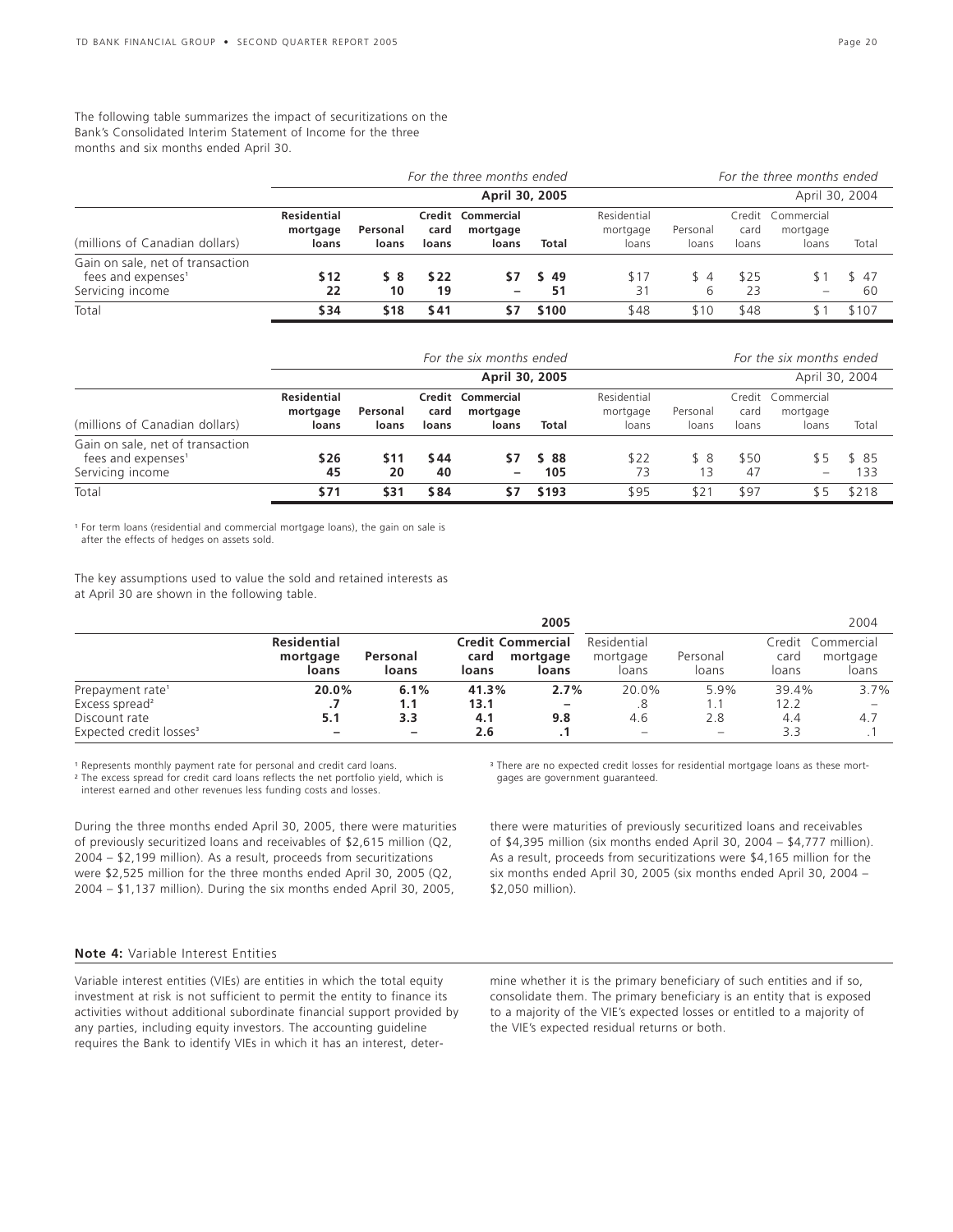As of April 30, 2005, the Bank was not considered the primary beneficiary of any significant VIEs. The Bank also held variable interests in certain VIEs where it is not considered the primary beneficiary. The first of these are multi-seller conduits which the Bank created in fiscal 1993, 1998, 1999 and 2000 with a total of \$8 billion of assets. While the probability of loss is negligible, the Bank's maximum potential exposure to loss from these conduits is \$8 billion as of April 30, 2005 (through sole provision of liquidity facilities only available in the event of a general market disruption).

The second is a single-seller conduit which the Bank created in fiscal 2000 with \$3 billion of assets. The Bank's maximum potential exposure to loss for this conduit is through sole provision of liquidity

**Note 5:** Subordinated Notes, Debentures and Other Debt

On April 14, 2005, the Bank redeemed all of its outstanding \$750 million 6.60% subordinated debentures due April 14, 2010. In addition, during the first quarter 2005, the Bank repaid upon maturity \$2 million of debentures with an interest rate of .7%.

### **Note 6:** Capital Stock and Liabilities for Preferred Shares

| (thousands of shares)                                                             | April 30<br>2005 | Oct. 31<br>2004 |
|-----------------------------------------------------------------------------------|------------------|-----------------|
| Liabilities for preferred shares issued<br>by the Bank:                           |                  |                 |
| Class A - Series I                                                                | 16               | 16              |
| Class $A - Series$ J                                                              | 16,384           | 16,384          |
| Class $A - Series M$                                                              | 14,000           | 14,000          |
| Class $A -$ Series N                                                              | 8,000            | 8,000           |
| Liabilities for preferred shares issued by<br>TD Mortgage Investment Corporation: |                  |                 |
| Series A                                                                          | 350              | 350             |
| Common shares <sup>1</sup> - outstanding<br>Options to purchase common shares -   | 706.699          | 655,902         |
| outstanding                                                                       | 21,688           | 22,049          |

<sup>1</sup> 507 thousand net common shares held by Bank subsidiaries have been sold and added to equity during the six months ended April 30, 2005.

### **Note 7:** Stock Based Compensation

The following table summarizes the compensation expense recognized by the Bank for stock option awards in the Consolidated Interim Statement of Income for the three and six months ended April 30.

|                                   |                 | For the three<br>months ended |                 | For the six<br>months ended |
|-----------------------------------|-----------------|-------------------------------|-----------------|-----------------------------|
| (millions of<br>Canadian dollars) | Apr. 30<br>2005 | Apr. 30<br>2004               | Apr. 30<br>2005 | Apr. 30<br>2004             |
| Stock option expense              | S 4             |                               | S8              | 85                          |

During the six months ended April 30, 2005, 2.2 million (six months ended April 30, 2004 – 2.4 million) options were granted at market with a weighted average fair value of \$10.63 per option (six months ended, 2004 – \$9.37 per option).

facilities of \$3 billion (as of April 30, 2005), which is only available in the event of a general market disruption, however, the probability of loss is negligible.

The Bank also enters into structured transactions on behalf of clients. Beginning in fiscal 2001, the Bank sold trading assets to certain third party managed multi-seller conduits as a source of cost effective funding as well as to manage regulatory capital. As part of the transactions, the Bank maintained its exposure to the assets through derivative contracts executed with the conduits. The Bank's maximum exposure to the entity is limited to the \$3 billion notional value of the specified assets sold.

The Bank issued 44.3 million common shares as part of the consideration for acquiring a majority stake in Banknorth during the second quarter 2005.

On February 24, 2005, the Bank announced the commencement of a new normal course issuer bid, effective for up to one year, to repurchase for cancellation up to 14 million common shares. During the six months ended April 30, 2005, no shares were repurchased. During the six months ended April 30, 2004, 5.7 million shares were repurchased at a cost of \$263 million on a previous program.

The fair value of options granted was estimated at the date of grant using the Black-Scholes valuation model with the following assumptions:

|                         | For the six months ended |                  |
|-------------------------|--------------------------|------------------|
|                         | April 30<br>2005         | April 30<br>2004 |
| Risk-free interest rate | 3.70%                    | 4.10%            |
| Expected option life    | 5.3 years                | 5.0 years        |
| Expected volatility     | 25.7%                    | 27.6%            |
| Expected dividend yield | 2.84%                    | 2.93%            |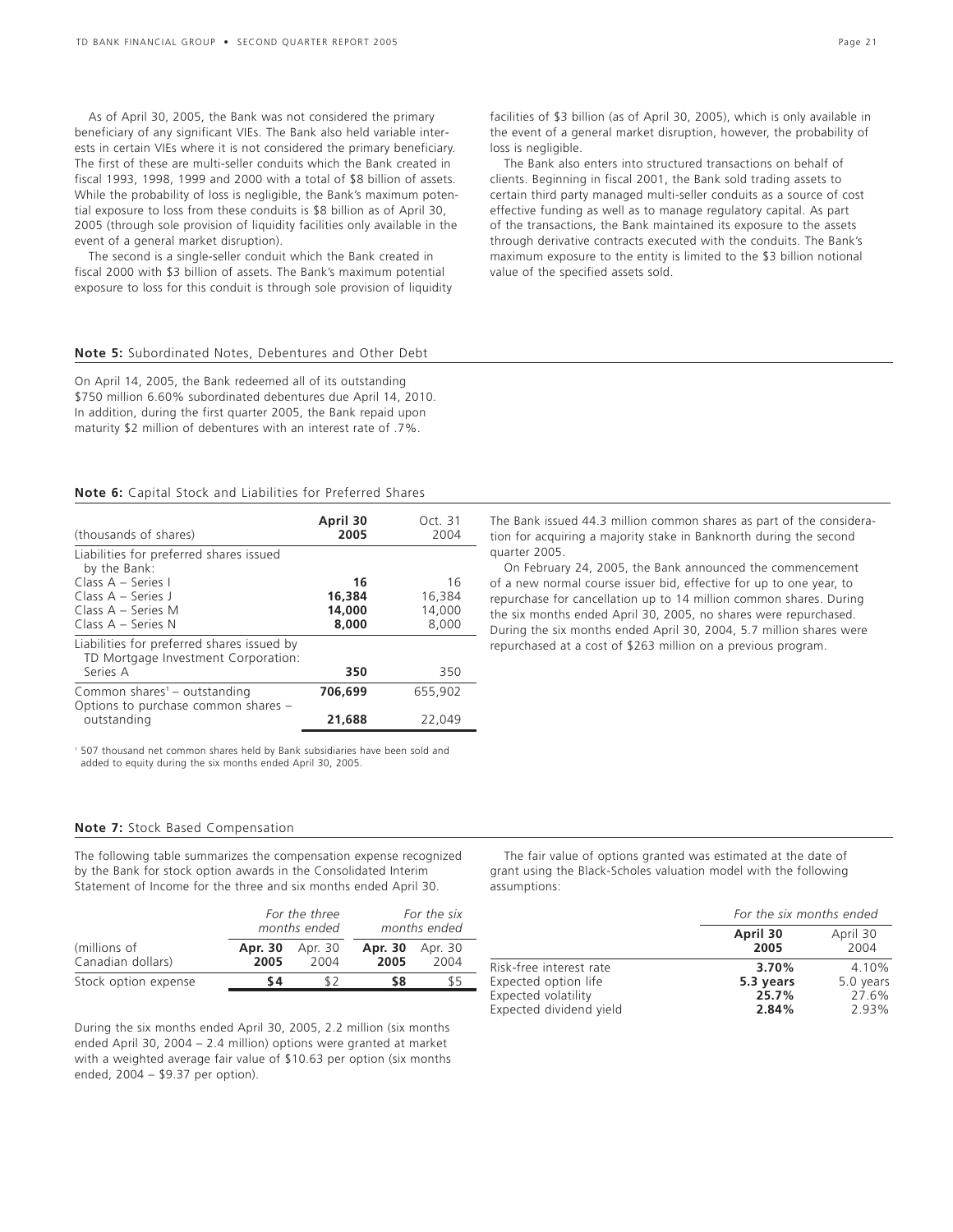#### **Note 8:** Employee Future Benefits

The Bank's pension plans and principal non-pension post-retirement benefit plans expenses are as follows:

#### **Principal Pension Plan Pension Expense**

|                                                                                                                                                                                                                                            | For the three months ended |                        | For the six months ended |                        |  |
|--------------------------------------------------------------------------------------------------------------------------------------------------------------------------------------------------------------------------------------------|----------------------------|------------------------|--------------------------|------------------------|--|
| (millions of Canadian dollars)                                                                                                                                                                                                             | April 30<br>2005           | April 30<br>2004       | April 30<br>2005         | April 30<br>2004       |  |
| Elements of pension plan expense before adjustments to recognize<br>the long term nature of the cost<br>Service cost - benefits earned<br>Interest cost on projected benefit obligation<br>Actual return on plan assets<br>Plan amendments | S 11<br>26<br>(88)<br>4    | 10<br>24<br>(112)<br>8 | 23<br>51<br>(119)<br>57  | 20<br>48<br>(157)<br>8 |  |
| Adjustments to recognize the long term nature of plan cost<br>Difference between costs arising in the period and costs recognized<br>in the period in respect of:<br>Return on plan assets <sup>1</sup><br>Actuarial losses <sup>2</sup>   | 60                         | 86                     | 63                       | 106                    |  |
| Plan amendments <sup>3</sup>                                                                                                                                                                                                               | (2)                        | $\left($ /             | (54)                     | (6)                    |  |
| <b>Total</b>                                                                                                                                                                                                                               | \$13                       | 13                     | 26                       | 27                     |  |

<sup>1</sup> For the three months ended April 30, 2005, includes expected return on plan assets of \$28 million (Q2, 2004 – \$26 million) less actual return on plan assets of \$88 million (Q2, 2004 – \$112 million). For the six months ended April 30, 2005, includes expected return on plan assets of \$56 million (six months ended April 30, 2004 – \$51 million) less actual return on plan assets of \$119 million (six months ended April 30, 2004 – \$157 million). <sup>2</sup> For the three months ended April 30, 2005, includes loss recognized of \$2 million

(Q2, 2004 – \$4 million) less actuarial losses on projected benefit obligation of nil (Q2, 2004 – nil). For the six months ended April 30, 2005, includes loss

recognized of \$5 million (six months ended April 30, 2004 – \$8 million) less actuarial losses on projected benefit obligation of nil (six months ended April 30, 2004 – nil).

<sup>3</sup> For the three months ended April 30, 2005, includes amortization of costs for plan amendments of \$2 million (Q2, 2004 – \$1 million) less actual cost amendments of \$4 million (Q2, 2004 – \$8 million). For the six months ended April 30, 2005, includes amortization of costs for plan amendments of \$3 million (six months ended April 30, 2004 – \$2 million) less actual cost amendments of \$57 million (six months ended April 30, 2004 – \$8 million).

### **Other Pension Plans Pension Expense**

|                                                                                                       | For the three months ended |                  | For the six months ended |                  |  |
|-------------------------------------------------------------------------------------------------------|----------------------------|------------------|--------------------------|------------------|--|
| (millions of Canadian dollars)                                                                        | April 30<br>2005           | April 30<br>2004 | April 30<br>2005         | April 30<br>2004 |  |
| CT defined benefit pension plan<br>U.S. Personal and Commercial Banking defined benefit pension plans |                            |                  |                          |                  |  |
| Supplemental employee retirement plans                                                                |                            |                  |                          |                  |  |
| <b>Total</b>                                                                                          | 58                         |                  | \$15                     | \$14             |  |

### **Principal Non-Pension Post-Retirement Benefit Plans Expense**

|                                                                                 | For the three months ended | For the six months ended |                  |                  |
|---------------------------------------------------------------------------------|----------------------------|--------------------------|------------------|------------------|
| (millions of Canadian dollars)                                                  | April 30<br>2005           | April 30<br>2004         | April 30<br>2005 | April 30<br>2004 |
| Service cost - benefits earned<br>Interest cost on projected benefit obligation |                            |                          | 10               |                  |
| <b>Total</b>                                                                    | 58                         |                          | \$16             | ና 14             |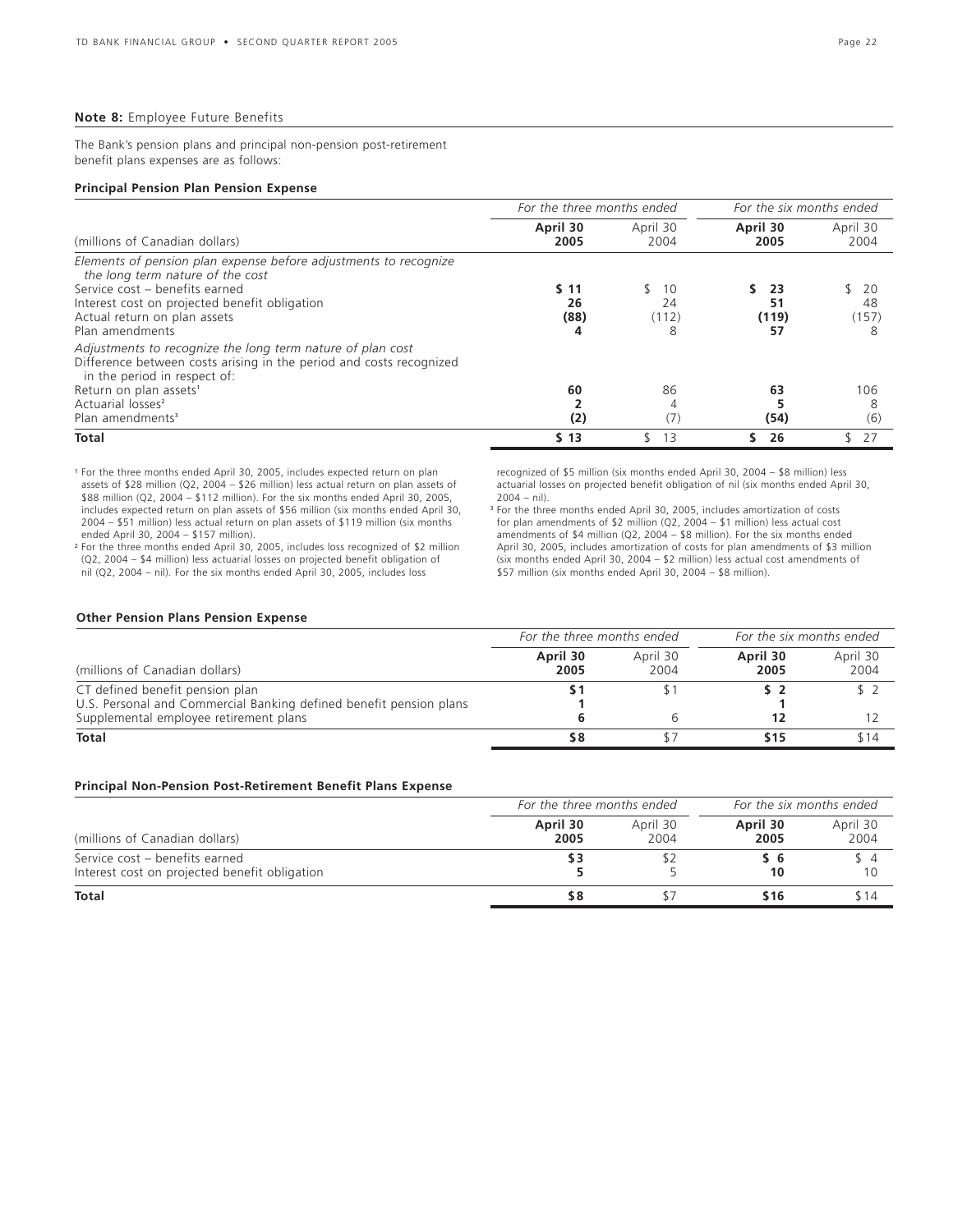### **Cash Flows**

The Bank's contributions to its pension plans and its principal non-pension post-retirement benefit plans are as follows:

|                                           | For the three months ended | For the six months ended |                  |                  |
|-------------------------------------------|----------------------------|--------------------------|------------------|------------------|
| (millions of Canadian dollars)            | April 30<br>2005           | April 30<br>2004         | April 30<br>2005 | April 30<br>2004 |
| Principal pension plan                    | \$13                       | \$10                     | \$27             | \$2              |
| CT defined benefit pension plan           |                            |                          |                  |                  |
| Supplemental employee retirement plans    |                            |                          |                  |                  |
| Non-pension post-retirement benefit plans |                            |                          |                  |                  |
| Total                                     | \$18                       | \$14                     | \$37             | \$30             |

As at April 30, 2005, the Bank expects to contribute an additional \$28 million to its principal pension plan, \$1 million to its CT defined benefit pension plan, \$24 million to its U.S. Personal and Commercial defined benefit pension plans, \$4 million to its supplemental

employee retirement plans and \$4 million to its non-pension postretirement benefit plans by the end of the year. However, future contribution amounts may change upon the Bank's review of the current contribution levels during the year.

### **Note 9:** Earnings per Common Share

|                                                                                                                         | For the three months ended |                     | For the six months ended |                  |  |
|-------------------------------------------------------------------------------------------------------------------------|----------------------------|---------------------|--------------------------|------------------|--|
| (millions of Canadian dollars)                                                                                          | April 30<br>2005           | April 30<br>2004    | April 30<br>2005         | April 30<br>2004 |  |
| <b>Basic Earnings per Common Share</b><br>Net income applicable to common shares                                        | \$.<br>599                 | \$490               | \$1,229                  | \$1,072          |  |
| Average number of common shares outstanding (millions)                                                                  | 690.8                      | 656.8               | 673.4                    | 655.8            |  |
| Basic earnings per common share                                                                                         | \$37                       | \$74                | $5 \t1.83$               | \$1.63           |  |
| <b>Diluted Earnings per Common Share</b>                                                                                |                            |                     |                          |                  |  |
| Net income applicable to common shares                                                                                  | \$.<br>599                 | $\mathbb{S}$<br>490 | \$1,229                  | \$1,072          |  |
| Average number of common shares outstanding (millions)<br>Stock options potentially exercisable as determined under the | 690.8                      | 656.8               | 673.4                    | 655.8            |  |
| treasury stock method <sup>1</sup>                                                                                      | 5.3                        | 5.2                 | 5.3                      | 5.1              |  |
| Average number of common shares outstanding - diluted                                                                   | 696.1                      | 662.0               | 678.7                    | 660.9            |  |
| Diluted earnings per common share                                                                                       | .86<br>S.                  | .74<br>\$           | \$1.81                   | 1.62<br>\$.      |  |

<sup>1</sup> For the six months ended April 30, 2005, the computation of diluted earnings per common share excluded weighted average options outstanding of 547 thousand with a weighted exercise price of \$49.40 as the options price was greater than the average market price of the Bank's common shares. For the six months ended April 30, 2004, all options outstanding were included in the computation of diluted earnings per common share as the options' exercise prices were less than the average market prices of the Bank's common shares.

### **Note 10:** Segmented Information

The Bank's operations and activities are organized around the following businesses: Canadian Personal and Commercial Banking, U.S. Personal and Commercial Banking, Wholesale Banking and Wealth

Management. Results for these segments for the three and six months ended April 30 are presented in the following tables: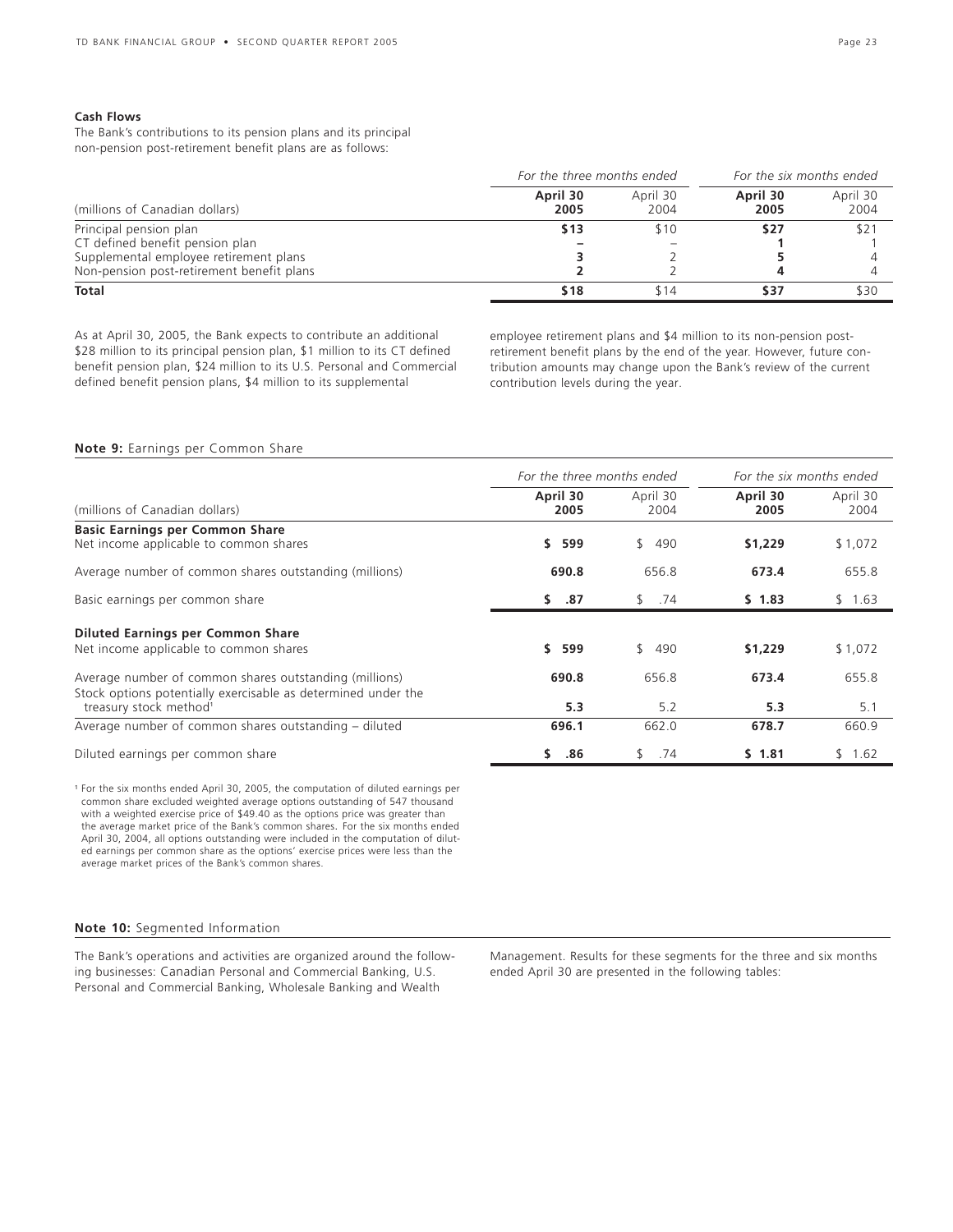#### **Results by Business Segment**

| (millions of Canadian dollars)                                                                                                         | <b>Canadian Personal</b><br>and Commercial<br><b>Banking</b> |                         | <b>U.S. Personal</b><br>and Commercial<br><b>Banking</b> |                  | Wholesale<br><b>Banking</b> <sup>2</sup> |     | Wealth<br><b>Management</b> |                 | Corporate <sup>2</sup> |                     |                      | Total                |                         |
|----------------------------------------------------------------------------------------------------------------------------------------|--------------------------------------------------------------|-------------------------|----------------------------------------------------------|------------------|------------------------------------------|-----|-----------------------------|-----------------|------------------------|---------------------|----------------------|----------------------|-------------------------|
| For the three months ended                                                                                                             | 2005                                                         | Apr. 30 Apr. 30<br>2004 |                                                          | Apr. 30<br>2005  | Apr. 30<br>2005                          |     | Apr. 30<br>2004             | Apr. 30<br>2005 | Apr. 30<br>2004        | Apr. 30<br>2005     | Apr. 30<br>2004      | Apr. 30<br>2005      | Apr. 30<br>2004         |
| Net interest income<br>Other income                                                                                                    | 587                                                          | \$1,030 \$1,001<br>520  | \$                                                       | 99<br>39         | \$<br>301<br>303                         | -\$ | 426<br>156                  | \$156<br>530    | \$121<br>583           | \$(193)<br>58       | \$(107)<br>25        | \$1,393<br>1,517     | \$1.441<br>1,284        |
| Total revenue<br>Provision for (reversal of) credit losses<br>Non-interest expenses before<br>amortization of intangibles              | 1,617<br>91<br>925                                           | 1,521<br>87<br>909      |                                                          | 138<br>(7)<br>83 | 604<br>13<br>365                         |     | 582<br>10<br>336            | 686<br>530      | 704<br>544             | (135)<br>(77)<br>20 | (82)<br>(289)<br>320 | 2,910<br>20<br>1,923 | 2,725<br>(192)<br>2,109 |
| Income (loss) before provision for<br>(benefit of) income taxes<br>Provision for (benefit of) income taxes<br>Non-controlling interest | 601<br>200                                                   | 525<br>178              |                                                          | 62<br>22<br>21   | 226<br>76                                |     | 236<br>74                   | 156<br>57       | 160<br>58              | (78)<br>(98)        | (113)<br>(99)        | 967<br>257<br>21     | 808<br>211              |
| Net income (loss) – before<br>amortization of intangibles                                                                              | s                                                            | 401 \$ 347              | s                                                        | 19               | 150 $$$<br>S.                            |     | 162                         | 99<br>S.        | \$102                  | 20<br>s             | \$(14)               | 689 \$<br>s          | 597                     |
| Amortization of intangibles,<br>net of income taxes                                                                                    |                                                              |                         |                                                          |                  |                                          |     |                             |                 |                        |                     |                      | 90                   | 107                     |
| Net income – reported basis                                                                                                            |                                                              |                         |                                                          |                  |                                          |     |                             |                 |                        |                     |                      | 599 $$$              | 490                     |
| Total assets (billions of Canadian dollars)<br>- balance sheet<br>- securitized                                                        | 34.5                                                         | \$123.6 \$118.8<br>28.3 |                                                          | \$37.4           | \$156.6 \$153.0                          |     |                             | \$26.4          | \$25.4                 | \$15.5<br>(11.6)    | \$15.1<br>(9.5)      | 22.9                 | \$359.5 \$312.3<br>18.8 |

| (millions of Canadian dollars)                                                                                                         | <b>Canadian Personal</b><br>and Commercial<br><b>Banking</b> |                          | U.S. Personal<br>and Commercial<br><b>Banking</b> | Wholesale<br><b>Banking</b> <sup>2</sup> |                    | Wealth<br>Management |                    | Corporate <sup>2</sup> |                       |                          | Total                   |
|----------------------------------------------------------------------------------------------------------------------------------------|--------------------------------------------------------------|--------------------------|---------------------------------------------------|------------------------------------------|--------------------|----------------------|--------------------|------------------------|-----------------------|--------------------------|-------------------------|
| For the six months ended                                                                                                               | 2005                                                         | Apr. 30 Apr. 30<br>2004  | Apr. 30<br>2005                                   | Apr. 30<br>2005                          | Apr. 30<br>2004    | Apr. 30<br>2005      | Apr. 30<br>2004    | Apr. 30<br>2005        | Apr. 30<br>2004       | Apr. 30<br>2005          | Apr. 30<br>2004         |
| Net interest income<br>Other income                                                                                                    | 1,161                                                        | \$2,119 \$2,030<br>1,006 | \$99<br>39                                        | \$<br>579 $$$<br>595                     | 815<br>382         | 301<br>s<br>1,048    | \$<br>235<br>1,140 | \$(294)<br>69          | \$(194)<br>56         | \$2,804 \$2,886<br>2,912 | 2,584                   |
| Total revenue<br>Provision for (reversal of) credit losses<br>Non-interest expenses before<br>amortization of intangibles              | 3,280<br>186<br>1,849                                        | 3,036<br>193<br>1,793    | 138<br>(7)<br>83                                  | 1,174<br>26<br>697                       | 1,197<br>17<br>688 | 1,349<br>1,038       | 1,375<br>1,043     | (225)<br>(175)<br>67   | (138)<br>(506)<br>340 | 5,716<br>30<br>3,734     | 5,470<br>(296)<br>3,864 |
| Income (loss) before provision for<br>(benefit of) income taxes<br>Provision for (benefit of) income taxes<br>Non-controlling interest | 1,245<br>420                                                 | 1,050<br>353             | 62<br>22<br>21                                    | 451<br>160                               | 492<br>154         | 311<br>114           | 332<br>119         | (117)<br>(191)         | 28<br>(82)            | 1,952<br>525<br>21       | .902<br>544             |
| Net income (loss) – before<br>amortization of intangibles                                                                              |                                                              | 825 \$ 697               | \$19                                              | $291 \;$ \$<br>S.                        | 338                | s.                   | <b>197</b> \$ 213  | S.                     | 74 \$110              | \$1,406 \$1,358          |                         |
| Amortization of intangibles,<br>net of income taxes                                                                                    |                                                              |                          |                                                   |                                          |                    |                      |                    |                        |                       | 177                      | 286                     |
| Net income – reported basis                                                                                                            |                                                              |                          |                                                   |                                          |                    |                      |                    |                        |                       | \$1,229 \$1,072          |                         |

Certain comparative amounts have been restated. See Note 1 of the Consolidated Interim Financial Statements.

<sup>1</sup> Relates to TD Banknorth which is a reportable segment under Canadian and U.S. Generally Accepted Accounting Principles given that it engages in business activities from which it earns revenues and incurs expenses, its operating results are regularly reviewed by the Bank's chief operating decision maker to make

decisions about resources to be allocated to the segment and assess its performance, and discrete financial information is available.

<sup>2</sup> The taxable equivalent basis adjustment is reflected primarily in the Wholesale Banking segment's results and eliminated in the Corporate segment.

### **Note 11:** Acquisition of TD Banknorth

On March 1, 2005, the Bank acquired 51% of the outstanding shares of TD Banknorth. The total consideration in respect of this purchase amounted to \$5,100 million, paid in cash and common shares in the amount of \$3,112 million and \$1,988 million, respectively. The acquisition was accounted for by the purchase method. The fiscal periods of the Bank and TD Banknorth are not coterminus. TD Banknorth's results from the March 1, 2005 acquisition date to its quarter end date of March 31, have been consolidated with the Bank's results for the quarter ending April 30, 2005. In future quarters, TD Banknorth's results for the three months ended each calendar quarter will be

consolidated with the Bank's results for the fiscal quarter. TD Banknorth is reported as a separate segment referred to as U.S. Personal and Commercial Banking.

During March 2005, TD Banknorth completed a share repurchase of 15.3 million shares. As a result of this share repurchase, the Bank increased its ownership of TD Banknorth by 4.5% resulting in a 55.5% share ownership.

The following table presents 100% of assets and liabilities of TD Banknorth as of the dates of acquisition. The assets and liabilities presented represent 55.5% at fair value and 44.5% at historical cost.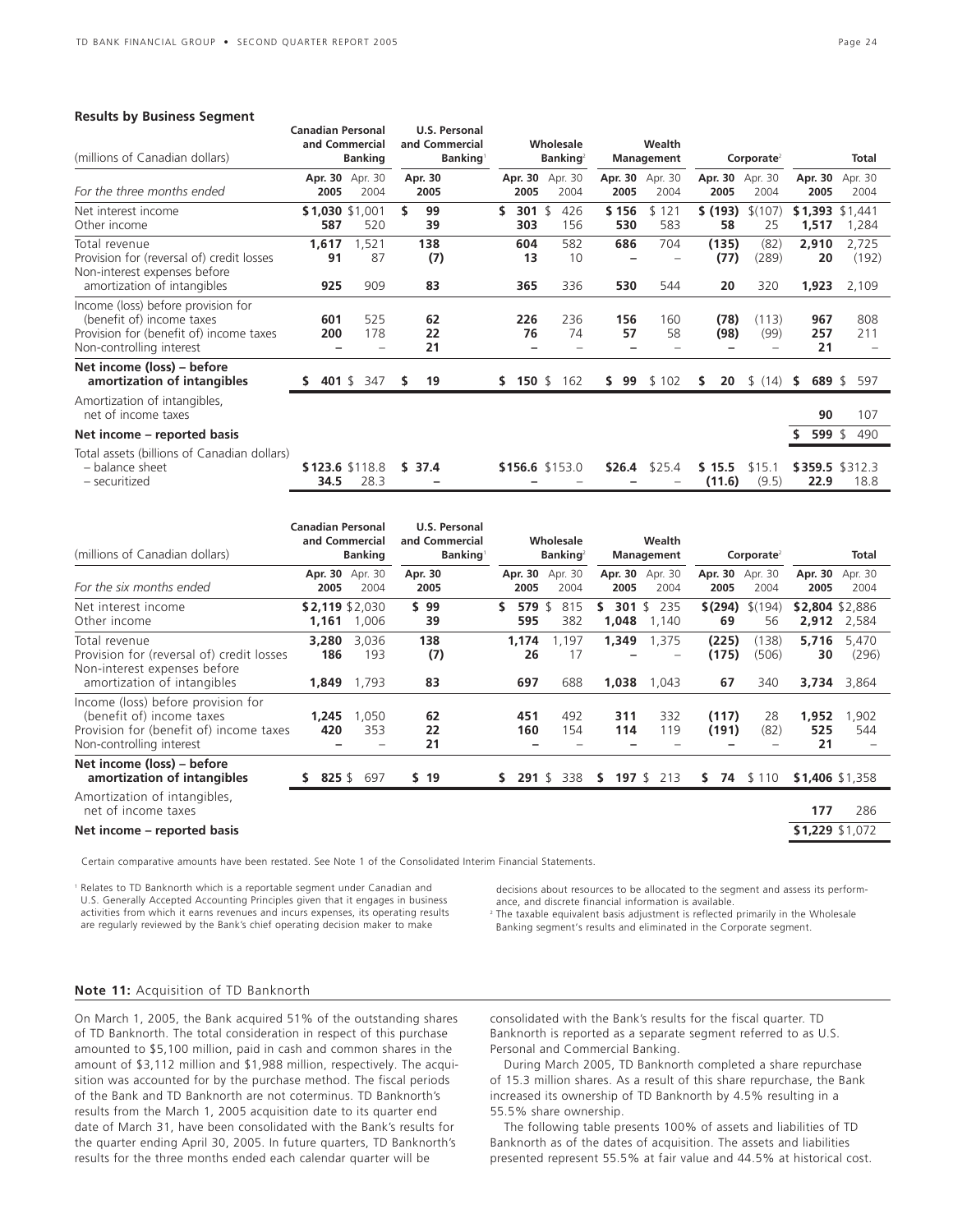#### (millions of Canadian dollars)

| Fair value of assets acquired<br>Cash and cash equivalents<br>Securities<br>Loans                                                        | \$<br>928<br>6,335<br>24,581 |
|------------------------------------------------------------------------------------------------------------------------------------------|------------------------------|
| Intangible assets<br>Core deposit intangibles<br>Other identifiable intangibles<br>Other assets                                          | 420<br>137<br>1,683          |
|                                                                                                                                          | \$34,084                     |
| Less liabilities assumed<br>Deposits<br>Obligations related to securities sold under                                                     | 28,919                       |
| repurchase agreements<br>Other liabilities<br>Future tax liability on intangible assets<br>Subordinated notes, debentures and other debt | 1,430<br>198<br>189<br>670   |
|                                                                                                                                          | \$31,406                     |

#### **Less cash used in share repurchase program by TD Banknorth** 603

| Fair value of identifiable net assets acquired<br>Non-controlling interest <sup>1</sup> | 2.075<br>1.617 |
|-----------------------------------------------------------------------------------------|----------------|
| Goodwill                                                                                | 458<br>4.642   |
| Total purchase consideration                                                            | \$5.100        |

1 Includes \$881 million of historical cost of goodwill and intangibles allocated to non-controlling interest (\$831 million goodwill; \$50 million intangibles).

Goodwill arising from the acquisition is not amortized but assessed for impairment on a periodic basis. Intangible assets are amortized on

an economic life basis over 5 to 18 years, based upon the estimated useful lives.

### **Unaudited Proforma Combined Results of Operations**

The following unaudited supplemental pro forma information has been prepared to give effect to the acquisition of 55.5% of TD Banknorth as if it had occurred November 1, 2004. This calculation combines the Bank's results of operations with TD Banknorth's reported earnings adjusted for core deposit and other intangibles amortization, merger related costs, capital tax and incremental deposit interest costs.

|                                                                                             | For the three                        | For the six<br>months ended <sup>1</sup> months ended <sup>2</sup> |
|---------------------------------------------------------------------------------------------|--------------------------------------|--------------------------------------------------------------------|
| (millions of Canadian dollars)                                                              | April 30 2005                        | April 30 2005                                                      |
| Net interest income<br>Provision for credit losses<br>Other income<br>Non-interest expenses | \$1,579<br>(30)<br>1,519<br>(2, 229) | \$3,265<br>(53)<br>2,999<br>(4, 525)                               |
| Income before provision<br>for income taxes<br>Provision for income taxes                   | 839<br>(218)                         | 1,686<br>(443)                                                     |
| Income before non-controlling interest<br>Non-controlling interest                          | 621<br>(17)                          | 1,243<br>(26)                                                      |
| Net income applicable<br>to common shares                                                   | 604                                  | \$1,217                                                            |
| Earnings per common share<br>Basic<br>Diluted                                               | \$<br>.86<br>.85                     | 1.73<br>1.72                                                       |

1 Combines the results of the Bank for the three months ended April 30 with the results of TD Banknorth for the three months ended March 31. 2 Combines the results of the Bank for the six months ended April 30 with the results of TD Banknorth for the six months ended March 31.

### **Note 12:** Reconciliation of Canadian and United States Generally Accepted Accounting Principles

The accounting principles followed by the Bank including the accounting requirements of the Superintendent of Financial Institutions Canada conform with Canadian generally accepted accounting principles (Canadian GAAP).

Significant differences between Canadian GAAP and United States generally accepted accounting principles (U.S. GAAP) are described in the Bank's 2004 Annual Report with their impact detailed below.

### **Net Income**

|                                                                                                                                                                                                                                                                                                                                                                | For the three months ended                                |                                                          | For the six months ended                                  |                                                                       |  |
|----------------------------------------------------------------------------------------------------------------------------------------------------------------------------------------------------------------------------------------------------------------------------------------------------------------------------------------------------------------|-----------------------------------------------------------|----------------------------------------------------------|-----------------------------------------------------------|-----------------------------------------------------------------------|--|
| (millions of Canadian dollars)                                                                                                                                                                                                                                                                                                                                 | April 30<br>2005                                          | April 30<br>2004                                         | April 30<br>2005                                          | April 30<br>2004                                                      |  |
| Net income based on Canadian GAAP<br>Employee future benefits<br>Securitizations<br>Available for sale securities<br>Derivative instruments and hedging activities<br>Guarantees<br>Asset retirement obligations<br>Liabilities and equity<br>Amortization of intangible assets<br>Other<br>Income taxes and net change in income taxes due to the above items | \$<br>599<br>(1)<br>(1)<br>(98)<br>(6)<br>34<br>(5)<br>72 | \$<br>490<br>(1)<br>(7)<br>4<br>(11)<br>(3)<br>38<br>(6) | \$1,229<br>(1)<br>(3)<br>(186)<br>(9)<br>63<br>(5)<br>115 | \$1,072<br>(1)<br>(9)<br>3<br>(118)<br>(14)<br>(3)<br>82<br>(6)<br>55 |  |
| Non-controlling interest                                                                                                                                                                                                                                                                                                                                       | (17)                                                      | (22)                                                     | (40)                                                      | (51)                                                                  |  |
| Net income based on U.S. GAAP<br>Preferred dividends                                                                                                                                                                                                                                                                                                           | 578<br>12                                                 | 490<br>16                                                | 1,166<br>18                                               | 1,010<br>31                                                           |  |
| Net income applicable to common shares based on U.S. GAAP                                                                                                                                                                                                                                                                                                      | 566<br>S.                                                 | \$474                                                    | \$1,148                                                   | \$979                                                                 |  |
| Average number of common shares outstanding (millions)<br>Basic $- U.S. GAAP$<br>- Canadian GAAP<br>Diluted - U.S. GAAP<br>- Canadian GAAP                                                                                                                                                                                                                     | 690.8<br>690.8<br>696.1<br>696.1                          | 650.8<br>656.8<br>656.0<br>662.0                         | 673.4<br>673.4<br>678.7<br>678.7                          | 649.8<br>655.8<br>654.9<br>660.9                                      |  |
| Basic earnings per common share - U.S. GAAP<br>– Canadian GAAP                                                                                                                                                                                                                                                                                                 | \$<br>.82<br>.87                                          | .73<br>.74                                               | \$1.70<br>1.83                                            | \$1.51<br>1.63                                                        |  |
| Diluted earnings per common share - U.S. GAAP<br>– Canadian GAAP                                                                                                                                                                                                                                                                                               | \$<br>.81<br>.86                                          | .72<br>.74                                               | \$1.69<br>1.81                                            | \$1.49<br>1.62                                                        |  |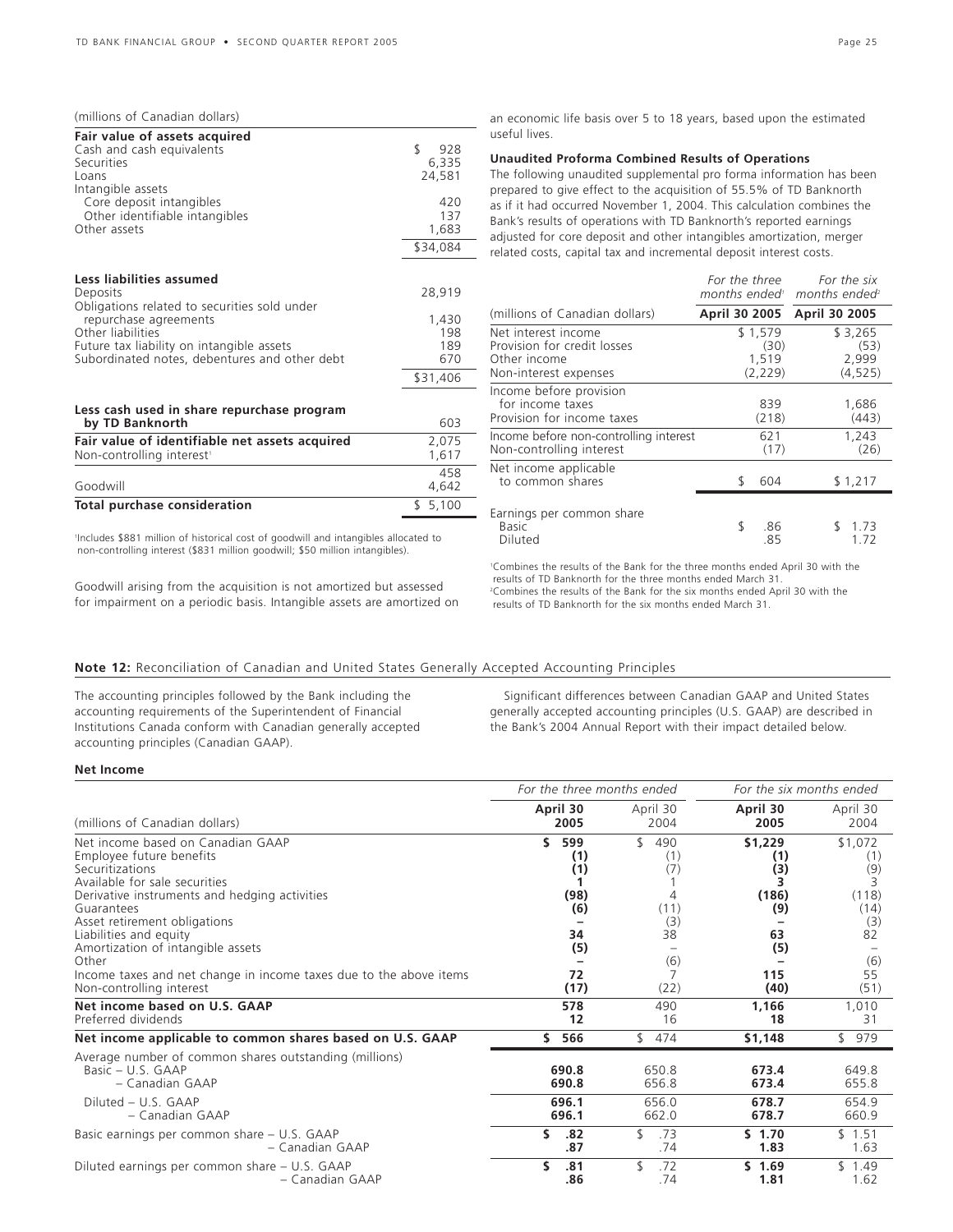### **Consolidated Interim Statement of Comprehensive Income**

|                                                                                                                                          | For the three months ended |                  | For the six months ended |                  |  |
|------------------------------------------------------------------------------------------------------------------------------------------|----------------------------|------------------|--------------------------|------------------|--|
| (millions of Canadian dollars)                                                                                                           | April 30<br>2005           | April 30<br>2004 | April 30<br>2005         | April 30<br>2004 |  |
| Net income based on U.S. GAAP                                                                                                            | \$578                      | \$490            | \$1,166                  | \$1,010          |  |
| Other comprehensive income (loss), net of income taxes<br>Net change in unrealized gains and losses on available for sale securities     | (42)                       | (89)             | 81                       | 10               |  |
| Reclassification to earnings in respect of available for sale securities                                                                 |                            |                  |                          |                  |  |
| Change in unrealized foreign currency translation gains and losses<br>Change in gains and losses on derivative instruments designated as | (86)                       | 73               | (33)                     | 190              |  |
| cash flow hedges                                                                                                                         | (19)                       |                  | (143)                    | (144)            |  |
| Reclassification to earnings of gains and losses on cash flow hedges                                                                     |                            | (56)             | 10                       |                  |  |
| Minimum pension liability adjustment                                                                                                     | (3)                        |                  | (3)                      |                  |  |
| Comprehensive income                                                                                                                     | \$433                      | \$423            | \$1,083                  | \$1.097          |  |

### **Condensed Consolidated Interim Balance Sheet**

|                                                   |                          |                   | As at               |                          |                          | As at                          |                          |                  | As at                   |
|---------------------------------------------------|--------------------------|-------------------|---------------------|--------------------------|--------------------------|--------------------------------|--------------------------|------------------|-------------------------|
| (millions of Canadian dollars)                    |                          |                   | April 30<br>2005    |                          |                          | Oct. 31<br>2004                |                          |                  | April 30<br>2004        |
|                                                   | Canadian<br><b>GAAP</b>  | Adjust-<br>ments  | U.S.<br><b>GAAP</b> | Canadian<br>GAAP         | Adjust-<br>ments         | U.S.<br>GAAP                   | Canadian<br>GAAP         | Adjust-<br>ments | U.S.<br>GAAP            |
| <b>Assets</b>                                     |                          |                   |                     |                          |                          |                                |                          |                  |                         |
| Cash resources and other                          | \$10.854                 | \$                | s.<br>10,854        | \$<br>9.038              | \$<br>297                | 9,335<br>\$                    | 9.434<br>\$              | $\mathcal{L}$    | $\mathfrak{F}$<br>9.434 |
| <b>Securities</b><br>Investment                   | 39,884                   | 3,973             | 43,857              | 31,387                   | 3,917                    | 35,304                         | 32,448                   | 2,103            | 34,551                  |
| Trading                                           | 71,748                   |                   | 71,748              | 66,893                   | 216                      | 67,109                         | 66,197                   | 294              | 66,491                  |
| Securities purchased under                        |                          |                   |                     |                          |                          |                                |                          |                  |                         |
| resale agreements                                 | 23,727                   |                   | 23,727              | 21,888                   | $\overline{\phantom{0}}$ | 21,888                         | 28,982                   | $\equiv$         | 28,982                  |
| Loans (net)                                       | 148,802                  | $\mathbf{1}$      | 148,803             | 123,924                  | 46                       | 123,970                        | 121,732                  | 9,318            | 131,050                 |
| Derivatives' market revaluation                   | 34,949                   | 1,368             | 36,317              | 33,697                   | 1,827                    | 35,524                         | 29,427                   | 1,226            | 30,653                  |
| Goodwill                                          | 6,766                    | 1,850             | 8,616               | 2,225                    | 64                       | 2,289                          | 2,336                    | 64               | 2,400                   |
| Intangible assets                                 | 2,421                    | 400               | 2,821               | 2,144                    | 33                       | 2,177                          | 2,438                    | 34               | 2,472                   |
| Other assets                                      | 20,393                   | 52                | 20,445              | 19,831                   | 67                       | 19,898                         | 19,311                   | 180              | 19,491                  |
| <b>Total assets</b>                               | \$359,544                | \$7,644           | \$367,188           | \$311,027                | \$6,467                  | \$317,494                      | \$312,305                | \$13,219         | \$325,524               |
| <b>Liabilities</b>                                |                          |                   |                     |                          |                          |                                |                          |                  |                         |
| Deposits                                          | \$248,514                | \$.               | $(6)$ \$248,508     | \$206,893                | 350<br>\$                | \$207,243                      | \$211,540                | \$<br>350        | \$211,890               |
| Derivatives' market revaluation                   | 34,349                   | 1,199             | 35,548              | 33,873                   | 1,138                    | 35,011                         | 29,185                   | 98               | 29,283                  |
| Other liabilities                                 | 51,634                   | 4,124             | 55,758              | 49,389                   | 4,662                    | 54,051                         | 50,865                   | 3,380            | 54,245                  |
| Subordinated notes.                               |                          |                   |                     |                          |                          |                                |                          |                  |                         |
| debentures and other debt                         | 5,569                    | (3)               | 5,566               | 5,644                    | 82                       | 5,726                          | 5,730                    | 9,486            | 15,216                  |
| Liabilities for preferred shares                  |                          |                   |                     |                          |                          |                                |                          |                  |                         |
| and Capital Trust Securities                      | 2,210                    | (2, 210)          |                     | 2,560                    | (2, 560)                 | $\qquad \qquad -$              | 2,776                    | (2,776)          |                         |
| Total liabilities                                 | 342,276                  | 3,104             | 345,380             | 298,359                  | 3,672                    | 302,031                        | 300,096                  | 10,538           | 310,634                 |
| Non-controlling interest                          | 1,676                    | 3,250             | 4,926               | $\overline{\phantom{0}}$ | 1,368                    | 1,368                          | $\overline{\phantom{0}}$ | 1,265            | 1,265                   |
| Shareholders' equity                              |                          |                   |                     |                          |                          |                                |                          |                  |                         |
| Preferred shares                                  | $\qquad \qquad -$        | 960               | 960                 | $\overline{\phantom{0}}$ | 960                      | 960                            | $\overline{\phantom{0}}$ | 1,176            | 1,176                   |
| Common shares                                     | 5,632                    | 39                | 5,671               | 3,373                    | 37                       | 3,410                          | 3,281                    | (204)            | 3,077                   |
| Contributed surplus                               | 28<br>(298)              | $\qquad \qquad -$ | 28<br>L,            | 20<br>(265)              | 2<br>265                 | 22<br>$\overline{\phantom{0}}$ | 14                       | 4                | 18                      |
| Foreign currency translation<br>Retained earnings | 10,230                   | 298               | 9,988               | 9,540                    | (155)                    | 9,385                          | 16<br>8,898              | (16)<br>157      | 9,055                   |
| Accumulated other                                 |                          | (242)             |                     |                          |                          |                                |                          |                  |                         |
| comprehensive income                              |                          |                   |                     |                          |                          |                                |                          |                  |                         |
| Net unrealized gains on                           |                          |                   |                     |                          |                          |                                |                          |                  |                         |
| available for sale securities                     | $\overline{\phantom{0}}$ | 413               | 413                 | $\qquad \qquad -$        | 327                      | 327                            | $\overline{\phantom{0}}$ | 320              | 320                     |
| Foreign currency translation                      |                          |                   |                     |                          |                          |                                |                          |                  |                         |
| adjustments                                       | $\overline{\phantom{0}}$ | (298)             | (298)               | $\qquad \qquad -$        | (265)                    | (265)                          | $\overline{\phantom{0}}$ | 16               | 16                      |
| Derivative instruments                            |                          | 128               | 128                 |                          | 261                      | 261                            |                          | (37)             | (37)                    |
| Minimum pension liability                         |                          |                   |                     |                          |                          |                                |                          |                  |                         |
| adjustment                                        |                          | (8)               | (8)                 |                          | (5)                      | (5)                            |                          |                  |                         |
| Total shareholders' equity                        | 15,592                   | 1,290             | 16,882              | 12,668                   | 1,427                    | 14,095                         | 12,209                   | 1,416            | 13,625                  |
| <b>Total liabilities and</b>                      |                          |                   |                     |                          |                          |                                |                          |                  |                         |
| shareholders' equity                              | \$359,544                |                   | \$7,644 \$367,188   | \$311,027                | \$6,467                  | \$317,494                      | \$312,305                | \$13,219         | \$325,524               |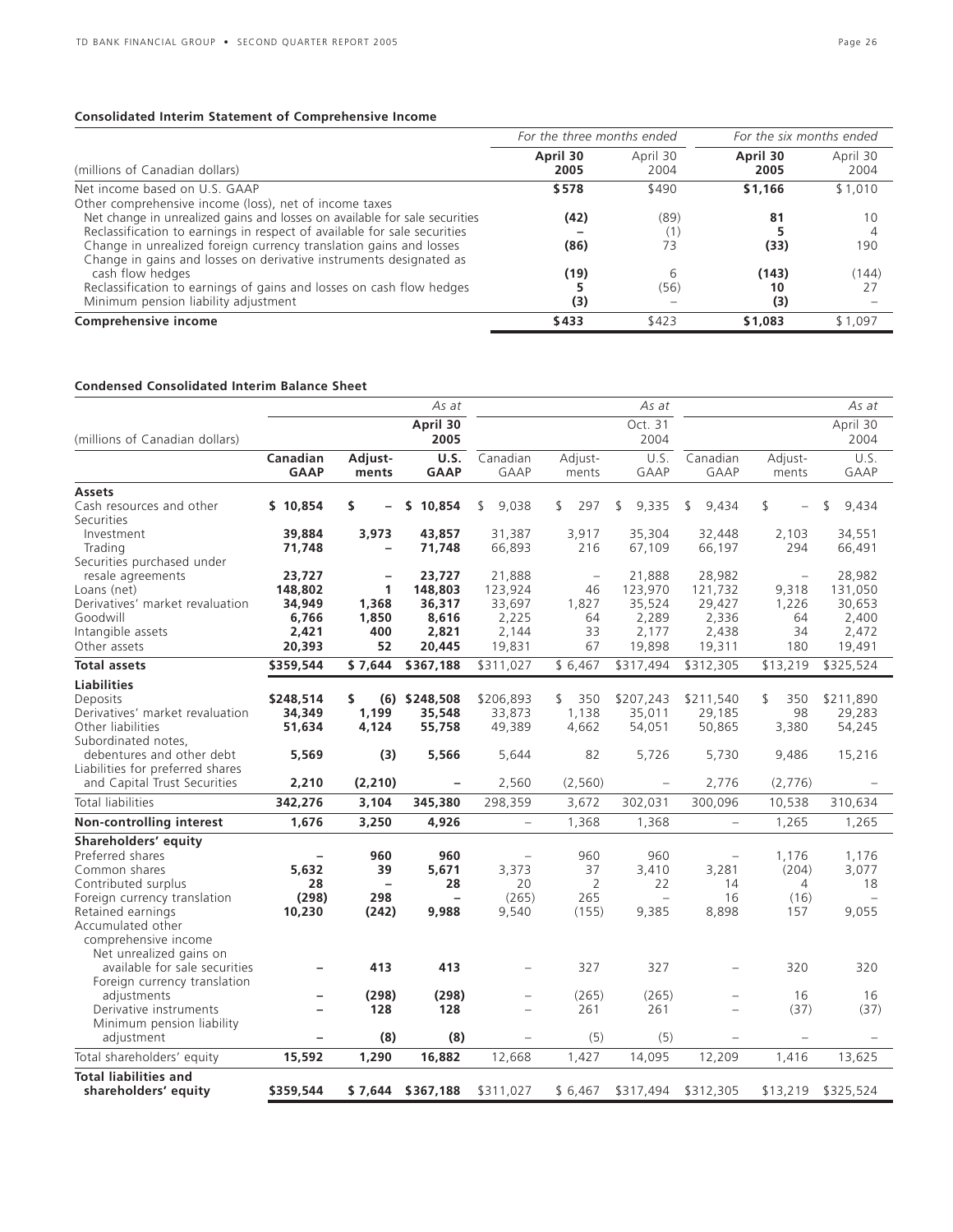#### **Acquisition of TD Banknorth**

For U.S. GAAP, the survival of TD Banknorth Inc., a company created to effect the migratory merger that preceded the Bank's acquisition of TD Banknorth, has resulted in a full fair value step up of the TD Banknorth balance sheet. The impact of the step up for U.S. GAAP purposes is an approximate \$2.2 billion increase to the Bank's goodwill/intangibles offset with approximately \$2 billion in non-controlling interest and \$200 million in future income taxes. There is no net impact on the Bank's U.S. GAAP net income, although intangible amortization and non-controlling interest have been adjusted. For Canadian GAAP purposes, the migratory merger is not considered substantive and only the Bank's share of TD Banknorth assets and liabilities have been stepped up to fair value as the Bank was deemed the acquiror under the purchase method of accounting.

#### **Consolidation of Variable Interest Entities**

As of November 1, 2004, the Bank prospectively adopted the CICA accounting guideline on the consolidation of variable interest entities. This accounting guideline harmonized Canadian GAAP with U.S. GAAP and as a result, beginning November 1, 2004 no significant Canadian/U.S. GAAP difference exists in relation to variable interest entities. Previous Canadian GAAP required consolidation of such entities only when the Bank retains substantially all the residual risks and rewards of the entity.

#### **Liabilities and Equity**

As of November 1, 2004, the Bank adopted the CICA amendments to its accounting standard on financial instruments – disclosure and presentation on a retroactive basis with restatement of prior periods. As a result of these amendments, the Bank was required to classify its existing preferred shares and innovative capital structures as liabilities and their corresponding distributions as interest expense for Canadian GAAP. However, under U.S. GAAP preferred shares of the Bank (except preferred shares of the Bank's subsidiary TD Mortgage Investment Corporation) continue to be considered equity and its innovative capital structures continue to be considered non-controlling interest. In addition, under U.S. GAAP, preferred shares of the Bank's subsidiary, TD Mortgage Investment Corporation, continue to be presented as a non-controlling interest on the Consolidated Interim Balance Sheet, and the net income applicable to the non-controlling interest continues to be presented separately on the Consolidated Interim Statement of Income. Due to the prior period restatements for Canadian GAAP, the Bank has reclassified its adjustments to arrive at Consolidated Interim Financial Statements prepared on a U.S. GAAP basis.

#### **Asset Retirement Obligations**

As of November 1, 2004, the Bank retroactively adopted the CICA accounting standard on asset retirement obligations. This accounting standard harmonized Canadian GAAP with U.S. GAAP and as a result, beginning November 1, 2004 no significant Canadian/U.S. GAAP difference exists in relation to asset retirement obligations.

### **Note 13:** Restructuring Costs

At the end of the second quarter 2005, the Bank made a decision to restructure its global structured products businesses within Wholesale Banking to reduce focus on the less profitable and more complex activities, in order to focus resources on growing the more profitable

parts of the business. As a result, the Bank recognized a total of \$22 million of pre-tax restructuring costs in the second quarter 2005 and expects to recognize additional restructuring charges in the third quarter 2005.

#### **Note 14: Future Accounting Changes**

#### **Earnings per Share**

The Canadian Institute of Chartered Accountants (CICA) has issued a proposed accounting standard on earnings per share that may be applicable to the Bank at the earliest in fiscal 2006. The primary impact of the proposed standard is that it eliminates the provision that allows the Bank to assume that contracts with the option of settling in either cash or stock will be settled in cash. As a result, the Bank's liability for preferred shares and Capital Trust Securities (comprising Capital Trust Securities and TD Capital Trust II Securities of TD Capital Trust and TD Capital Trust II, respectively) will need to be included in the diluted earnings per share calculation. The impact on diluted earnings per share is expected to be approximately four cents per share per quarter if the standard is issued as proposed. Basic earnings per share will not be affected.

#### **Financial Instruments, Hedges and Comprehensive Income**

The CICA has issued three new accounting standards – *Financial Instruments – Recognition and Measurement, Hedges* and *Comprehensive Income*. These standards are substantially harmonized with U.S. GAAP and are effective for the Bank beginning with the first quarter of fiscal 2007. The principal impacts of the standards are as follows:

Financial assets will be classified as available for sale, held to maturity or trading. Held to maturity assets will be limited to fixed maturity instruments that the Bank intends to and is able to hold to maturity and will be accounted for at amortized cost. Trading assets will continue to be accounted for at fair value with realized and unrealized gains and losses reported through net income. The remaining assets will be classified as available for sale and measured at fair value with unrealized gains and losses recognized through comprehensive income.

Comprehensive income will be a new component of shareholder's equity and a new statement entitled Statement of Comprehensive Income will be added to the Bank's primary financial statements. Comprehensive income includes unrealized gains and losses on available for sale securities, foreign currency translation and derivative instruments designated as cash flow hedges, net of income taxes.

For fair value hedges, where the Bank is hedging changes in the fair value of assets, liabilities or firm commitments, the change in the value of derivatives and hedged items will be recorded through income. For cash flow hedges where the Bank is hedging the variability in cash flows related to variable rate assets, liabilities or forecasted transactions, the effective portion of the changes in the fair values of the derivative instruments will be recorded through comprehensive income until the hedged items are recognized in income.